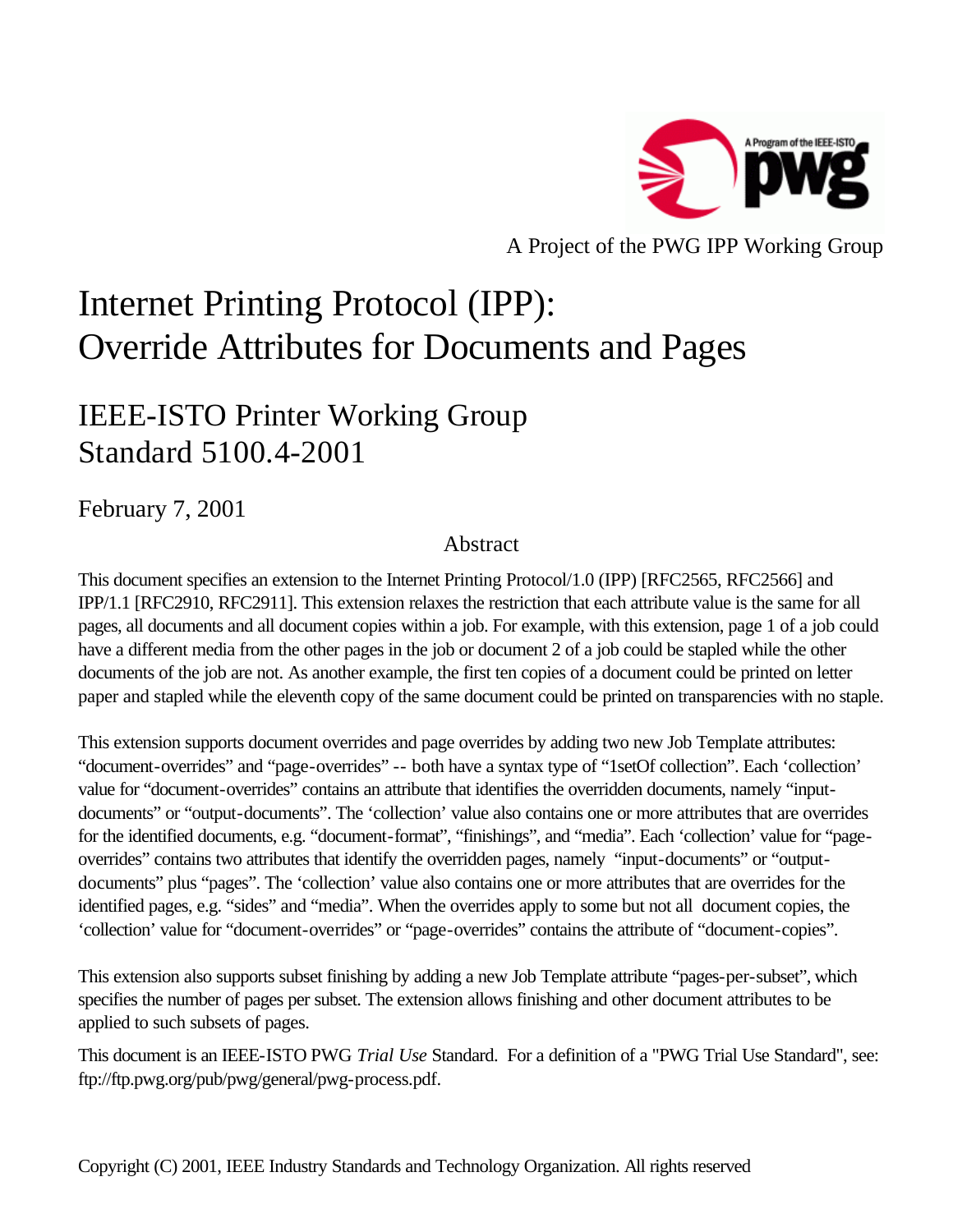# NOTE: THIS SPECIFICATION IS A "TRAIL USE" STANDARD. FUTURE VERSIONS OF THIS SPECIFICATION WILL DRAW ON IMPLEMENTATION EXPERIENCE AND MAY INTRODUCE INCOMPATIBLE CHANGES.

Copyright (C) 2000, IEEE Industry Standards and Technology Organization. All rights reserved.

This document may be copied and furnished to others, and derivative works that comment on, or otherwise explain it or assist in its implementation may be prepared, copied, published and distributed, in whole or in part, without restriction of any kind, provided that the above copyright notice, this paragraph and the title of the Document as referenced below are included on all such copies and derivative works. However, this document itself may not be modified in any way, such as by removing the copyright notice or references to the IEEE-ISTO and the Printer Working Group, a program of the IEEE-ISTO.

Title: Internet Printing Protocol (IPP): Override Attributes for Documents and Pages

The IEEE-ISTO and the Printer Working Group DISCLAIM ANY AND ALL WARRANTIES, WHETHER EXPRESS OR IMPLIED INCLUDING (WITHOUT LIMITATION) ANY IMPLIED WARRANTIES OF MERCHANTABILITY OR FITNESS FOR A PARTICULAR PURPOSE.

The Printer Working Group, a program of the IEEE-ISTO, reserves the right to make changes to the document without further notice. The document may be updated, replaced or made obsolete by other documents at any time.

The IEEE-ISTO takes no position regarding the validity or scope of any intellectual property or other rights that might be claimed to pertain to the implementation or use of the technology described in this document or the extent to which any license under such rights might or might not be available; neither does it represent that it has made any effort to identify any such rights.

The IEEE-ISTO invites any interested party to bring to its attention any copyrights, patents, or patent applications, or other proprietary rights which may cover technology that may be required to implement the contents of this document. The IEEE-ISTO and its programs shall not be responsible for identifying patents for which a license may be required by a document and/or IEEE-ISTO Industry Group Standard or for conducting inquiries into the legal validity or scope of those patents that are brought to its attention. Inquiries may be submitted to the IEEE-ISTO by e-mail at:

#### ieee-isto@ieee.org.

The Printer Working Group acknowledges that the IEEE-ISTO (acting itself or through its designees) is, and shall at all times, be the sole entity that may authorize the use of certification marks, trademarks, or other special designations to indicate compliance with these materials.

Use of this document is wholly voluntary. The existence of this document does not imply that there are no other ways to produce, test, measure, purchase, market, or provide other goods and services related to its scope.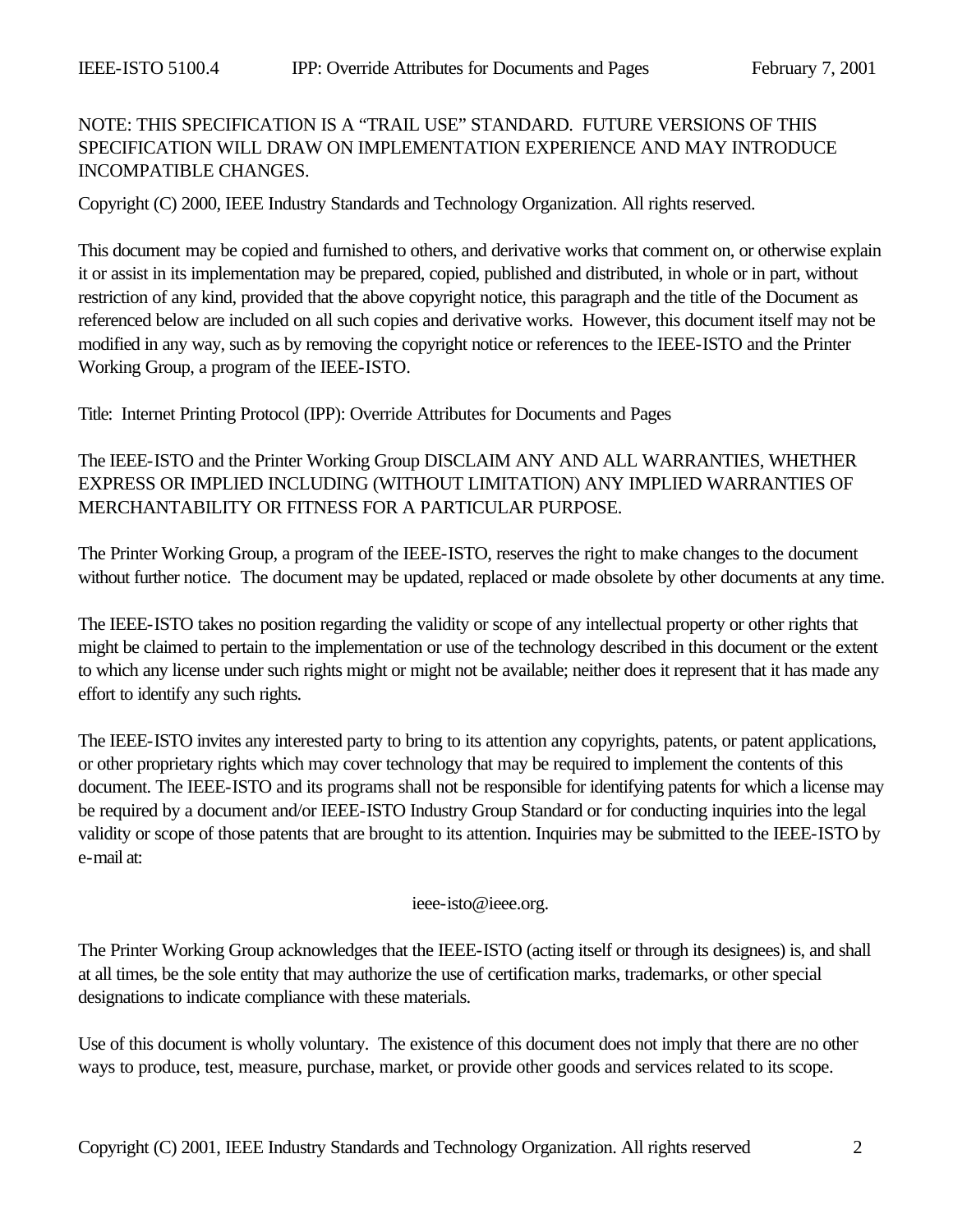# **Table of Contents**

| 1      |             |  |
|--------|-------------|--|
| 2      |             |  |
| 2.1    |             |  |
| 2.2    |             |  |
| 2.3    |             |  |
| 2.4    |             |  |
| 2.5    |             |  |
| 2.6    |             |  |
| 2.7    |             |  |
| 2.8    |             |  |
| 2.9    |             |  |
| 2.10   |             |  |
| 2.11   |             |  |
| 2.12   |             |  |
| 2.12.1 |             |  |
| 2.12.2 |             |  |
| 2.12.3 |             |  |
| 2.12.4 |             |  |
| 2.12.5 |             |  |
| 2.13   |             |  |
| 2.14   |             |  |
| 2.15   |             |  |
| 2.16   |             |  |
| 2.17   |             |  |
| 2.17.1 |             |  |
| 2.17.2 |             |  |
| 2.18   |             |  |
|        |             |  |
| 3      |             |  |
| 4      | Overview 12 |  |
| 4.1    |             |  |
| 4.2    |             |  |
| 4.2.1  |             |  |
| 4.2.2  |             |  |
| 4.2.3  |             |  |
| 4.2.4  |             |  |
| 4.2.5  |             |  |
| 4.3    |             |  |
| 4.4    |             |  |
|        |             |  |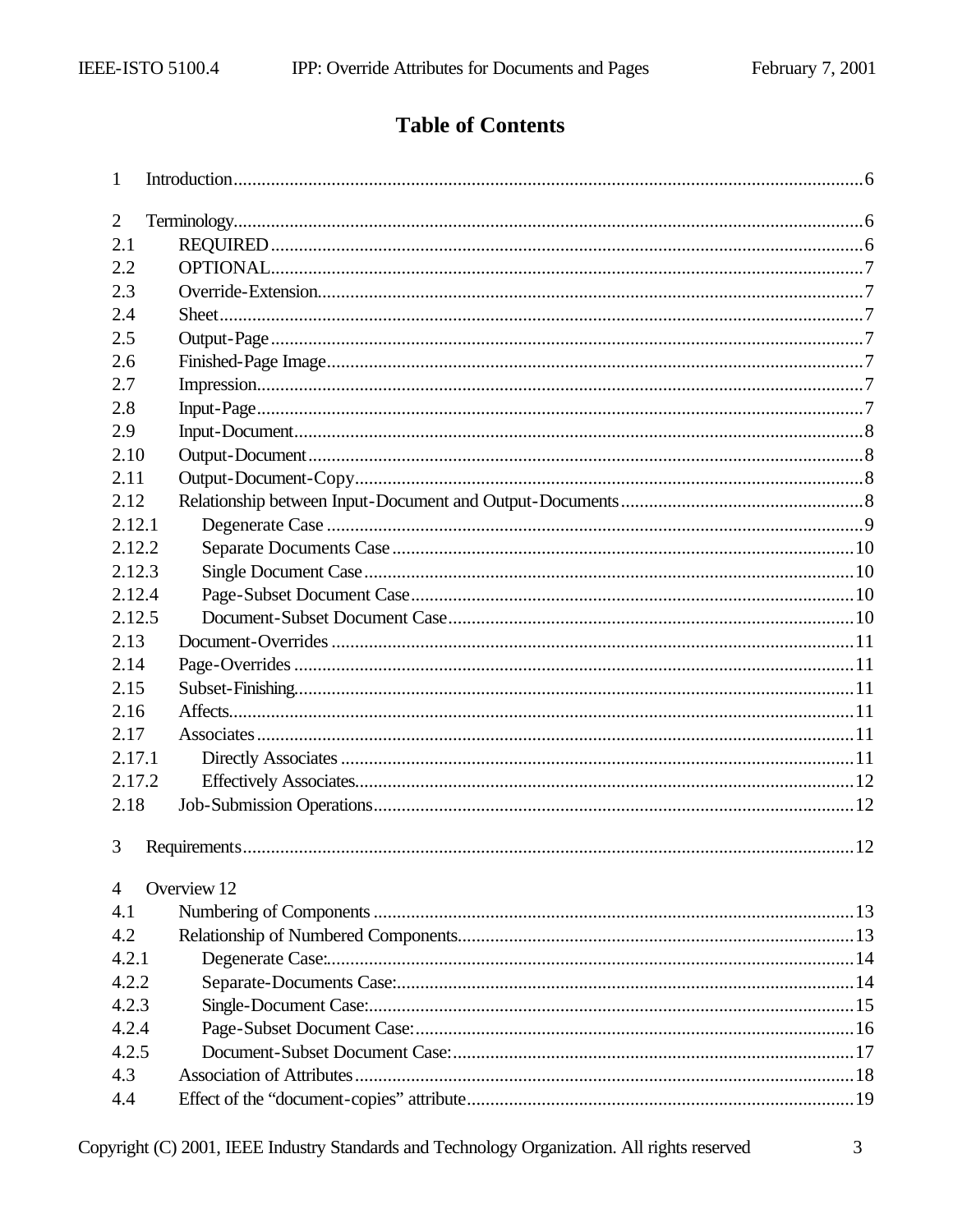| 4.5    |                                                                            |  |
|--------|----------------------------------------------------------------------------|--|
| 5      |                                                                            |  |
| 5.1    |                                                                            |  |
| 5.1.1  |                                                                            |  |
| 5.1.2  |                                                                            |  |
| 5.1.3  |                                                                            |  |
| 5.1.4  |                                                                            |  |
| 5.1.5  |                                                                            |  |
| 5.1.6  |                                                                            |  |
| 5.1.7  |                                                                            |  |
| 5.1.8  |                                                                            |  |
| 5.1.9  |                                                                            |  |
| 5.1.10 |                                                                            |  |
| 5.1.11 |                                                                            |  |
| 5.1.12 |                                                                            |  |
| 5.1.13 |                                                                            |  |
| 5.1.14 |                                                                            |  |
| 5.2    |                                                                            |  |
| 5.2.1  |                                                                            |  |
| 5.2.2  |                                                                            |  |
| 5.2.3  |                                                                            |  |
| 5.2.4  |                                                                            |  |
| 5.2.5  |                                                                            |  |
| 5.2.6  |                                                                            |  |
| 5.2.7  |                                                                            |  |
| 5.2.8  |                                                                            |  |
| 5.2.9  |                                                                            |  |
| 5.3    |                                                                            |  |
| 5.3.1  |                                                                            |  |
| 5.3.2  |                                                                            |  |
| 6      |                                                                            |  |
| 6.1    |                                                                            |  |
|        |                                                                            |  |
| 7      |                                                                            |  |
| 7.1    | job-warnings-detected value for job-state-reasons (1setOf type2 keyword)34 |  |
| 8      |                                                                            |  |
| 9      |                                                                            |  |
| 9.1    |                                                                            |  |
| 9.2    |                                                                            |  |
|        |                                                                            |  |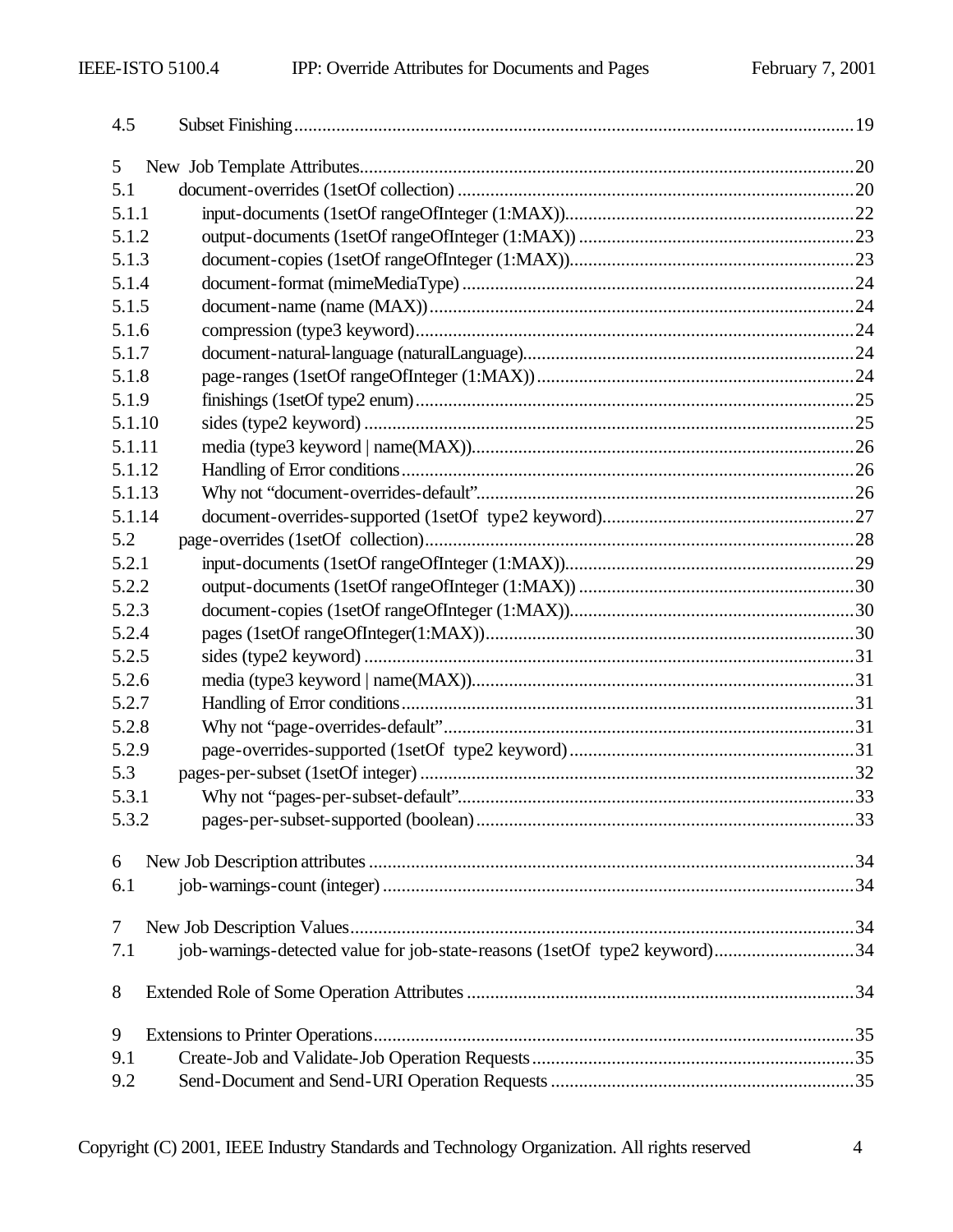|        | 10 Examples 36                                                                 |  |
|--------|--------------------------------------------------------------------------------|--|
| 10.1   |                                                                                |  |
| 10.1.1 |                                                                                |  |
| 10.2   |                                                                                |  |
| 10.2.1 |                                                                                |  |
| 10.2.2 |                                                                                |  |
| 10.2.3 |                                                                                |  |
| 10.3   |                                                                                |  |
| 10.3.1 |                                                                                |  |
| 10.3.2 |                                                                                |  |
| 10.3.3 |                                                                                |  |
| 10.4   |                                                                                |  |
| 10.4.1 |                                                                                |  |
| 10.4.2 |                                                                                |  |
| 10.4.3 |                                                                                |  |
| 11     |                                                                                |  |
|        |                                                                                |  |
| 12.1   |                                                                                |  |
| 12.2   |                                                                                |  |
| 13     |                                                                                |  |
| 14     |                                                                                |  |
|        |                                                                                |  |
| 15     |                                                                                |  |
| 16     |                                                                                |  |
| 17     |                                                                                |  |
| 18     |                                                                                |  |
| 19     | Appendix C: Description of the IEEE Industry Standards and Technology (ISTO)52 |  |
| 20     |                                                                                |  |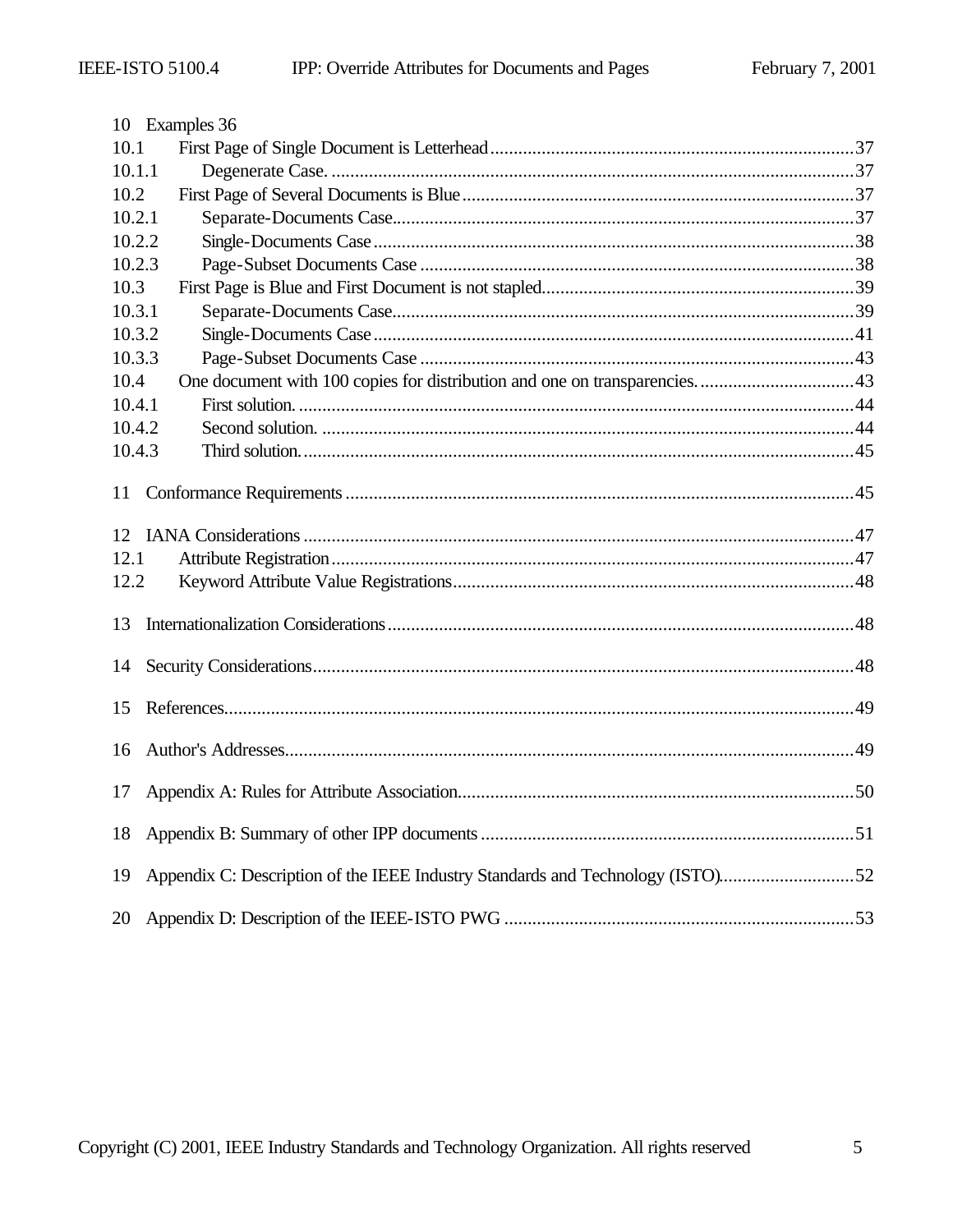# **1 Introduction**

The Internet Printing Protocol (IPP) is an application level protocol for distributed printing using Internet tools and technologies. IPP version 1.1 (IPP/1.1) requires that each attribute value be the same for all all pages, all documents and all document copies within a job. This document defines OPTIONAL extensions to the IPP/1.1 model which relax this restriction and allow pages, documents and document copies to have attributes that are overrides. For example, with this extension, page 1 of a job could have a different media or different value of "sides" from the other pages in the job, or document 2 of a job could be stapled while the other documents of the job are not. As another example, the first ten copies of a document could be printed on letter paper and stapled while the eleventh copy of the same document could be printed on transparencies with no staple. This document is a proposal for an extension to IPP/1.0 and IPP/1.1.

This extension supports document overrides and page overrides by adding two new Job Template attributes: "document-overrides" and "page-overrides" -- both have a syntax type of "1setOf collection". Each 'collection' value for "document-overrides" contains

- a) an attribute that identifies the overridden documents, namely "input-documents" or "outputdocuments".
- b) an OPTIONAL attribute that identifies the document copies of the specified overridden documents, i.e. "document-copies". If this attribute is absent, the overrides apply to all document copies.
- c) one or more attributes that are overrides for the identified documents, e.g. "document-format", "finishings", and "media".

Each 'collection' value for "page-overrides" contains

- a) an attribute that identifies the documents containing the overridden pages, namely "input-documents" or "output-documents".
- b) an attribute that identifies the overridden pages, namely "pages".
- c) an OPTIONAL attribute that identifies the document copies of the specified documents, i.e. "document-copies". If this attribute is absent, the overrides apply to all document copies.
- d) The 'collection' value also contains one or more attributes that are overrides for the identified pages, e.g. "sides" and "media".

This extension also supports subset finishing with a new Job Template attribute "pages-per-subset", which specifies the number of pages per subset. The extension allows finishing and other document attributes to be applied to such subsets of pages.

# **2 Terminology**

This section defines the following additional terms that are used throughout this document:

# **2.1 REQUIRED**

If an implementation supports the extensions described in this document, it MUST support a REQUIRED feature.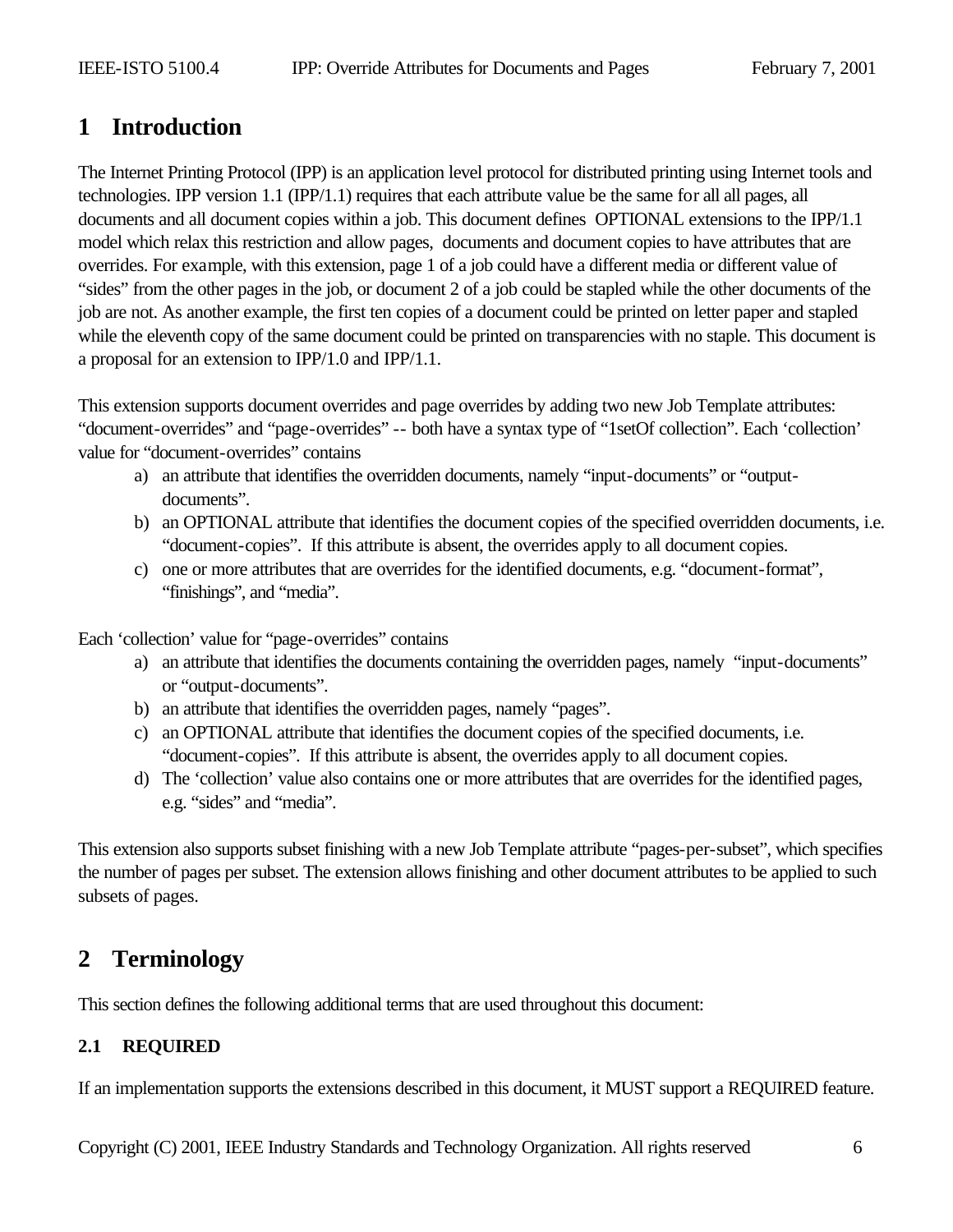# **2.2 OPTIONAL**

If an implementation supports the extensions described in this document, it MAY support an OPTIONAL feature.

### **2.3 Override-Extension**

The Override-Extension is the extension proposed in this document that adds attribute overrides for documents and pages. This extension supports Document-Overrides, Page-Overrides and Subset-Finishing, which are all defined later in this section.

### **2.4 Sheet**

A Sheet is the unit of media that a printer puts marks on. It is the most basic unit of output from a printer. A printer may mark on one side or on both sides of a sheet.

# **2.5 Output-Page**

An Output-Page is the set of all markings that the author intended to be placed on one side of a Sheet, including, but not limited to, text, drawings, images, footers and headers.

### **2.6 Finished-Page Image**

The single image on a Finished Page. A Finished Page is one side of a sheet in a finished document, i.e., one side of a sheet as perceived by a person *after* any cutting, folding, and/or booklet making (see section **Error! Reference source not found.**). The lay term for Finished Page is 'page'.

A Finished-Page Image contains on the images of one or more Output-Pages. Generally a Job submitter prints each Output-Page as the author intended, namely one Output-Page per Finished-Page Image. Sometimes, a Job submitter prints several Output-Pages per Finished-Page Image, perhaps to save paper or money. The IPP attribute "number-up" specifies the number of Output-Pages per Finished-Page Image. When "number-up" is greater than 1, a Finished-Page Image contains multiple Output-Pages.

# **2.7 Impression**

An impression is the set of all markings that the Job submitter intended to be placed on one side of a Sheet. Each impression contains one or more Finished-Page Images. Each impression contains a single Finished-Page Image unless an imposition operation is applied to the Finished-Page Images.

# **2.8 Input-Page**

An Input-Page is a sequence of bytes that describe how to mark a single Output-Page. IPP 1.1 [RFC2911] uses the term "print-stream-pages" to refer to both Input-Pages and Output-Pages. There is a one to one relationship between Input-Pages and Output-Pages and they are in the same order. Both Input-Pages and Output-Pages are numbered sequentially (see section 4.1) starting from 1 at the beginning of each Input-Document or Output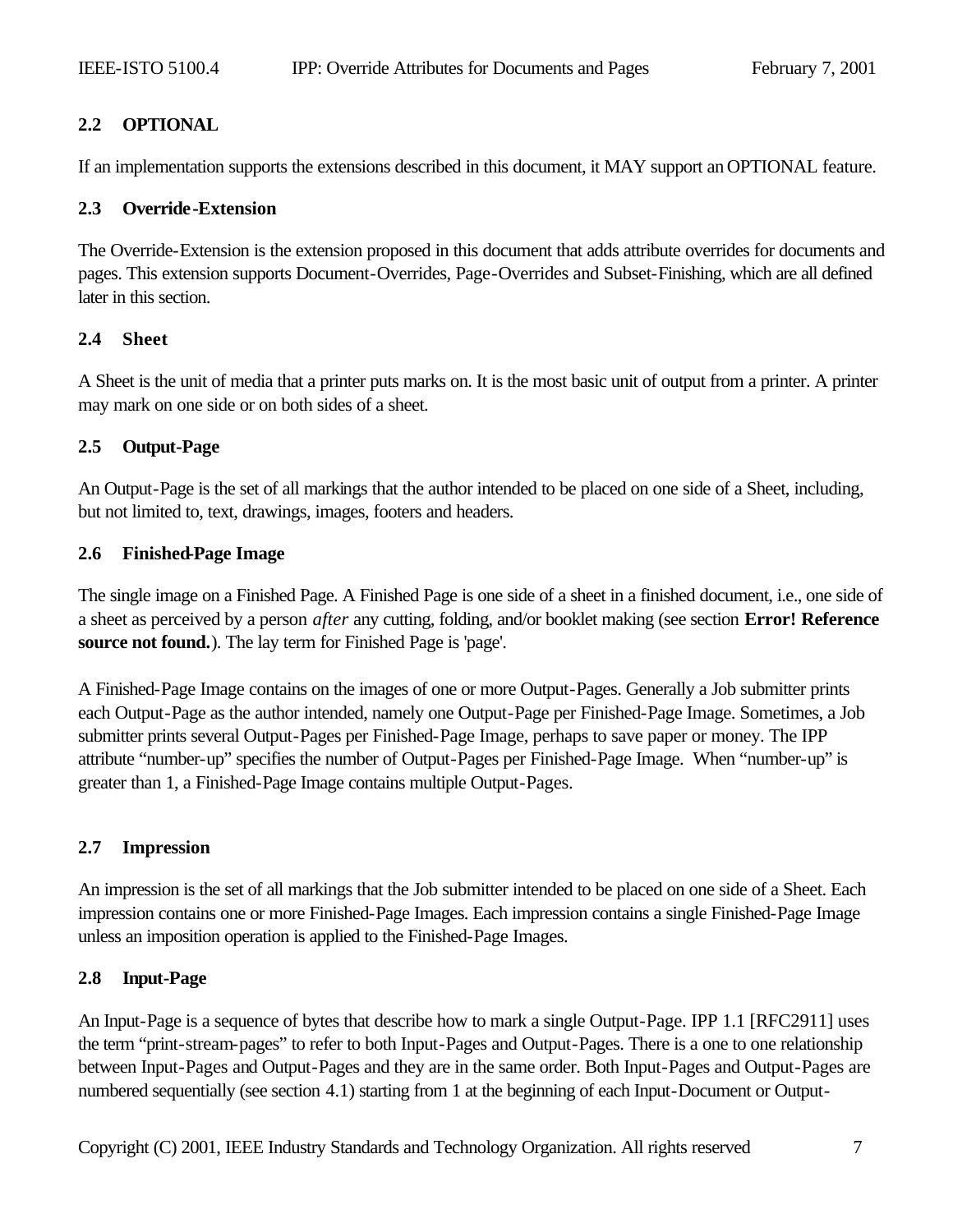Document, respectively. When the first Input-Page of an Input-Document coincides with the first Output-Page of an Output-Document, the numbering of Input-Pages and Output-Pages coincides; otherwise it doesn't.

### **2.9 Input-Document**

An Input-Document is the entire sequence of bytes transmitted as the Document Content in the Print-Job and Send-Document operations or referenced by the "document-uri" operation attribute in the Print-URI and Send-URI operations. This sequence of bytes consists of one or more Input-Pages.

### **2.10 Output-Document**

An Output-Document is a set of one or more Sheets which either are permanently bound into a single unit, e.g. with a staple, or are intended to be treated by an end-user as a single unit, e.g. for a loose leaf binder. If an Output-Document is bound, it is uniformly bound; if it is not bound, no subset of sheets within it are bound. The Output-Pages that comprise an Output-Document may come from

- a) all the Input-Pages of an Input-Document or
- b) a proper subset of the Input-Pages of the Input-Document or
- c) all the Input-Pages of several Input-Documents.

An Output-Document is *not* a set of sheets that are bound temporarily for shipping, e.g. with banding.

### **2.11 Output-Document-Copy**

When a Printer produces more than one or more copies of an Output-Document, each copy is called an Output-Document-Copy. Sometimes this specification uses the phrase "copy of Output-Document" to emphasize "copy", but the phrase is equivalent to "Output-Document-Copy".

### **2.12 Relationship between Input-Document and Output-Documents**

Each relationship is named and defined below. The cases are derived from an analysis of possible tree structures (see section 4.2). A client selects the desired case with the number of submitted Input-Documents and the specific values of three attributes: the existing Job Template "multiple-document-handling" and two new attributes "pagesper-subset" and "documents-per-subset". The latter two attributes describe how the stream of Input-Pages or Input-Documents and are partitioned into Output-Documents, respectively.

In this section, the number of copies produced for each Output-Document does not affect the discussion, so it is easiest to assume that the number is 1.

The table below summarizes the relationship of Input-Documents to Output-Document in the five cases:

| Case       | Number of              |                         |  |
|------------|------------------------|-------------------------|--|
|            | <b>Input-Documents</b> | <b>Output-Documents</b> |  |
| Degenerate |                        |                         |  |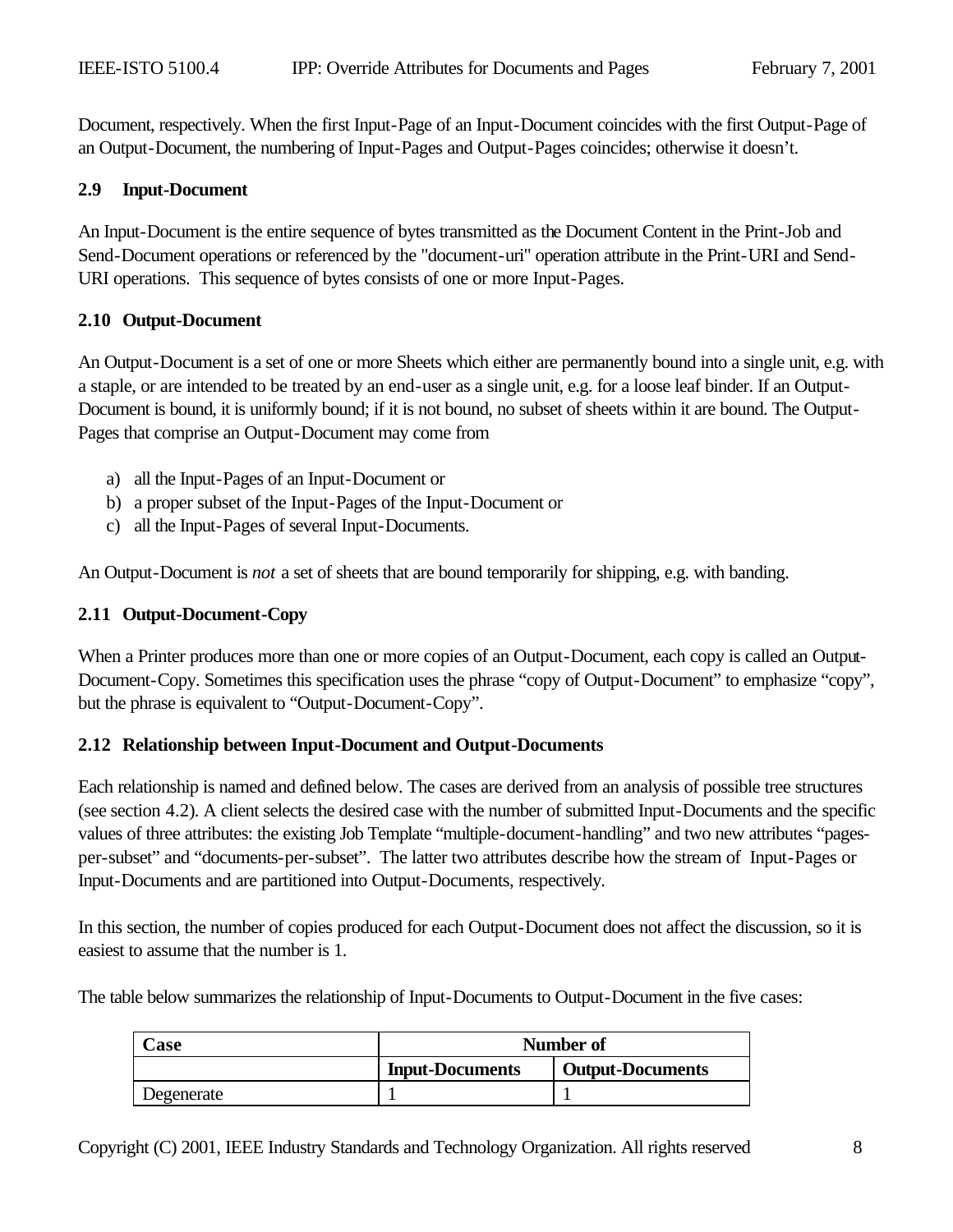| Case                      | Number of              |                         |  |
|---------------------------|------------------------|-------------------------|--|
|                           | <b>Input-Documents</b> | <b>Output-Documents</b> |  |
| Separate-Documents        |                        | n                       |  |
| Single-Document           |                        |                         |  |
| Page-Subset Documents     | n                      | m (m > n)               |  |
| Document-Subset Documents |                        | m(m < n)                |  |

When  $n = 1$  for the "Separate-Documents" and "Single-Document" become the "Degenerate" case.

The table below summarizes the attribute values that control the cases.

- The "separate" value means that "multiple-document-handling" is 'separate-documents-collated-copies' or 'separate-documents-uncollated-copies'.
- The "single" value means that "multiple-document-handling" is 'single-document' or 'single-document-newsheet'.
- The "ignored" value means that the attribute need not be present and is ignored if it is present,
- The "present" value means that the attribute must be present. A different case is implied if it is not present.
- The "not present" value means that the attribute must not be present. A different case is implied if it is present.

| Case                      | "multiple-<br>document-<br>handling" | "pages-per-<br>subset" | "documents-per-<br>subset" |
|---------------------------|--------------------------------------|------------------------|----------------------------|
| Separate-Documents        | separate                             | not present            | not present                |
| Single-Document           | single                               | ignored                | ignored                    |
| Page-Subset Documents     | separate                             | present                | not present                |
| Document-Subset Documents | separate                             | not present            | present                    |

The Degenerate row is omitted because it follows the rules for the "Separate-Documents" and "Single-Documents" rules when the number of Input-Documents is 1.

There is an error if both "pages-per-subset" and "document-per-subset" are present in the "separate" case.

### **2.12.1 Degenerate Case**

In the Degenerate Case, the Job consists of exactly one Output-Document and exactly one Input-Document. The single Input-Document produces the single Output-Document. This case represents the most common case of printing. For example, if a user is Printing a single MS Word file, the MS Word file is the Input-Document and the printed pages are the Output-Document. This case is the degenerate case of Separate-Documents and Single-Document. It occurs when the number of Input-Documents is 1 and either

a) "multiple-document-handling" is 'separate-documents-collated-copies' or 'separate-documentsuncollated-copies' and neither "pages-per-subset" nor "documents-per-subset" are present or.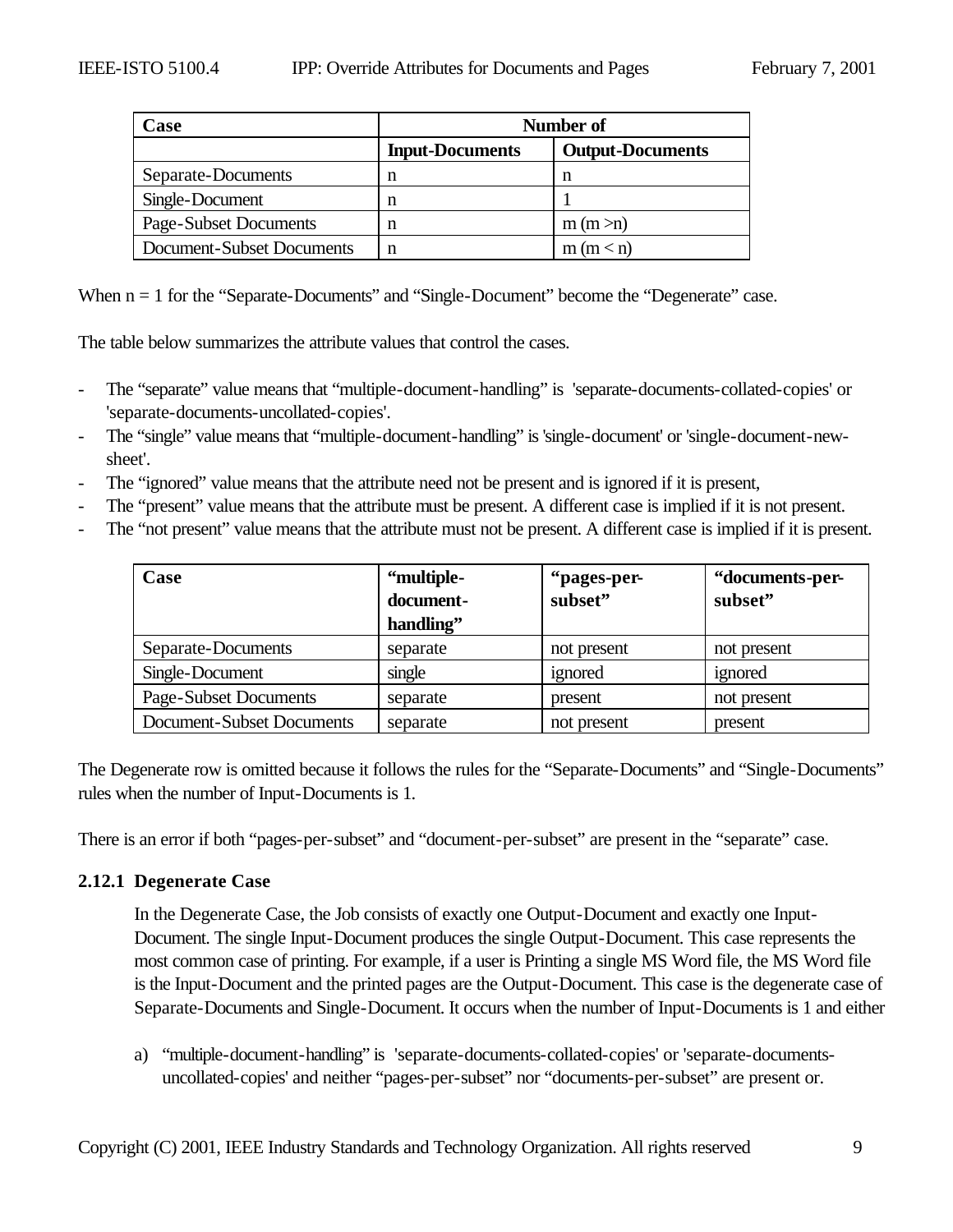b) "multiple-document-handling" is 'single-document' or 'single-document-new-sheet', and both "pagesper-subset" and "documents-per-subset" are ignored if present

### **2.12.2 Separate Documents Case**

In the Separate Documents Case, the Job consists of one or more Output-Documents where each Input-Document produces one Output-Document. For example, if a user prints 10 Java files in one Job and wants 10 separately stapled Output-Documents, each of the 10 Java files is an Input-Document, and the printed Output-Pages from each of the 10 Java files is a separate Output-Document that is stapled separately. This case occurs when "multiple-document-handling" is 'separate-documents-collated-copies' or 'separate-documents-uncollated-copies' and the new attributes "pages-per-subset" and "documentsper-subset" are not present.

### **2.12.3 Single Document Case**

In the Single Document Case, the job consists of a single Output-Document produced from one or more Input-Documents. For example, if a user prints 10 Java files in one Job and wants all Output-Pages of the 10 Java files to be produced as 1 stapled Output-Document, then each of the 10 Java files is an Input-Document, and all printed Output-Pages from all of the 10 Java files is a single Output-Document that is stapled. This case occurs when "multiple-document-handling" is 'single-document' or 'single-documentnew-sheet'; the value of "pages-per-subset" and "documents-per-subset" are both ignored if present.

### **2.12.4 Page-Subset Document Case**

In the Page-Subset Case, the Job consists of one or more Output-Documents and one or more Input-Documents. The new attribute "pages-per-subset" contains a sequence of integers which specifies how to partition the stream of Input-Pages into subsets, each of which produces an Output Document. For example, if a user prints 1 PostScript file with 1000 pages, where each 4 Output-Pages represents an insurance policy, then the PostScript file is the Input-Document and each group of 4 Output-Pages is an Output-Document. The resulting Output-Documents would be the same if the same 1000 Input-Pages were spread across 2 or more PostScript files. This case occurs when "multiple-document-handling" is 'separate-documents-collated-copies' or 'separate-documents-uncollated-copies' and the new attribute "pages-per-subset" contains 1 or more integer values. The new attribute "documents-per-subset" is not present.

# **2.12.5 Document-Subset Document Case**

This case is defined here for completeness, but it is not supported by this extension.

In the Document-Subset Document Case, the Job consists of one or more Output-Documents and one or more Input-Documents. The new attribute "documents-per-subset" contains a sequence of integers which specifies how to partition Job's Input-Documents into subsets, each of which produces an Output Document. For example, if a user prints 25 Java files in one Job and wants 2 separately stapled Output-Documents, one with 15 Java files and one with 10 Java files, then each of the Java files is an Input-Document, and the printed Output-Pages from the first 15 Java files and next 10 Java files are two separate Output-Documents that are stapled separately. This case occurs when "multiple-document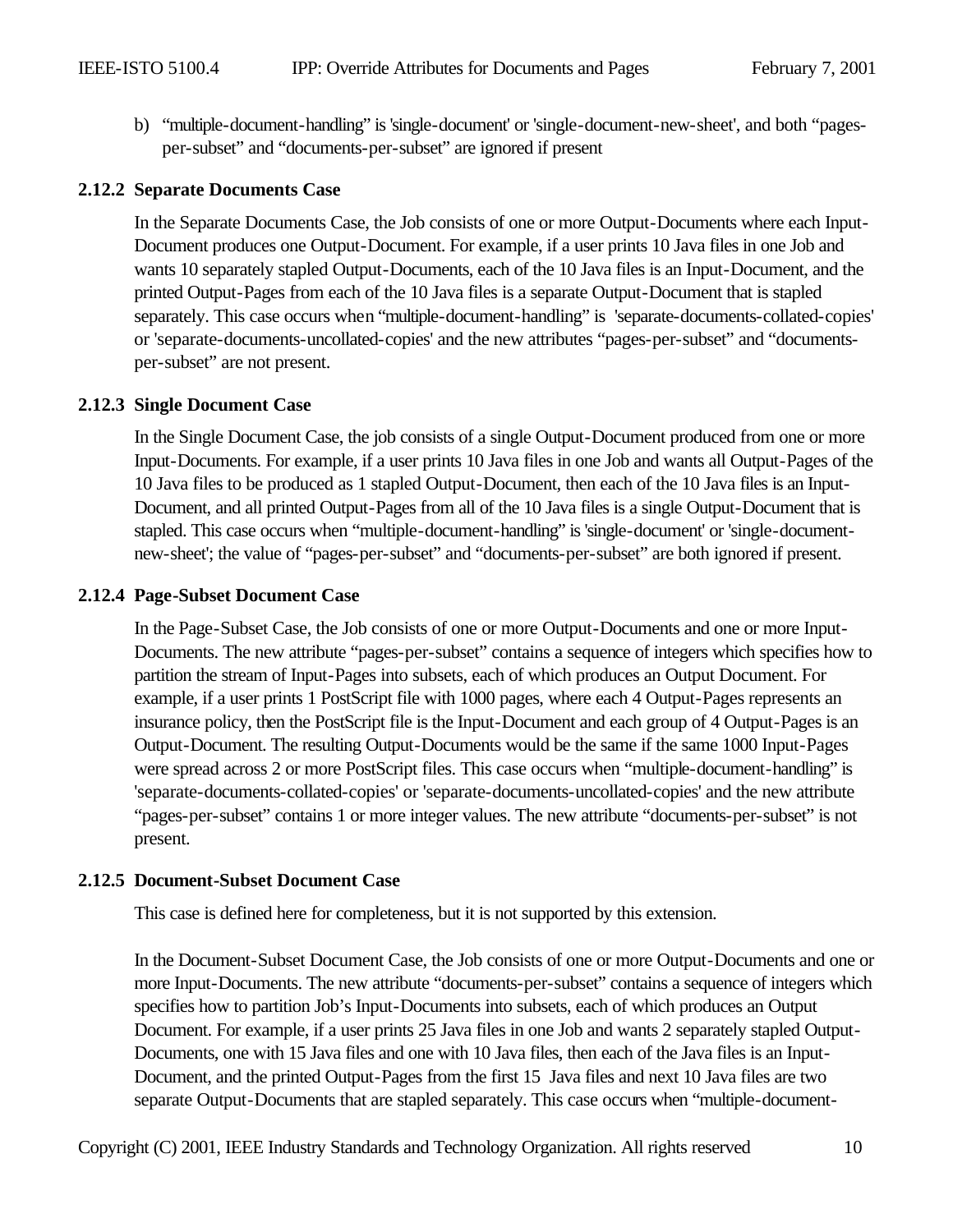handling" is 'separate-documents-collated-copies' or 'separate-documents-uncollated-copies' and "documents-per-subset" contains 1 or more integer values. The new attribute "pages-per-subset" is not present.

### **2.13 Document-Overrides**

In IPP/1.1 each attribute value is the same for the entire Job. When an attribute is a "Document-Overrides" attributes, it is different for identified Input-Documents or Output-Documents.

#### **2.14 Page-Overrides**

In IPP/1.1 each attribute value is the same for the entire Job. When an attribute is a "Page-Overrides" attributes, it is different for identified Input-Pages or Output-Pages.

#### **2.15 Subset-Finishing**

Subset-Finishing is the ability to subdivide the stream of Input-Pages from one or more Input-Documents into multiple Output-Documents and to apply the same or different finishing to each individual Output-Document.

#### **2.16 Affects**

Each attribute is said to 'affect' some part of a job. For example, "media" affects a sheet, "finishings" affects an Output-Document, "page-ranges" affects an Input-Document and "job-priority" affects a job. This nuance must be explicit in the Overrides-Extension because the parts of a job that an attribute affects limit the parts of a job that an attribute can be associated with (see the next section for a definition of "associates"). For example, "job-priority" affects a job; so it can be associated with a Job, but not an Input-Document or Input-Page. Likewise, "finishings" affects an Output-Document; so it can be associated with a Job or an Output-Document, but not with an Output-Page.

### **2.17 Associates**

The word "associates" combines the meaning of the two terms in subsections of this section, namely "directly associates" and "effectively associates". When an attribute is either directly associated or effectively associated with some part of a job, it is said to be "associated" with that part of a job.

### **2.17.1 Directly Associates**

When an attribute is said to be 'directly associated' with some part of a job, it affects that part or some other part. The part that it affects depends on the attribute and what the attribute is directly associated with. For example if "media" is directly associated with a job, it affects all sheets in the job. If "media" is directly associated with an Output-Document, it affects all sheets in that Output-Document. If "media" is directly associated with an Output-Page, it affects the sheet containing that Output-Page.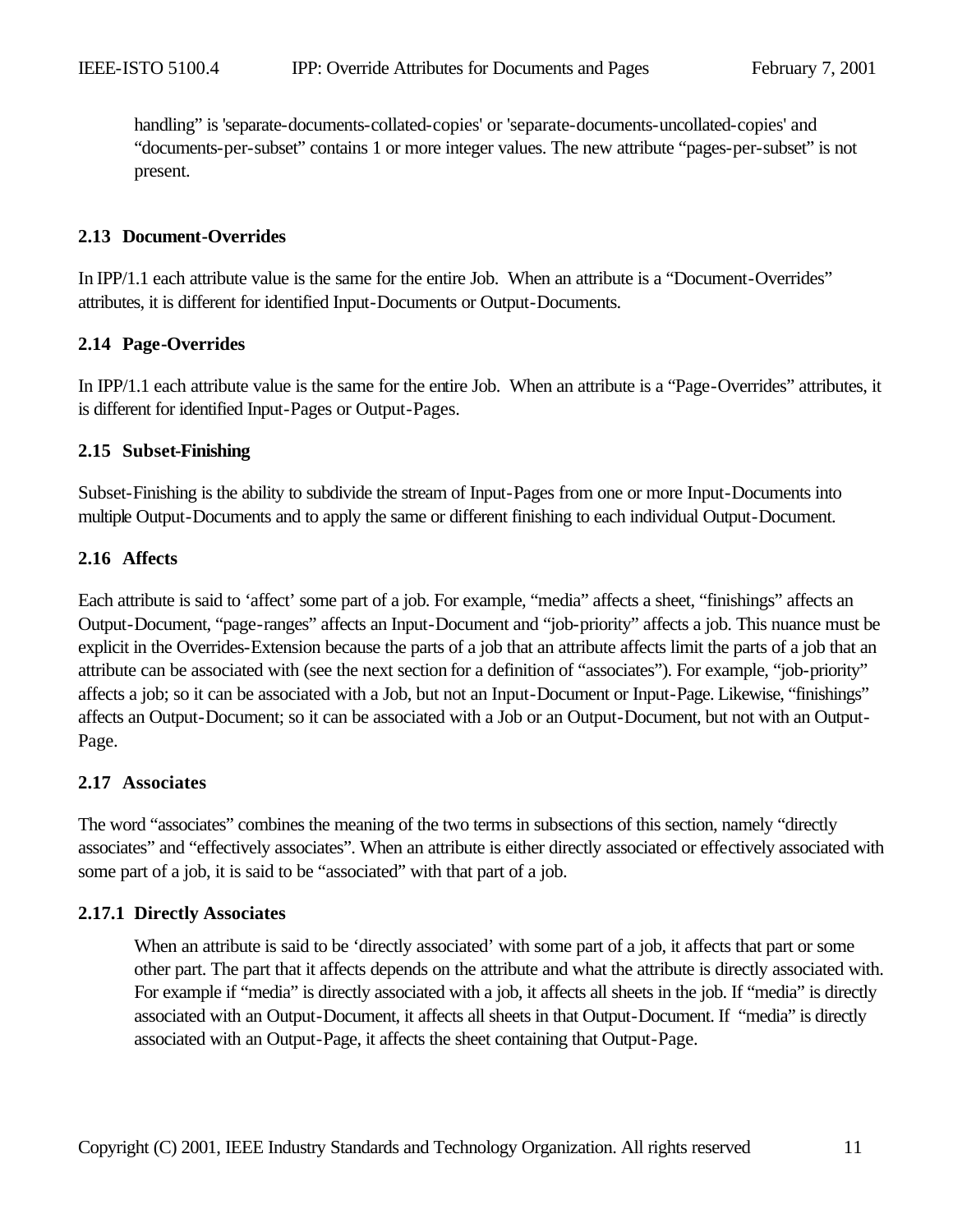### **2.17.2 Effectively Associates**

When an attribute is said to be directly associated with some part of a job 'A' that is semantically connected with another part 'B', the attribute is said to be "effectively associated" with 'B'. For example, in the Separate-Documents Case, when an attribute is directly associated with an Input-Document, it is effectively associated with the corresponding Output-Document.

# **2.18 Job-Submission Operations**

The Job-Submission Operations are the IPP operations that create jobs and send document content, namely Print-Job, Print-URI, Create-Job, Send-Document and Send-URI.

# **3 Requirements**

The following is a list of requirements for the Overrides-Extension.

- 1. The Override-Extension MUST contain a mechanism for specifying Job attributes that are overrides for particular Input-Documents or Output-Documents. A Printer and a client OPTIONALLY support this mechanism.
- 2. There MUST be a mechanism for specifying Job attributes that are overrides for particular Input-Pages or Output-Pages. A Printer and a client OPTIONALLY support this mechanism.
- 3. There MUST be a mechanism for specifying Job attributes that are overrides for particular document copies of Output-Documents. A Printer and a client OPTIONALLY support this mechanism.
- 4. The mechanism for overrides MUST be supported by all Job-Submission operations and Validate-Job.
- 5. The extension MUST support the four relationships of Input-Documents and Output-Documents: Degenerate Case, Separate-Documents Case, Single-Document Case and Page-Subset Document Case.
- 6. The extension MUST support Subset-Finishing.

# **4 Overview**

In IPP 1.1 all attributes that a client includes with job creation operations affect the entire Job in a uniform way. That is, there is no way for one Output-Document in a given Job to be stapled and another drilled. Also, there is no way for the first sheet of each Output-Document to be on a different media or to have a different value of "sides" from the other Sheets in the Output-Document. In addition, there is no way for one document copy to be printed on paper and another on transparencies. An IPP/1.1 client can specify features, such as finishing, media and sides only at the job level.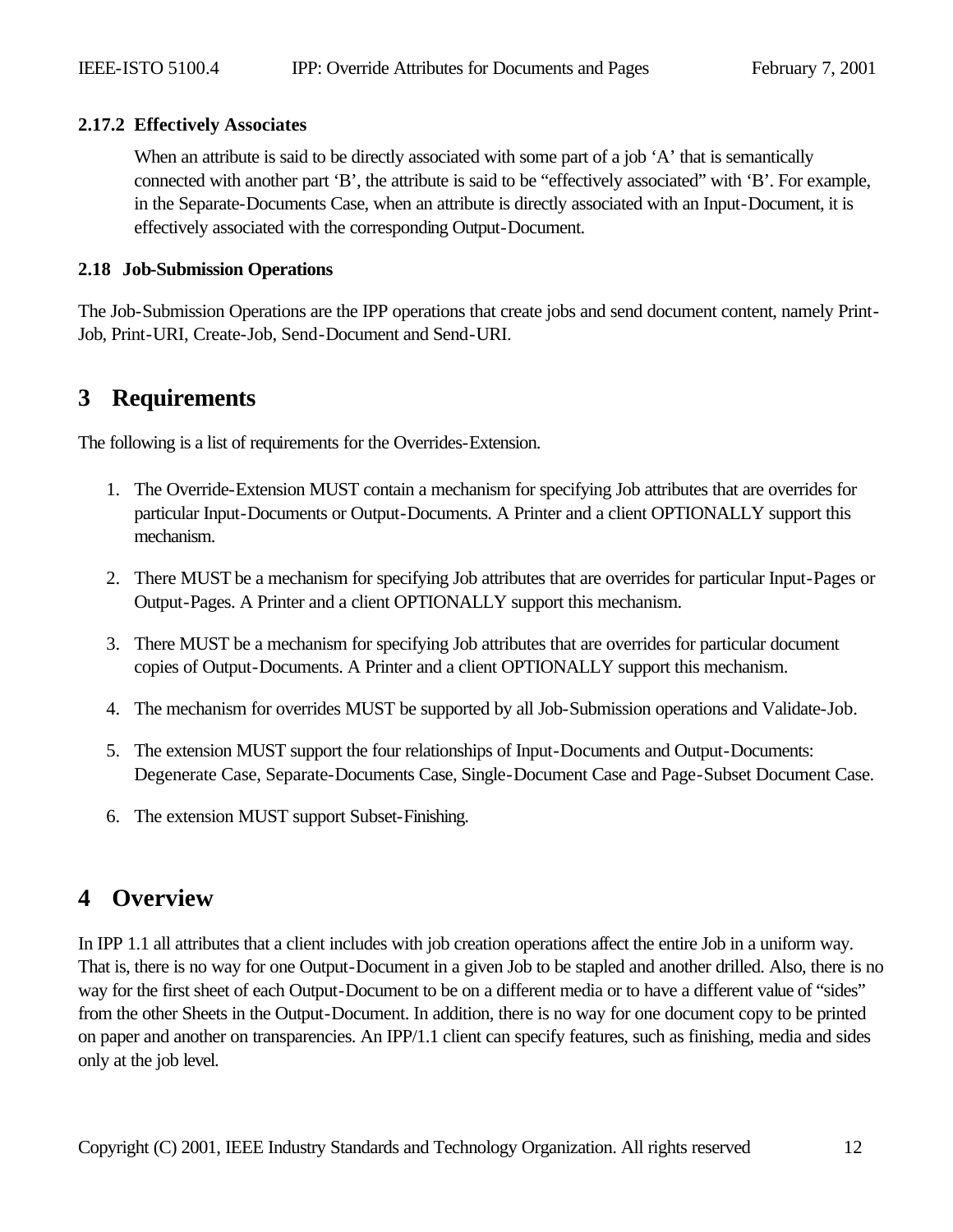The Override Extension defined in this document allows some Output-Pages, some Output-Documents and some Input-Documents to be affected by attribute values that are overrides to those specified for the Job as a whole. For example, the first Output-Page of an Output-Document has a different media from the rest, or the second Output-Document is stapled and the rest are not, or the page-ranges of the first Input-Document selects a few Input-Pages and the rest of the Input-Documents are printed in full, or one copy of an Output-Document has a different media from the rest.

### **4.1 Numbering of Components**

The Override Extension defines a system for numbering of components.

- Each Input-Document has a number. The single Input-Document that a client sends with Print-Job or Print-URI and the first Input-Document that a client sends with Send-Document or Send-URI has a number of 1. Each subsequent Input-Document that a clients sends has a number that is one higher than the previous.
- Each Input-Page in an Input-Document is numbered sequentially, starting at 1 for the first Input-Page. If a Job has several Input-Documents, the first Input-Page of each Input-Document has the number of 1, which is relative to that Input-Document.
- Each Output-Document has a number. The first Output-Document has a number of '1', and each subsequent Output-Document has a number that is one higher than the previous Output-Document. The Output-Documents are numbered as if the value of "copies" were 1, i.e. if an Input-Document produces multiple copies, each copy of a particular Output-Document has the same number.
- Each Output-Page in an Output-Document is numbered sequentially, starting at 1 for the first Output-Page. If a Job has several Output-Documents, the first Output-Page of each has the number of 1, which is relative to that Output-Document
- Each copy of an Output-Document has a number. The first copy of each Output-Document has a number of '1', and each subsequent copy has a number that is one higher than the previous copy. If a job has multiple Output-Documents, the first copy of each has a number of '1'.

### **4.2 Relationship of Numbered Components**

The previous section described how to number Input-Documents, Output-Documents, Input-Pages and Output-Pages. This section describes the relationship between the number on each of these four components. The relationship differs for each of the five cases defined in section 2.11. The following diagrams of tree structure show each of the five cases and the relationship of the numbers in those cases.

These diagrams assume that the number of copies of Output-Documents is 1. When the number of copies exceeds 1, some parts of these diagrams would have further replication, but the numeric relationships of the four displayed components would not change.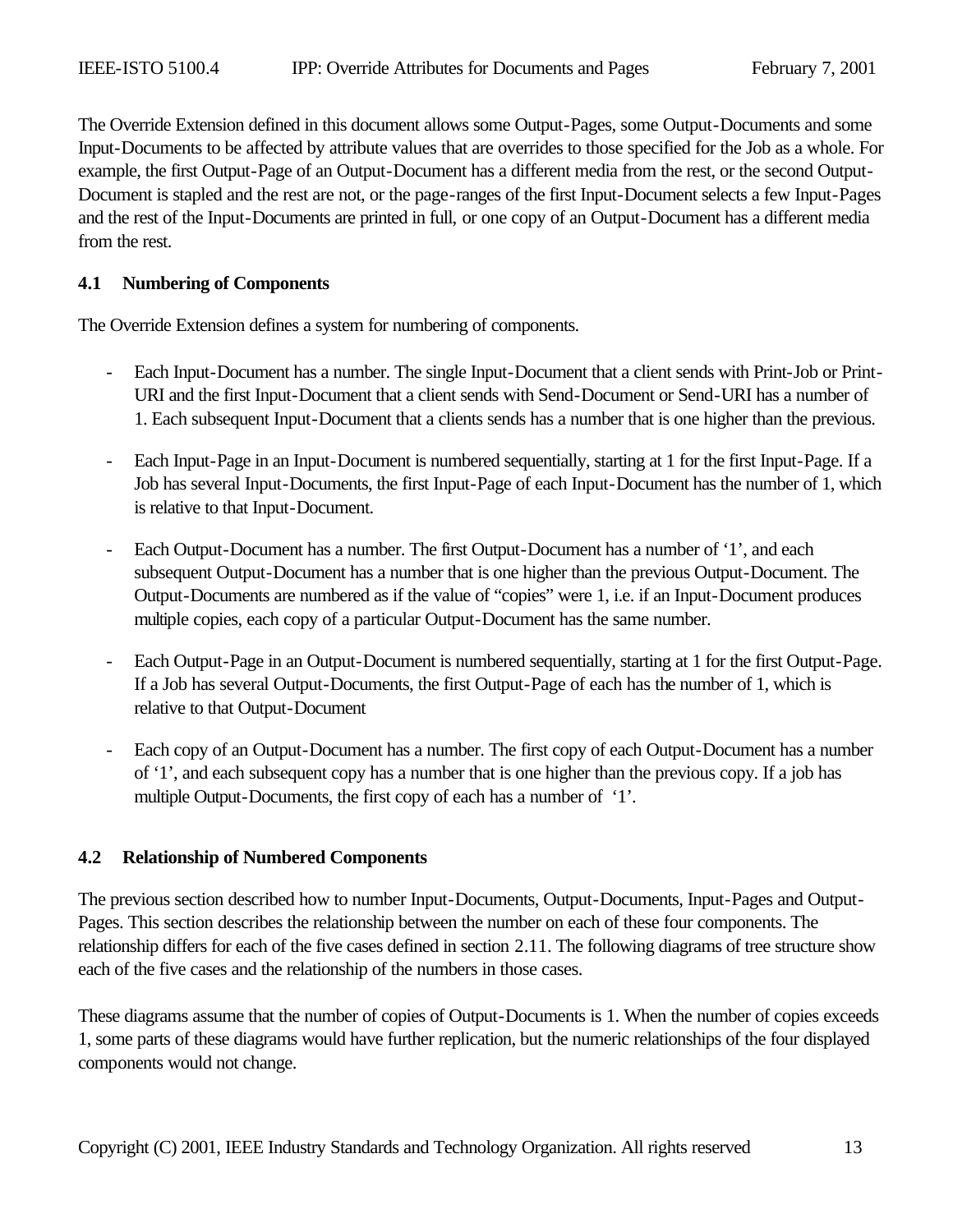### **4.2.1 Degenerate Case:**

Job & Input-Document 1 & Output-Document 1 | --------------------- | ... | ... | ... | ... | ... | ... | ... | ... | ... | ... | ... | ... | ... | ... | ... | ... | ... | ... | ... | ... | ... | ... | ... | ... | ... | ... | ... | ... | ... | ... | ... | ... | ... | ... | ... | ... | ... Input-Page 1 & Input-Page n & Output-Page 1 Output-Page n

Conditions that define this case:

- Job contains exactly 1 Input-Document
- Either conditions for "Separate-Documents" or "Single-Documents" are met.

Observations about this case:

- Job coincides with Output-Document 1 and Input-Document 1
- Output-Page i coincides with Input-Page i

### **4.2.2 Separate-Documents Case:**



Conditions that define this case:

- Job contains more than one or more Input-Documents, though one Input-Document is technically the Degenerate Case.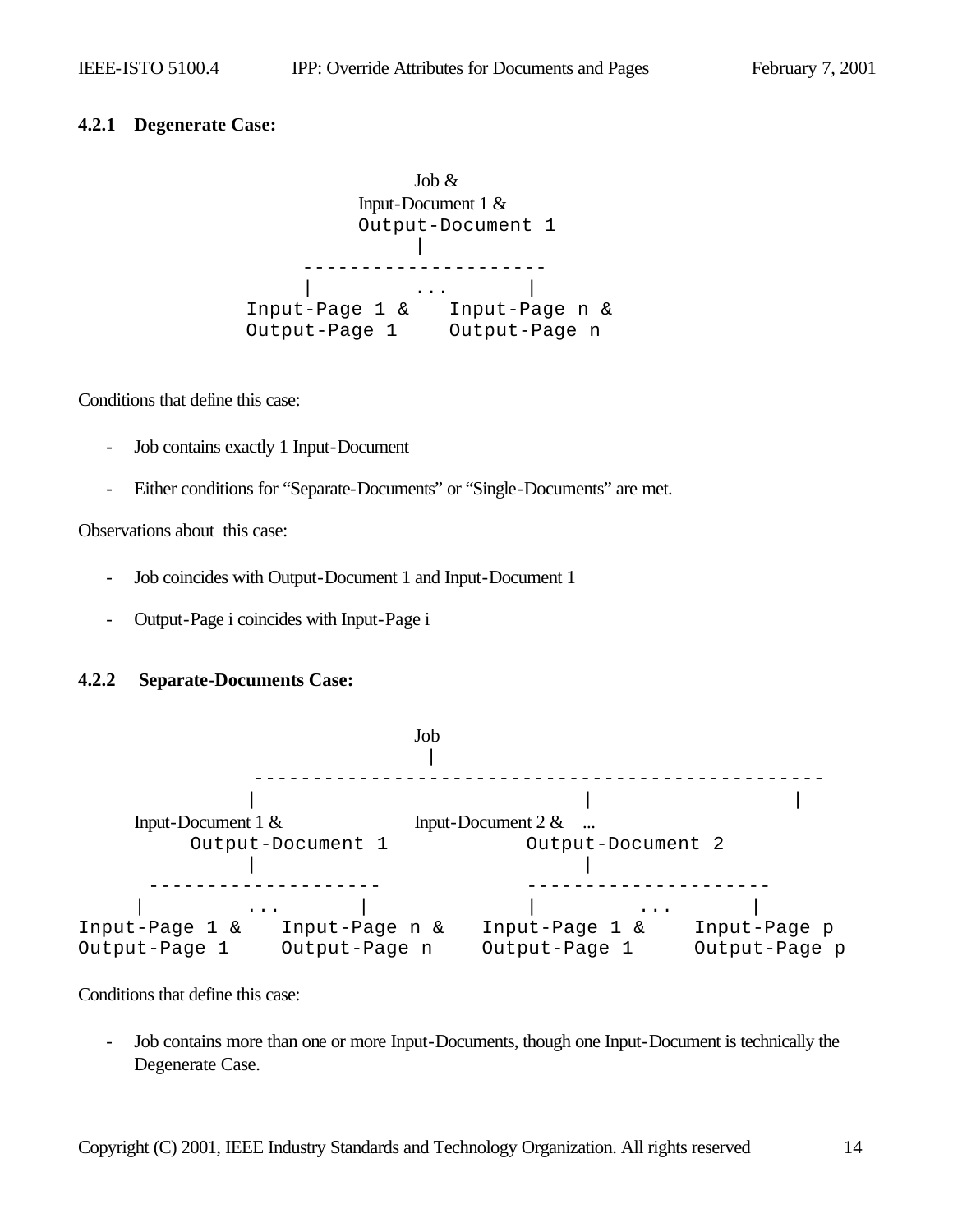- "multiple-document-handling" is 'separate-documents-collated-copies' or 'separate-documentsuncollated-copies'
- "pages-per-subset" is not present
- "documents-per-subset" is not present

Observations about this case:

- Output-Document i coincides with Input-Document i
- Output-Page i coincides with Input-Page i

### **4.2.3 Single-Document Case:**



Conditions that define this case:

- Job contains more than one or more Input-Documents, though one Input-Document is technically the Degenerate Case.
- "multiple-document-handling" is 'single-document' or 'single-document-new-sheet';

Observations about this case:

- Output-Document 1 coincides with the Job
- The numbering of Output-Pages is continuous through all Input-Documents, but the numbering of Input-Pages starts at 1 in each Input-Document. That is, Input-Page i in Input-Document m coincides with Output-Page i + k, where k is the number of Input-Pages in all previous Input-Documents, i.e. Input-Documents 1 through m-1.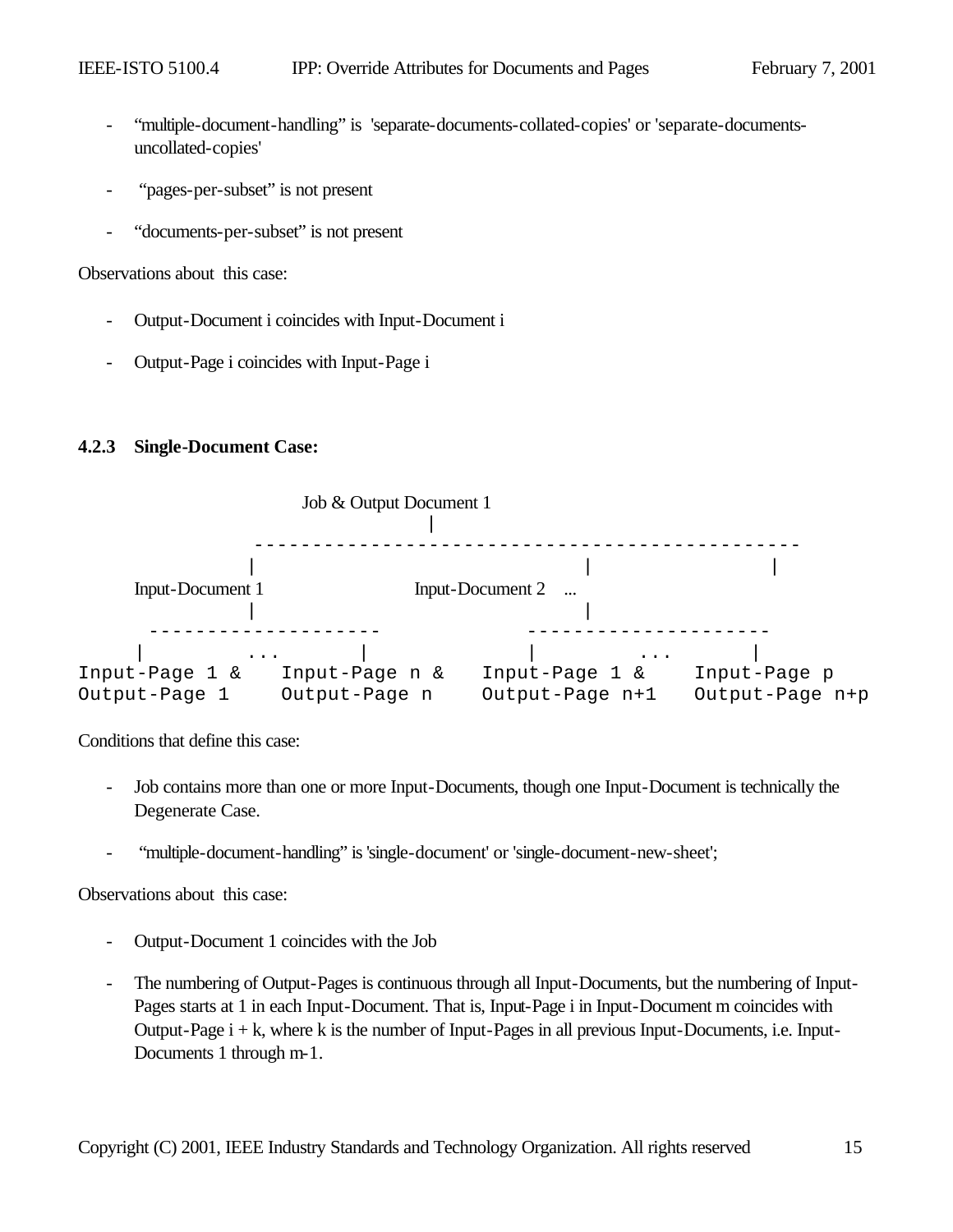- "pages-per-subset" is ignored if present
- "documents-per-subset" is ignored if present

### **4.2.4 Page-Subset Document Case:**



Conditions that define this case:

- Job contains one or more Input-Documents
- "multiple-document-handling" is 'separate-documents-collated-copies' or 'separate-documentsuncollated-copies'
- "pages-per-subset" is present.
- "documents-per-subset" is not present

Observations about this case:

The diagram shows that Output-Documents 1 through m are contained in Input-Document 1, and Output-Documents m+1 through t are contained in Input-Document 2 and so on. However, this diagram is not completely accurate. The Input-Pages from all Input-Documents are more accurately viewed as a continuous stream of Input-Pages that are partitioned into Output-Documents as specified by the attribute "pages-per-subset". For example, an Output-Document could come from the last 3 Input-Pages of an Input-Document and the first 4 Input-Pages of the next Input-Document.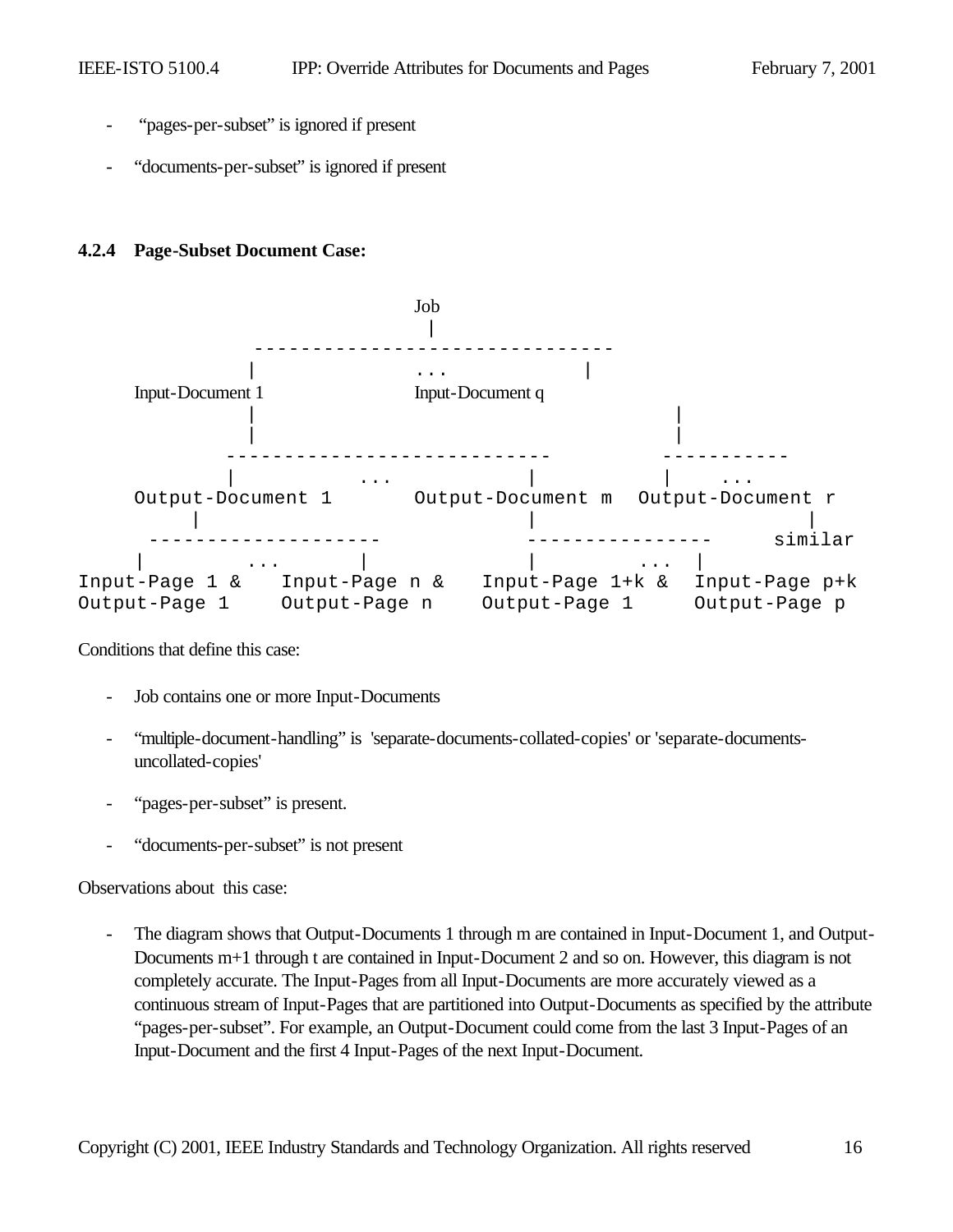- The Input-Pages in each Input-Document are numbered sequentially starting from 1 and the Output-Pages in each Output-Document are numbered sequentially starting from 1. For the first Output-Document, the numbers of the Input-Pages and Output-Pages coincide. For subsequent Output-Documents, the numbers differ. For example, the first Output-Page of the second Output-Document coincides with Input-Page w, where w is the number of Output-Pages in the first Output-Document. To be specific, Output-Page i in Output-Document m coincides with Input-Page  $i + k$  of the Job, where k is the number of Output-Pages in all previous Output-Documents of the job, e.g. Output-Documents 1 through m-1.
- "pages-per-subset" specifies the number of pages in each Output-Document.

### **4.2.5 Document-Subset Document Case:**



NOTE: this case is here for completeness and is not supported by the Overrides-Extension.

Conditions that define this case:

- Job contains one or more Input-Documents
- "multiple-document-handling" is 'separate-documents-collated-copies' or 'separate-documentsuncollated-copies'
- "pages-per-subset" is not present.
- "documents-per-subset" is present

Observations about this case: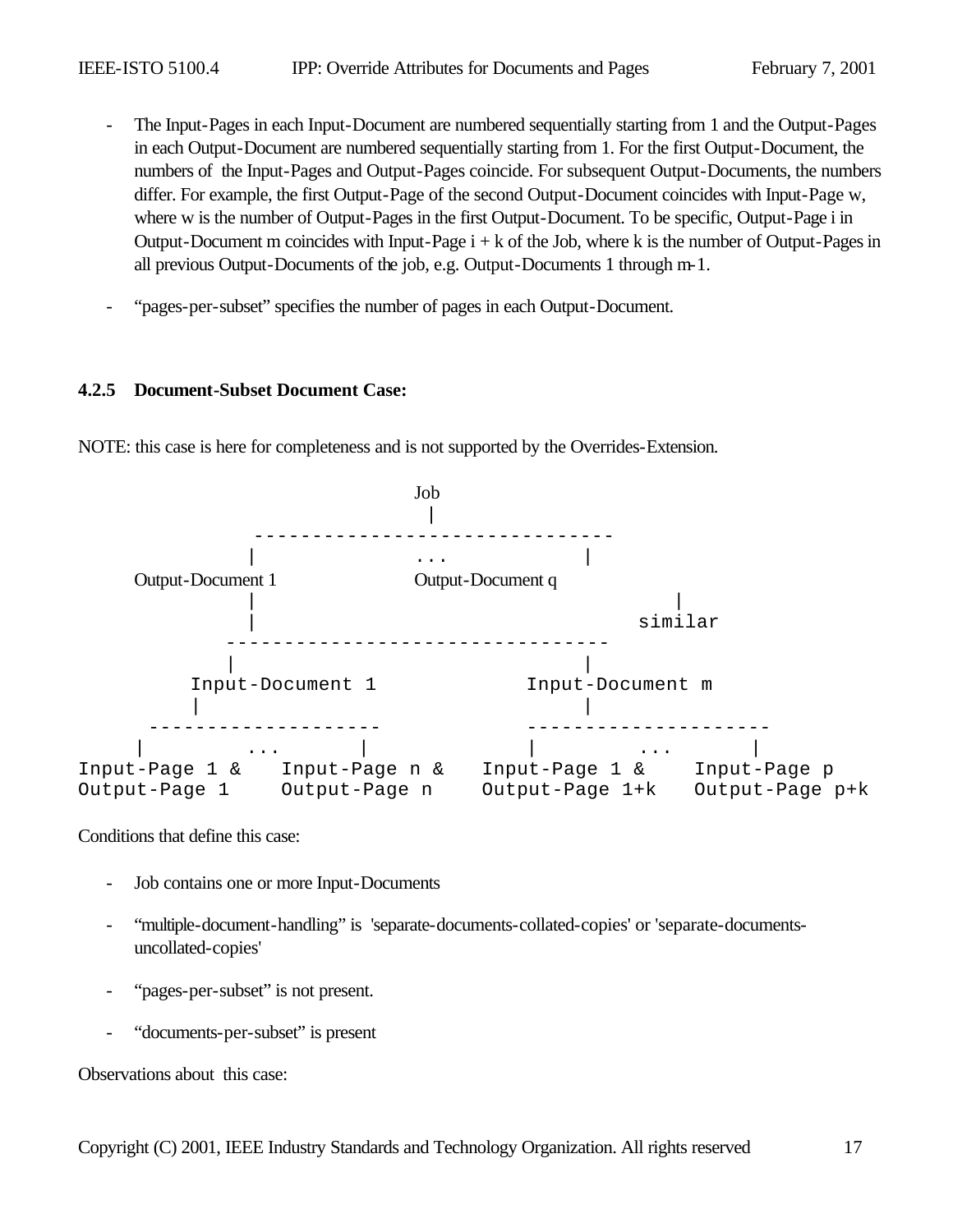- Input-Documents 1-m are contained in Output-Document 1, and Input-Documents m+1 through t are contained in Output-Document 2 and so on.
- Input-Page i in Input-Document m coincides with Output-Page  $i + k$  of Output-Document j, where k is the number of Input-Pages in all previous Input-Documents of Output-Document j, e.g. Input-Documents 1 through m-1.
- "documents-per-subset" has the number of Input-Documents in each Output-Document.

# **4.3 Association of Attributes**

The Override Extension allows attribute associations with Input-Pages, Output-Pages, Input-Documents and Output-Documents, and it continues to allow associations with Jobs. The Override Extension specifies rules for associations, and it categorizes attributes according to what they affect. The categories of attributes and the members in the Overrides-Extension are:

- Input Documents: "page-ranges", "document-format", "document-name", "compression" and "documentnatural-language".
- Output-Documents: "finishings"
- Sheets: "media" and "sides"

The table below shows what each of the three categories of attributes can be associated with:

|                       | Category of attribute |                 |               |  |
|-----------------------|-----------------------|-----------------|---------------|--|
| Associates with:      | <b>Input-Document</b> | Output-Document | <b>Sheets</b> |  |
| <b>Input-Document</b> | ves                   | yes             | ves           |  |
| Output-Document       | no                    | yes             | ves           |  |
| Input-Page            | no                    | no              | ves           |  |
| Output-Page           | no                    | no              | ves           |  |

The meaning of these associations and their limitation is specified in section 17.

The Override-Extension mechanism seems to be general enough to add new Document-Overrides and Page-Overrides attributes without changing or extending the general mechanism. That is, an existing or new Job attribute becomes a Document-Overrides or Page-Overrides attribute when a description of that attributes says so, but no changes need be made to the ways overrides work. If the new attribute belongs to one of the three above categories, it follows the rules of that category. If it belongs to a new categories, the rules of association must be defined.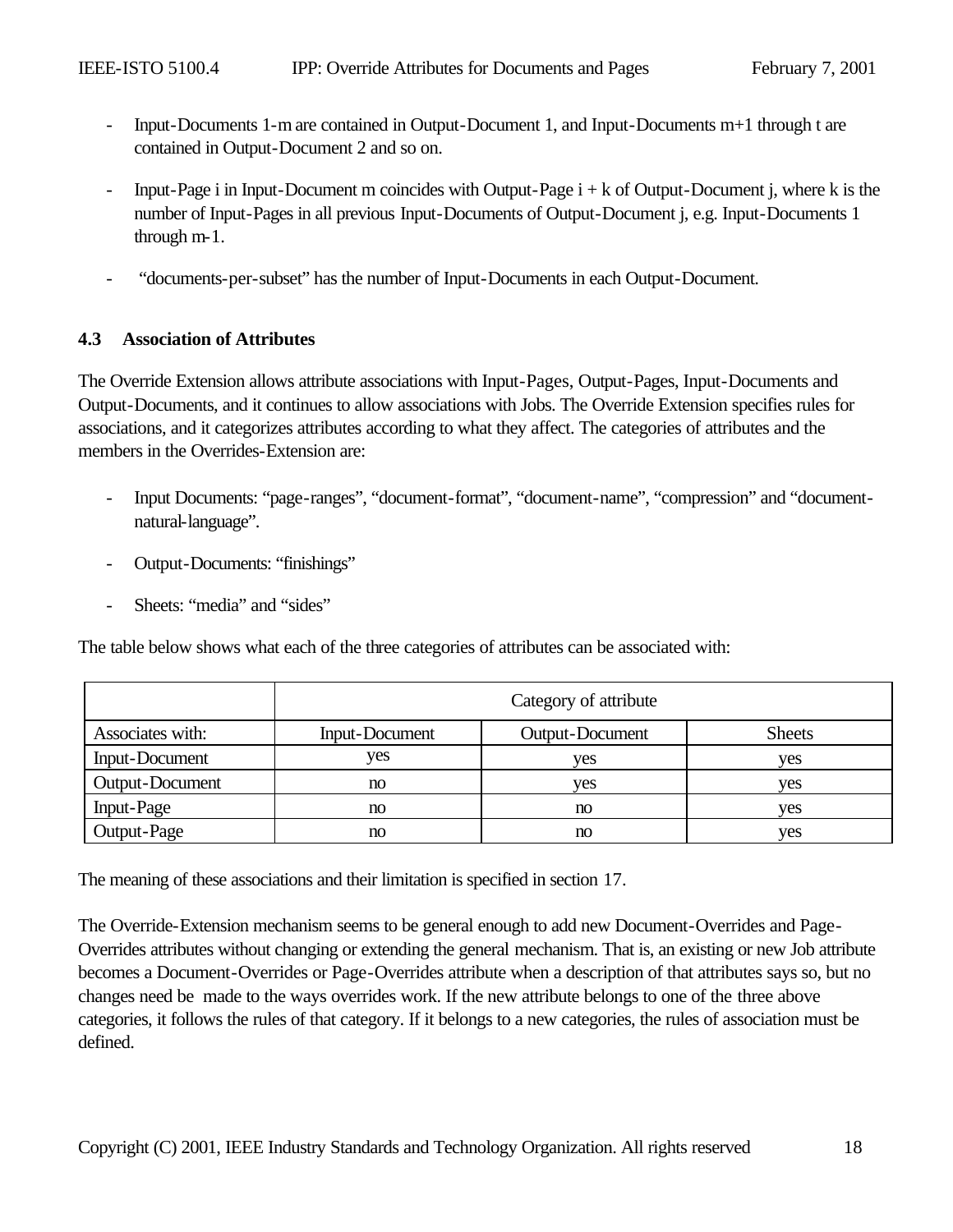# **4.4 Effect of the "document-copies" attribute**

The "document-copies" attribute causes some copies of a document to be printed differently from others. For example, 10 copies are duplex printed on letter paper with a staple. One copy is simplex printed on transparencies without a staple. As another example, the first page of 100 copies of a 3 page document are printed on letterhead paper and the first page of the 101<sup>st</sup> copy of the document is printed on regular letter paper.

If an attribute can affect an Output-Document, it can affect particular Output-Document-Copies. If an attribute can affect Sheets, it can affect Sheets of particular Output-Document-Copies.

Normally, when an attribute is associated with Input-Documents, Output-Documents, Input-Pages or Output-Pages, that attribute is effectively associated with corresponding Input-Documents, Output-Documents or Sheets. When an association includes the "document-copies" attribute, it has the following meaning for each effective association. If the attribute effectively associates with:

- Input-Documents, the Printer ignores the "document-copies" attribute.
- Output-Documents, the attribute affects the specified copies of the Output-Documents.
- Sheets: the attribute affects the sheets of the specified copies of Output-Documents.

# **4.5 Subset Finishing**

In IPP/1.1 a Printer applies the "finishings" attribute to all Output-Documents in a given job. This proposal supports "Subset Finishing" which we define as the ability to partition the Input-Pages of an Input-Document into one or more Output-Documents and to apply different types of finishing to each of the individual Output-Documents contained within a single job.

This model supports subset finishing with the new attribute "pages-per-subset" which specifies the number of Input-Pages per Output-Document. This model treats Subset-Finishing as a Job level sub-setting of the Input-Documents into Output-Documents and as a Document Override attribute rather than a Page Override attribute for two reasons.

- Page-Overrides, as their name suggests, are overrides for a few Input-Pages or Output-Pages that differ from the rest of the Input-Pages or Output-Pages in the Job. With Subset-Finishing, all Input-Pages belong to some subset. So, sub-setting is not an override; it encompasses the entire Job. Only the finishing part of Subset-Finishing can have overrides and those overrides apply to a subset, much like they apply to Output-Documents. Because subsets behave like Output-Documents, it is easiest to describe the sub-setting operation as creating Output-Documents.
- If the attributes "media", "sides" and "finishings" were all treated as Page-Override attributes, then there would have to one rule for splitting and merging groups when "finishings" is associated with the group and another rule when it is not associated with the group. If a Page-Override specifies "sides" is duplex for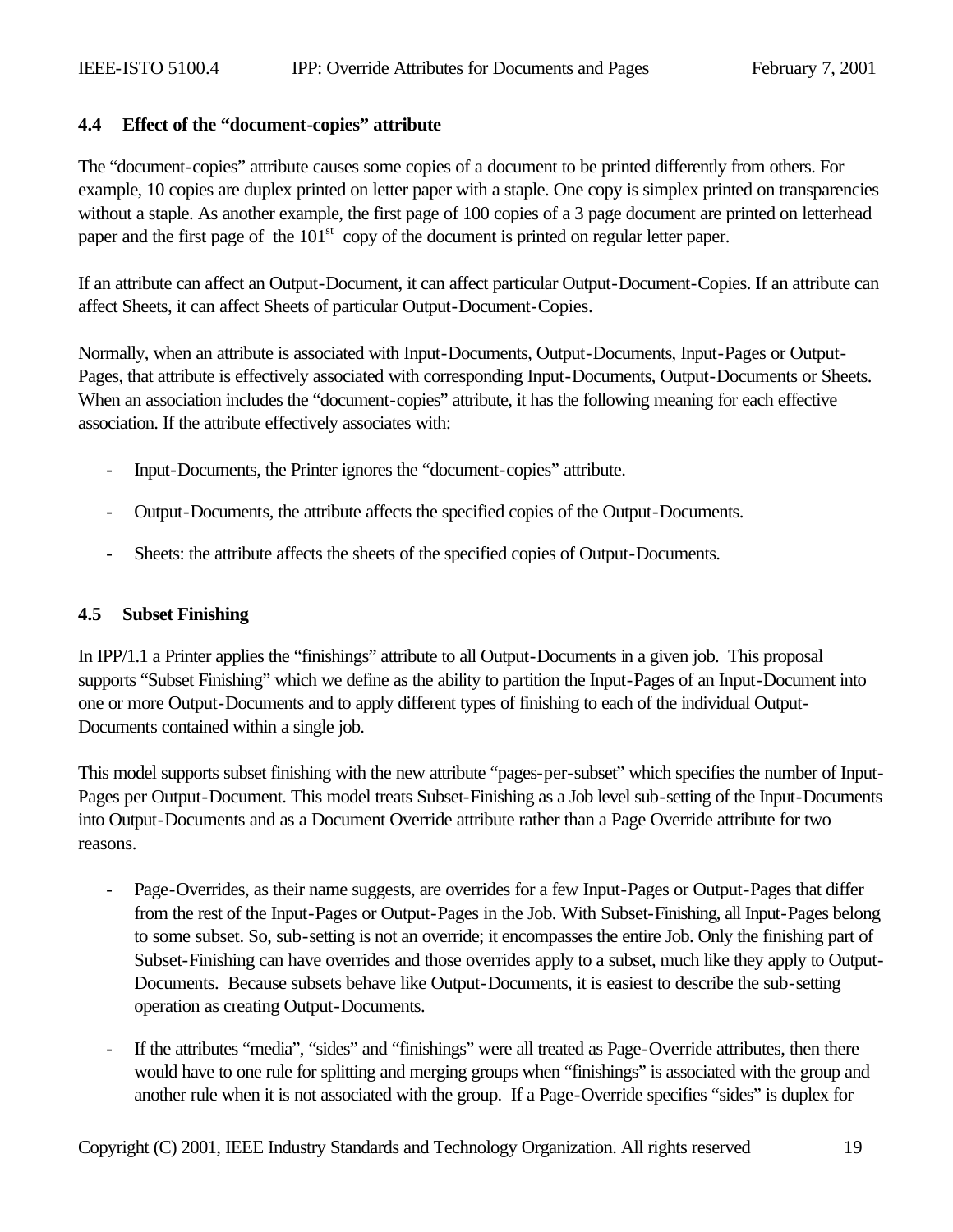pages 1-10 and "media" is added to pages 5 and 6, there can be three Page-Override groups, one for pages 1-4 with "sides", one for pages 5 and 6 with "sides" and "media" and one for pages 7-10 with sides. If "media" is removed, the groups can be merged back to the original single group. If "finishings = staple" had been present in the original group of pages 1-10, such a split would change finishing from one staple in pages 1-10 to 3 staples, one in pages 1-6, one in page 5-6 and one in pages 7-10.

The remainder of this document describes the changes necessary to support the Overrides Extension.

# **5 New Job Template Attributes**

The Override Extension adds three new Job Template attributes: "document-overrides", "page-overrides" and "pages-per-subset". The first two attributes support override attributes, and the third supports subset finishing.

| Job Attribute                                 | Printer: Default Value<br>Attribute | Printer: Supported<br>Values Attribute                     |
|-----------------------------------------------|-------------------------------------|------------------------------------------------------------|
| document-<br>overrides<br>(1setOf collection) | none                                | document-overrides-<br>supported<br>(1setOf type2 keyword) |
| page-overrides<br>(1setOf collection)         | none                                | page-overrides-<br>supported<br>(1setOf type2 keyword)     |
| pages-per-subset<br>(1setOf integer)          | none                                | pages-per-subset<br>supported<br>(boolean)                 |

#### **5.1 document-overrides (1setOf collection)**

This OPTIONAL Job Template attribute contains attributes that are associated with Input-Documents and Output-Documents and that are treated as document overrides. Such attributes are called "Document-Overrides" attributes. The remainder of this section describes features that an implementation MUST support or MAY support if an implementation supports this attribute.

If this attribute is not present in a Job, there are no Document-Overrides within the Job. If it is present, the value consists of one or more 'collection' values, where each 'collection' value identifies one or more Input-Documents or Output-Document and contains one or more Job Template attributes which act as overrides to the corresponding Job Template attribute values for the specified Input-Documents or Output-Documents.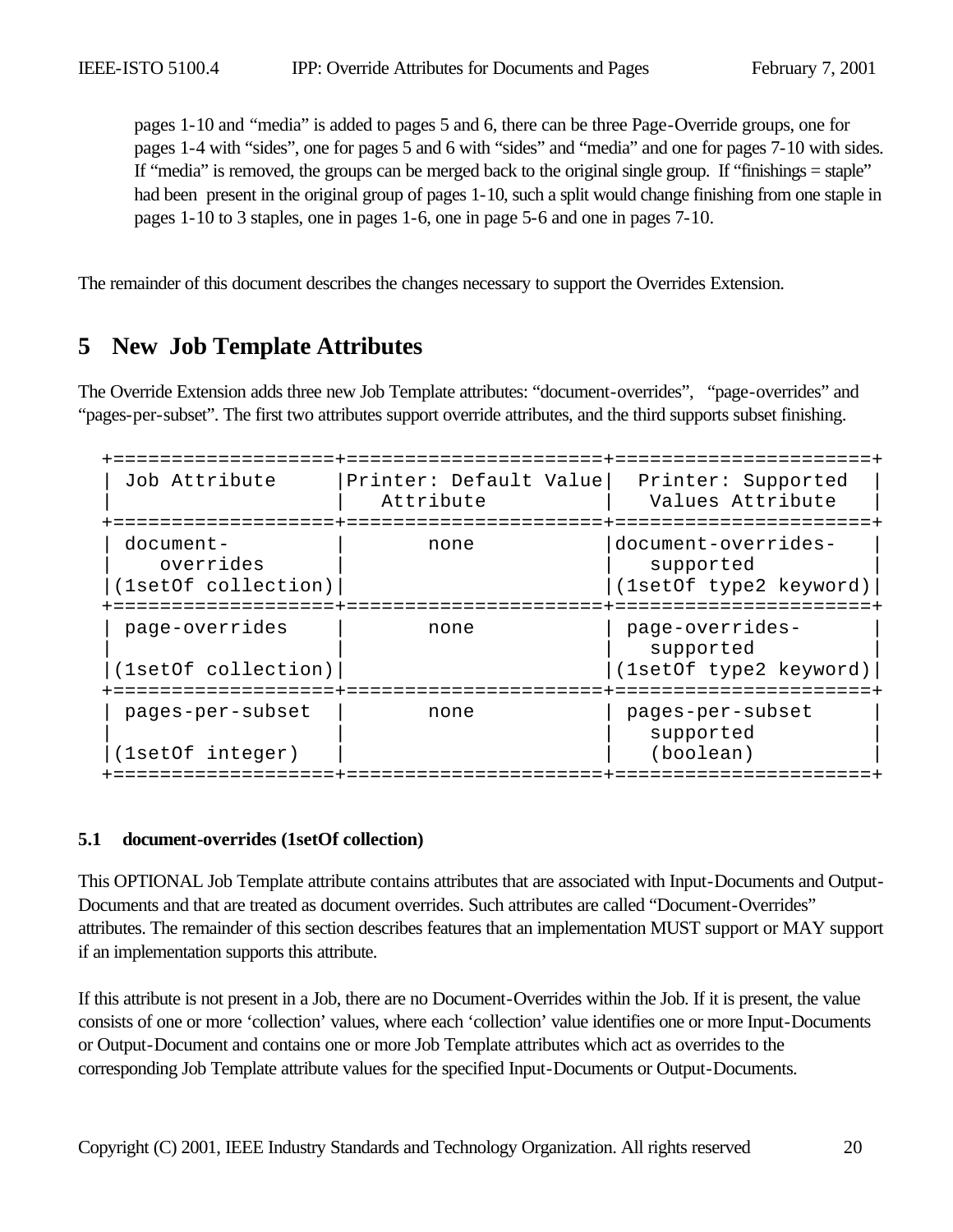The first attribute of each 'collection' value MUST be either "input-documents" or "output-documents" and this attribute identifies Input-Documents or Output-Documents, respectively. The second attribute of each 'collection' MAY be "document-copies" and this attribute identifies the Output-Document-Copies. The remaining attributes in the 'collection' value are the one or more Job Template attributes that are overrides for the specified Input-Documents or Output-Documents. The allowed attributes are listed in section 5.1.8

There may be more than one way for a client to arrange Document-Overrides attributes in 'collection' values. For example, if a job contains 10 Output-Documents to be printed 1-sided on letter paper with no stapling and Output-Document 1 is to be two sided with stapling and Document 2 is to be two sided with no stapling, there are two possible ways to group the overrides. The client could specify the two overrides for Output-Document 1 in one 'collection' value and the single override for Output-Document 2 in a second 'collection' value, or it could specify "two-sided" for Output-Documents 1 and 2 in one 'collection' value and "stapled" for Output-Document 1 in another 'collection' value.

If the "input-documents", "output-documents" or "document-copies" identify Input-Documents, Output-Documents or Output-Document-Copies that don't exist, the Printer silently ignores them and associates the Document-Overrides with those Input-Documents, Output-Documents or Output-Document-Copies that do exist. A client MUST NOT allow two 'collection' values to be associated with the same Input-Document, Output-Document or Output-Document-Copy and to contain the same Document-Overrides attribute with different values. If the client violates the preceding rule, the Printer can use either value, and it MUST issue a warning. It does so by adding 'job-warnings-detected' to the "job-state-reasons" and by increasing the value of the "job-warningscount" Job Description attribute by 1. If the Printer detects this conflict while it is processing a Job-Submission operation, it MUST return the ignored values in the Unsupported attributes.

When a Client receives this attribute in a Get-Jobs or Get-Job-Attributes, the value MUST contain the same 'collection' values received in Job-Submission operations, except for those 'collection' values the Printer returned in the Unsupported Attributes.

Each 'collection' value of this attribute has either of the two forms as defined below. The 'collection' values NEED NOT all be of the same form.

For the first form, the client MUST supply "input-documents" as the first attribute. If the client supplies the "document-copies" attribute, it MUST be the second attribute. The client OPTIONALLY supplies the remaining attributes in any order. If the Printer supports the Create-Job operation, then it MUST support the attribute labeled with "CMUST" below; otherwise support is OPTIONAL.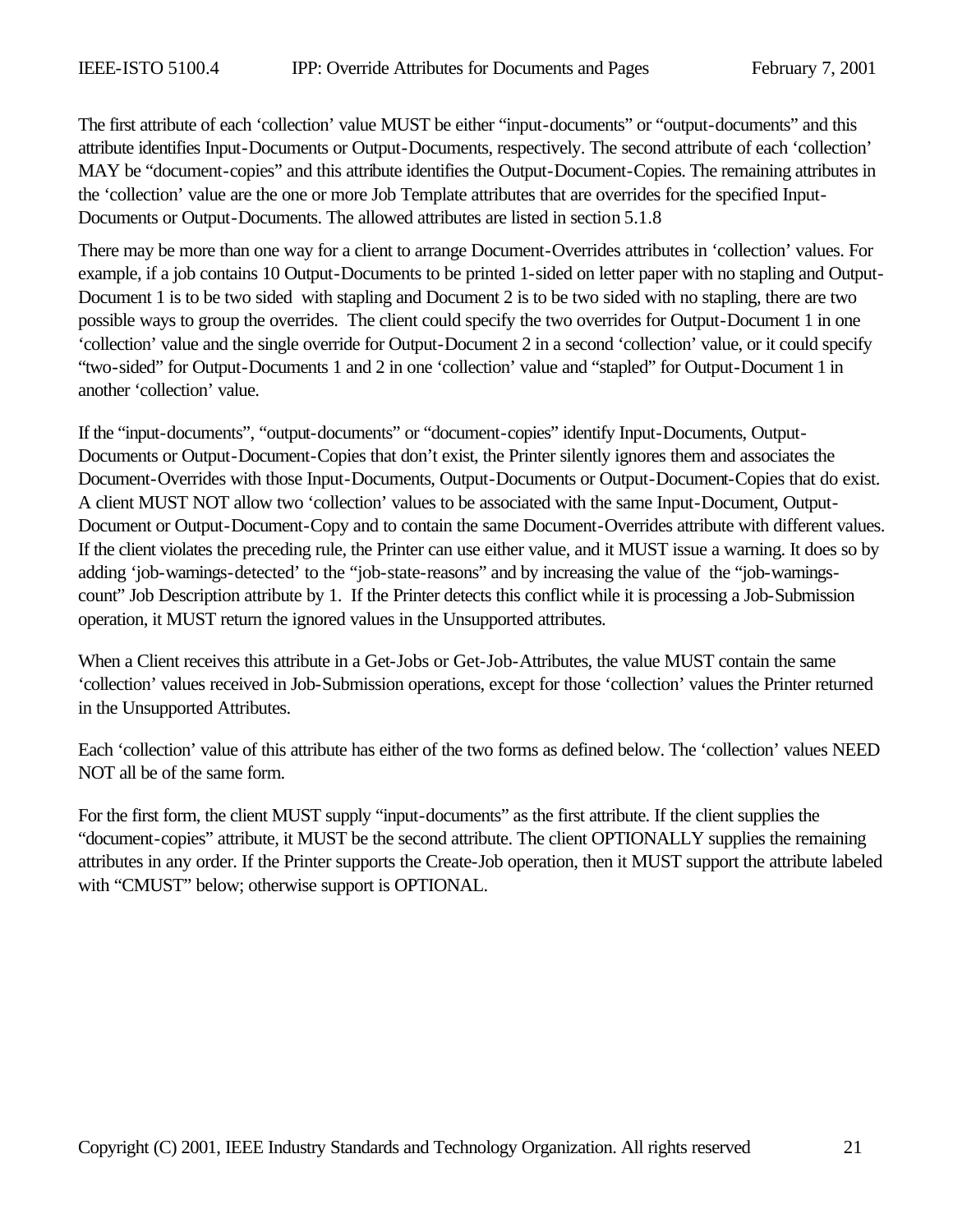| <b>Attribute name</b>     | syntax                        | In request  | <b>Printer</b> |
|---------------------------|-------------------------------|-------------|----------------|
|                           |                               |             | <b>Support</b> |
| input-documents           | 1setOf rangeOfInteger(MAX)    | <b>MUST</b> | <b>MUST</b>    |
| document-copies           | 1setOf rangeOfInteger(MAX)    | <b>MAY</b>  | <b>MAY</b>     |
| document-format           | mimeMediaType                 | <b>MAY</b>  | <b>CMUST</b>   |
| document-name             | name (MAX)                    | <b>MAY</b>  | <b>CMUST</b>   |
| compression               | type3 keyword                 | <b>MAY</b>  | <b>CMUST</b>   |
| document-natural-language | naturalLanguage               | <b>MAY</b>  | <b>MAY</b>     |
| page-ranges               | 1setOf rangeOfInteger (1:MAX) | <b>MAY</b>  | <b>MAY</b>     |
| finishings                | 1setOf type2 enum             | <b>MAY</b>  | <b>MAY</b>     |
| sides                     | type2 keyword                 | <b>MAY</b>  | <b>MAY</b>     |
| media                     | type3 keyword   name(MAX      | <b>MAY</b>  | <b>MAY</b>     |

For the second form, the client MUST supply "output-documents" as the first attribute. If the client supplies the "document-copies" attribute, it MUST be the second attribute. The client OPTIONALLY supplies the remaining attributes in any order.

| <b>Attribute name</b> | <u>syntax</u>              | In request  | <b>Printer</b> |
|-----------------------|----------------------------|-------------|----------------|
|                       |                            |             | <b>Support</b> |
| output-documents      | 1setOf rangeOfInteger(MAX) | <b>MUST</b> | <b>MUST</b>    |
| document-copies       | 1setOf rangeOfInteger(MAX) | <b>MAY</b>  | <b>MAY</b>     |
| finishings            | 1setOf type2 enum          | <b>MAY</b>  | <b>MAY</b>     |
| sides                 | type2 keyword              | <b>MAY</b>  | <b>MAY</b>     |
| media                 | type3 keyword   name(MAX)  | <b>MAY</b>  | <b>MAY</b>     |

The following sections describe each member attribute in the above tables.

# **5.1.1 input-documents (1setOf rangeOfInteger (1:MAX))**

This attribute identifies one or more Input-Documents by specifying a range of numbers (see section 4.1 for the rules on associating a number with each Input-Document ). The Document-Overrides apply to the identified Input-Documents.

A Printer MUST support this attribute. A client MUST supply this attribute in each 'collection' value and it MUST be the first attribute of each 'collection' value. If this attribute is present, then the client MUST NOT supply "output-documents".

When a client supplies this attribute in a "document-overrides" attribute of a Send-Document or Send-URI request, this attribute MUST NOT identify Input-Documents which were sent in an earlier operation. If a Printer receives such a value in a 'collection' value, it MUST treat all attribute values in such a 'collection' value, but not other sibling 'collection' values, as unsupported values and return the entire collection value in the Unsupported Attributes group.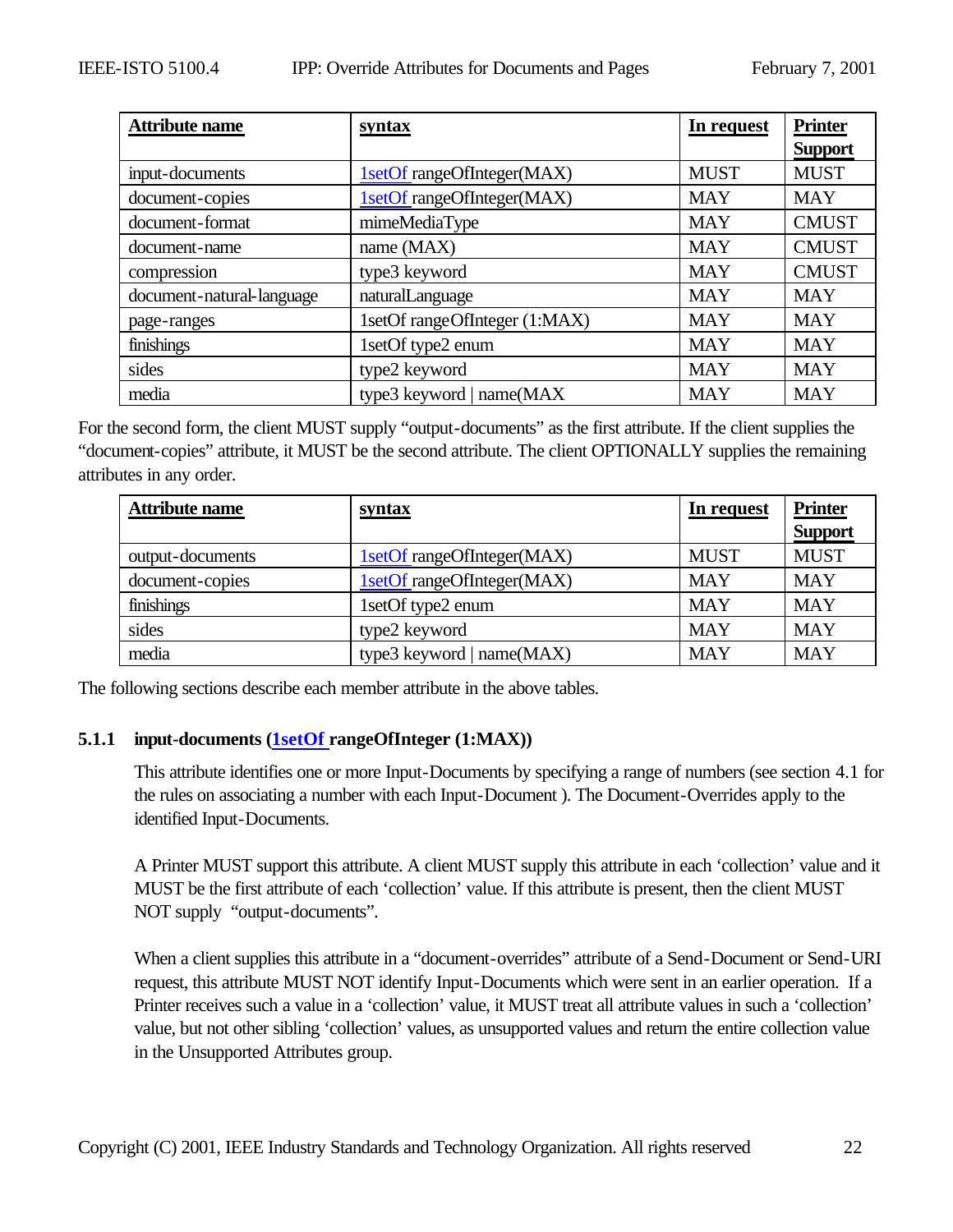Note: because the Printer silently ignores values that reference non-existent Input-Documents, a value of 'MAX' is equivalent to the number of Input-Documents.

See section 5 for details of usage of this attribute.

There is no "input-documents-supported" attribute, since the member attribute MUST be supported and for the full range.

### **5.1.2 output-documents (1setOf rangeOfInteger (1:MAX))**

This attribute identifies one or more Output-Documents by specifying a range of numbers (see section 4.1 for the rules on associating a number with each Output-Document). The Document-Overrides apply to the identified Output-Documents.

A Printer MUST support this attribute. A client MUST supply this attribute in each 'collection' value and it MUST be the first attribute of each 'collection' value. If this attribute is present, then the client MUST NOT supply "input-documents".

When a client supplies this attribute in a "document-overrides" attribute of a Send-Document or Send-URI request, this attribute MUST NOT identify Output-Documents whose first Input-Page was sent in an earlier operation. If a Printer receives such a value in a 'collection' value, it MUST treat all attribute values in such a 'collection' value, but not other sibling 'collection' values, as unsupported values and return the entire collection value in the Unsupported Attributes group.

Note: because the Printer silently ignores values that reference non-existent Output-Documents, a value of 'MAX' is equivalent to the number of Output-Documents.

There is no "output-documents-supported" attribute, since the member attribute MUST be supported and for the full range.

### **5.1.3 document-copies (1setOf rangeOfInteger (1:MAX))**

This attribute identifies one or more Output-Document-Copies by specifying a range of numbers. The Document-Overrides apply to the identified Output-Document-Copies within Output-Documents specified either directly by "output-documents" or indirectly by "input-documents" (see section 17 for further details).

A Printer MAY support this attribute. A client MAY supply this attribute in each 'collection' value. If the client supplies this attribute, it MUST be the second attribute of each 'collection' value. If this attribute is present, then the client MUST also supply "input-documents" or "output-documents".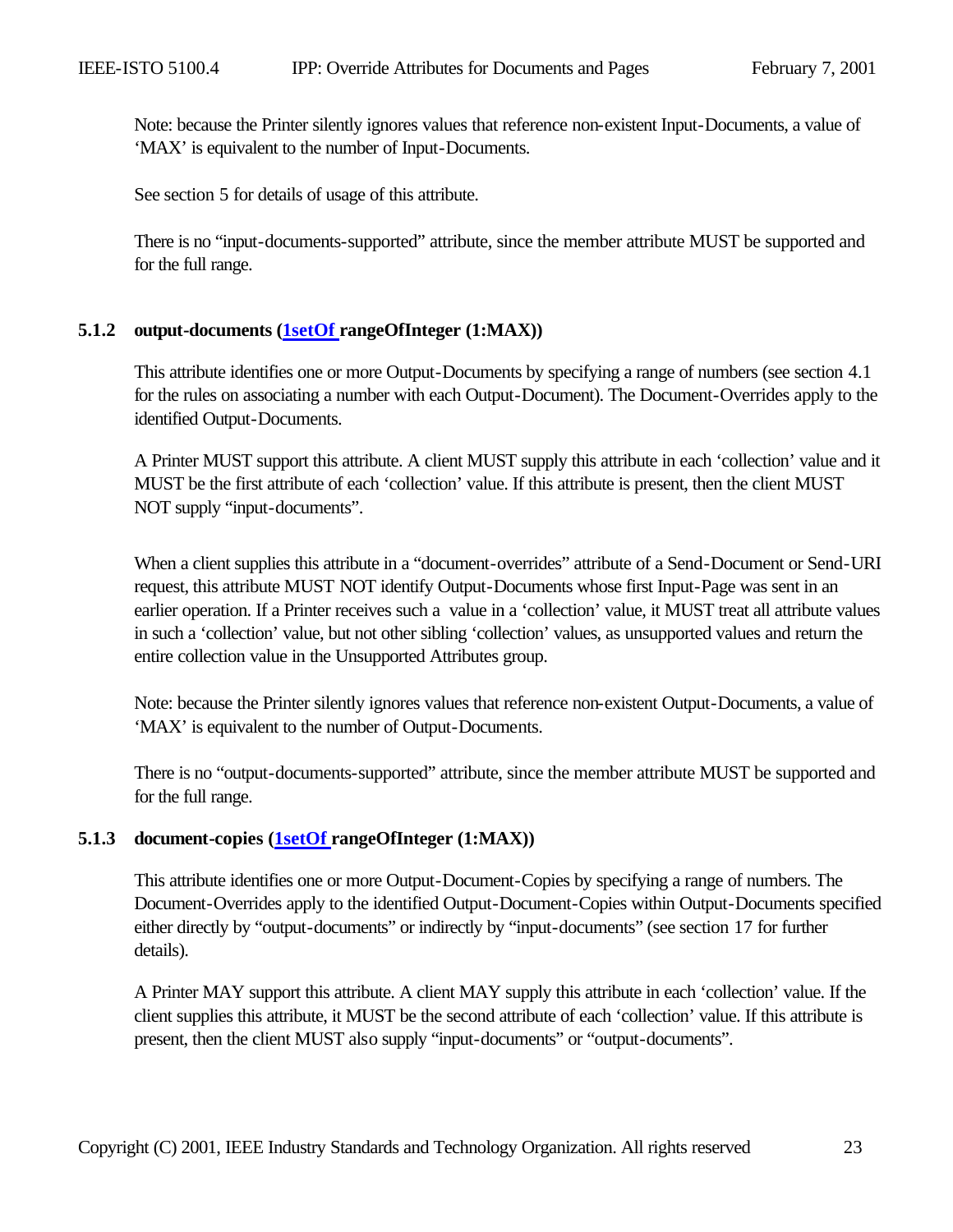If the first member attribute is "input-documents", this attribute applies only to the other member attributes that affect Output-Documents and Sheets. The Printer MUST ignore this attribute for the other member attributes that affect Input-Documents.

Note: because the Printer silently ignores values that reference non-existent copies, a value of 'MAX' is equivalent to the number of copies.

There is no "document-copies-supported" attribute, since the full range MUST be supported, if the "document-copies" member attribute is supported.

#### **5.1.4 document-format (mimeMediaType)**

This attribute has the same meaning as in IPP/1.1. It indicates the document-format for one or more specified Input-Documents. The Printer MUST support this attribute. A client OPTIONALLY supplies it.

#### **5.1.5 document-name (name (MAX))**

This attribute has the same meaning as in IPP/1.1. It indicates the document-name for one or more specified Input-Documents. The Printer MUST support this attribute. A client OPTIONALLY supplies it.

#### **5.1.6 compression (type3 keyword)**

This attribute has the same meaning as in IPP/1.1. It indicates the compression for one or more specified Input-Documents. The Printer MUST support this attribute. A client OPTIONALLY supplies it.

### **5.1.7 document-natural-language (naturalLanguage)**

This attribute has the same meaning as in IPP/1.1. It indicates the document-natural-language for one or more specified Input-Documents. The Printer MAY support this attribute. A client OPTIONALLY supplies it.

### **5.1.8 page-ranges (1setOf rangeOfInteger (1:MAX))**

This attribute has the same meaning as in IPP/1.1. It redefines each Input-Document to contain only the specified Input-Pages. See section 5.2.3 for how this attribute interacts with "pages". The "multipledocument-handling" attribute affects the algorithm for numbering Input-Pages when this attribute is a Job attribute but when it is a Document-Override attribute. When this attribute is a Document-Override attribute, the values of the "page-ranges" attribute specify the Input-Pages to select from each of the identified Input-Documents separately, For example, if this attribute has the value "3:5" and is associated with two Input-Documents A and B, Input-Document A redefined to contain just two pages: 3 and 5, and Input-Document B also contains just pages 3 and 5. The Printer MAY support this attribute. A client OPTIONALLY supplies it.

See section 5.2.4 for details of how this attribute affects number of pages with the "pages" attribute.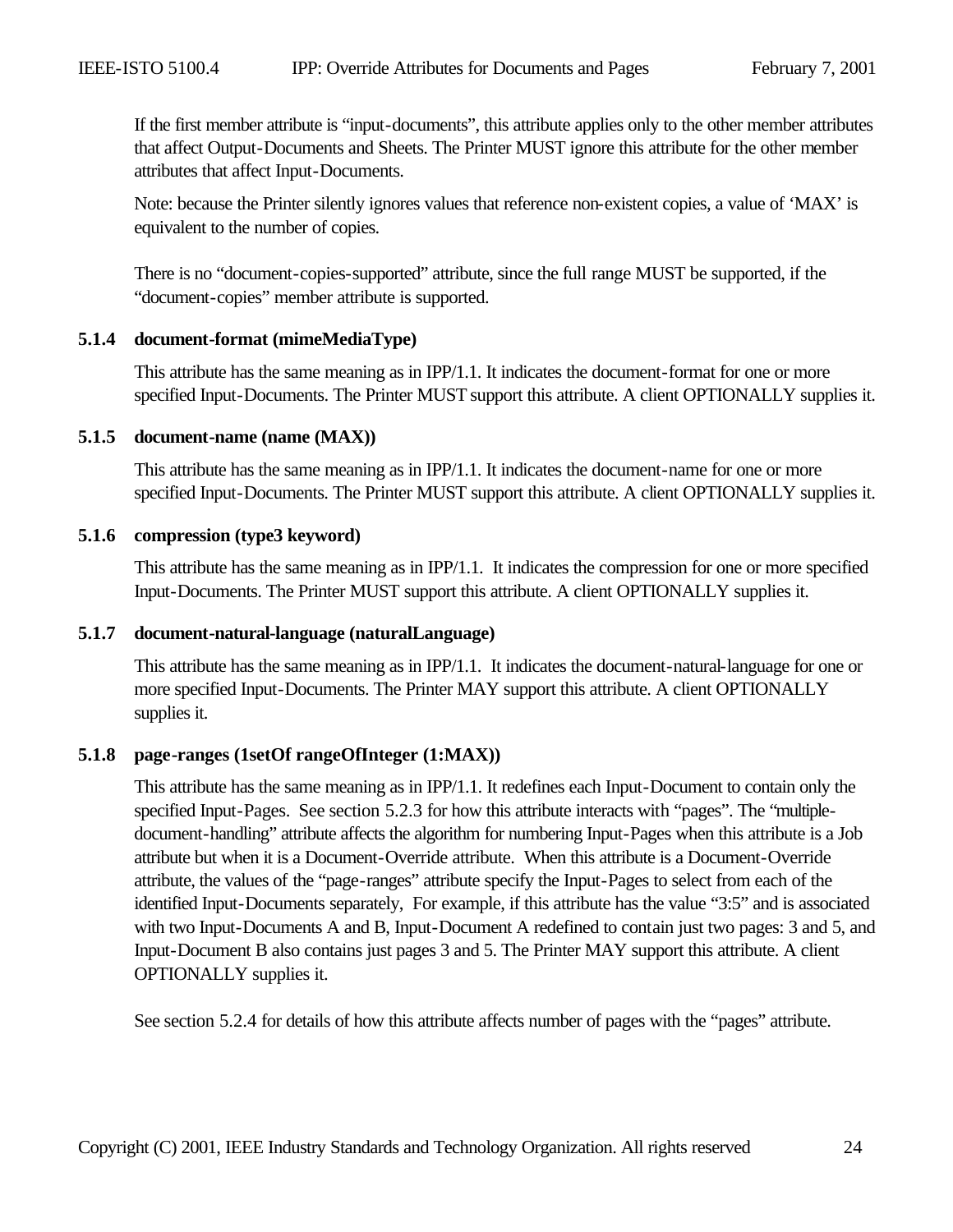# **5.1.9 finishings (1setOf type2 enum)**

This attribute has the same meaning as in IPP/1.1. It indicates the finishings for one or more specified Output-Documents. As a Job Template attribute, it affects each Output-Document produced by the Job. For example, all the sheets of each Output-Document are stapled together. As a Document-Overrides attributes, it affects only the specified Output-Documents. The Printer MAY support this attribute. A client OPTIONALLY supplies it.

The next section gives further information about this attribute, but this information is the same for all Output-Document attributes that might be added later.

# **5.1.9.1 Common Behavior for Output-Document Attributes**

This attribute is directly associated with an Input-Document or Output-Document. This means that it is effectively associated with one or more Output-Documents according to the rules of section 17, and this attribute affects those Output-Documents.

If the "document-copies" attribute is present, the attribute affects only the specified copies of the Output-Documents.

### **5.1.10 sides (type2 keyword)**

This attribute has the same meaning as in IPP/1.1. It indicates the sides for one or more specified Output-Pages. As a Job Template attribute, it affects each Sheet produced by the Job. As a Document-Overrides attributes, it affects only the specified Sheets. The Printer MAY support this attribute. A client OPTIONALLY supplies it.

The next section gives further information about this attribute, but this information is the same for all Sheet attributes, including "media" which is discussed in section 5.1.11

# **5.1.10.1Common Behavior for Sheet Attributes**

This attribute is directly associated with an Input-Document or Output-Document. This means that it is effectively associated with one or more Output-Pages according to the rules of section 16, and this attribute affects the Sheets containing the specified Output-Pages.

If the "document-copies" attribute is present, the attribute affects only the Output-Pages in the specified copies of the Output-Documents.

Because this attribute affects a Sheet, but is effectively associated with an Output-Page, a Sheet that contains two or more Output-Pages may have conflicting values of this attribute. This observation leads to two rules, one for the first Output-Page that this attribute is effectively associated with and one for the last Output-Page that this attribute is effectively associated with.

a) For the first Output-Page: if the value of this attribute is effectively associated with Output-Page i, and if Output-Page i is not the first Output-Page contained on a Sheet and if the value of this

Copyright (C) 2001, IEEE Industry Standards and Technology Organization. All rights reserved 25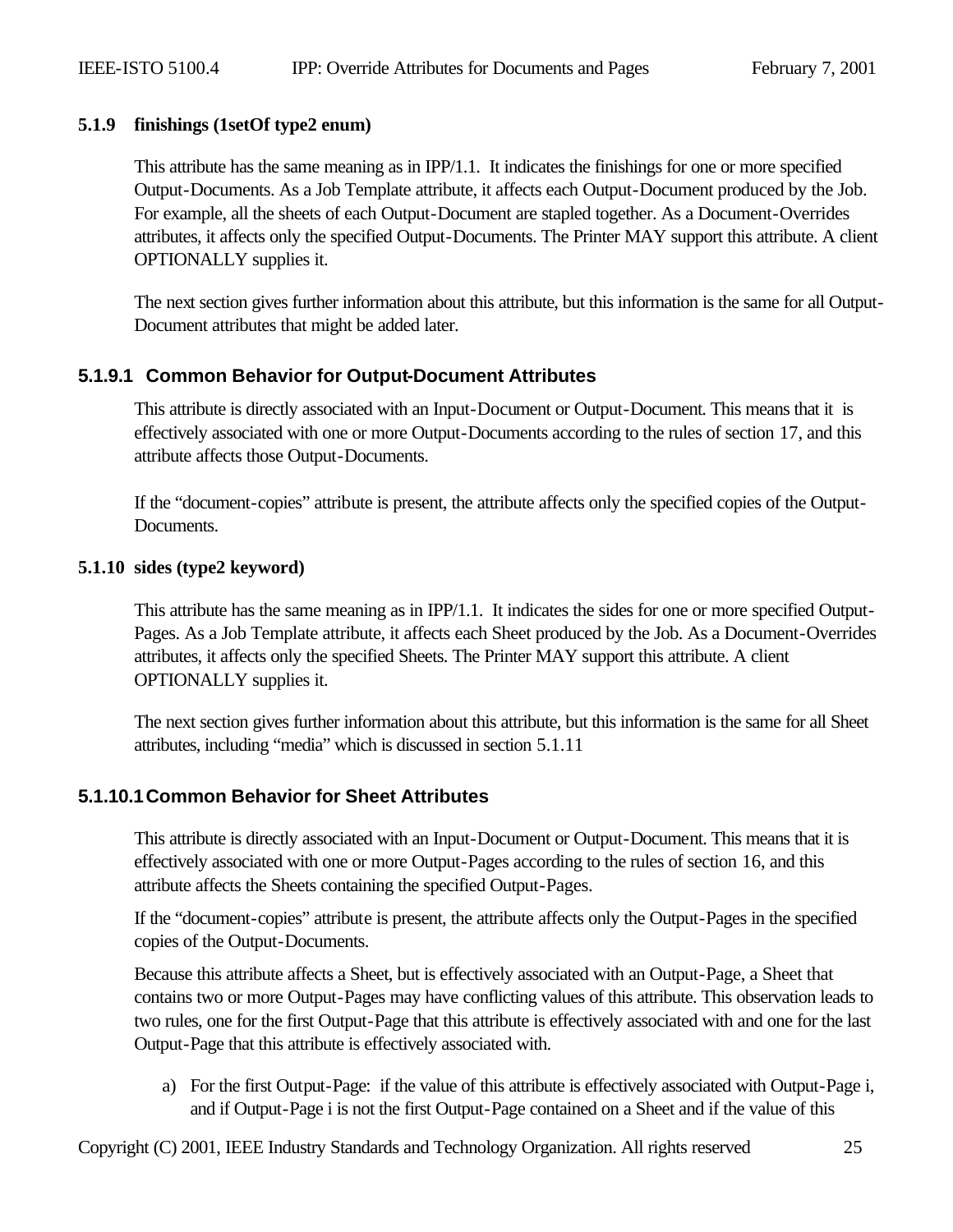attribute differs from the value of this attribute for the preceding Output-Page i-1, then Output-Page i MUST start a new Sheet and the Printer MUST issue a warning by adding 'job-warningsdetected' to the "job-state-reasons" and by increasing the value of the "job-warnings-count" Job Description attribute by 1.

b) For the last Output-Page: if the value of this attribute is effectively associated with Output-Page i, and if Output-Page i is not the last Output-Page contained on a Sheet and if the value of this attribute differs from the value of this attribute for the following Output-Page i+1, then Output-Page i+1 MUST start a new Sheet and the Printer MUST issue a warning by adding 'job-warningsdetected' to the "job-state-reasons" and by increasing the value of the "job-warnings-count" Job Description attribute by 1.

# **5.1.11 media (type3 keyword | name(MAX))**

This attribute has the same meaning as in IPP/1.1. It indicates the media for one or more specified Output-Pages. As a Job Template attribute, it affects each Sheet produced by the Job. As a Document-Overrides attributes, it affects only the specified Sheets. The Printer MAY support this attribute. A client OPTIONALLY supplies it.

See section 5.1.10.1 for additional information. The section describes the common behavior of all Sheet attributes.

# **5.1.12 Handling of Error conditions**

If a client omits a required member attribute or includes two member attributes that should never both be present (e.g. "input-document" and "output-document"), a Printer MUST reject all attributes in the 'collection' value and treat the 'collection' values, but not other sibling 'collection' values, as unsupported.

If a client puts a member attribute in some position other than its required position (e.g. "input-documents" MUST be first), a Printer MUST either:

- a) use the specified value of the member attribute and ignore its wrong position or
- b) reject all attributes in the 'collection' value and treat the 'collection' values, but not other sibling 'collection' values, as unsupported.

# **5.1.13 Why not "document-overrides-default"**

There is no "document-overrides-default" attribute because it adds complicated rules for a Printer to implement. The problems are best illustrated with examples.

If there were a "document-overrides-default" and it contained a "sides" and "media" override for the first Output-Page, and if a client submitted a Job with no "sides" attribute and with "media" as a Job attribute with no overrides, a possible meaning is that the Printer uses the client's requested media for the entire Job and the sides specified by the "sides-default" and the "sides" value in "document-overrides-default". So in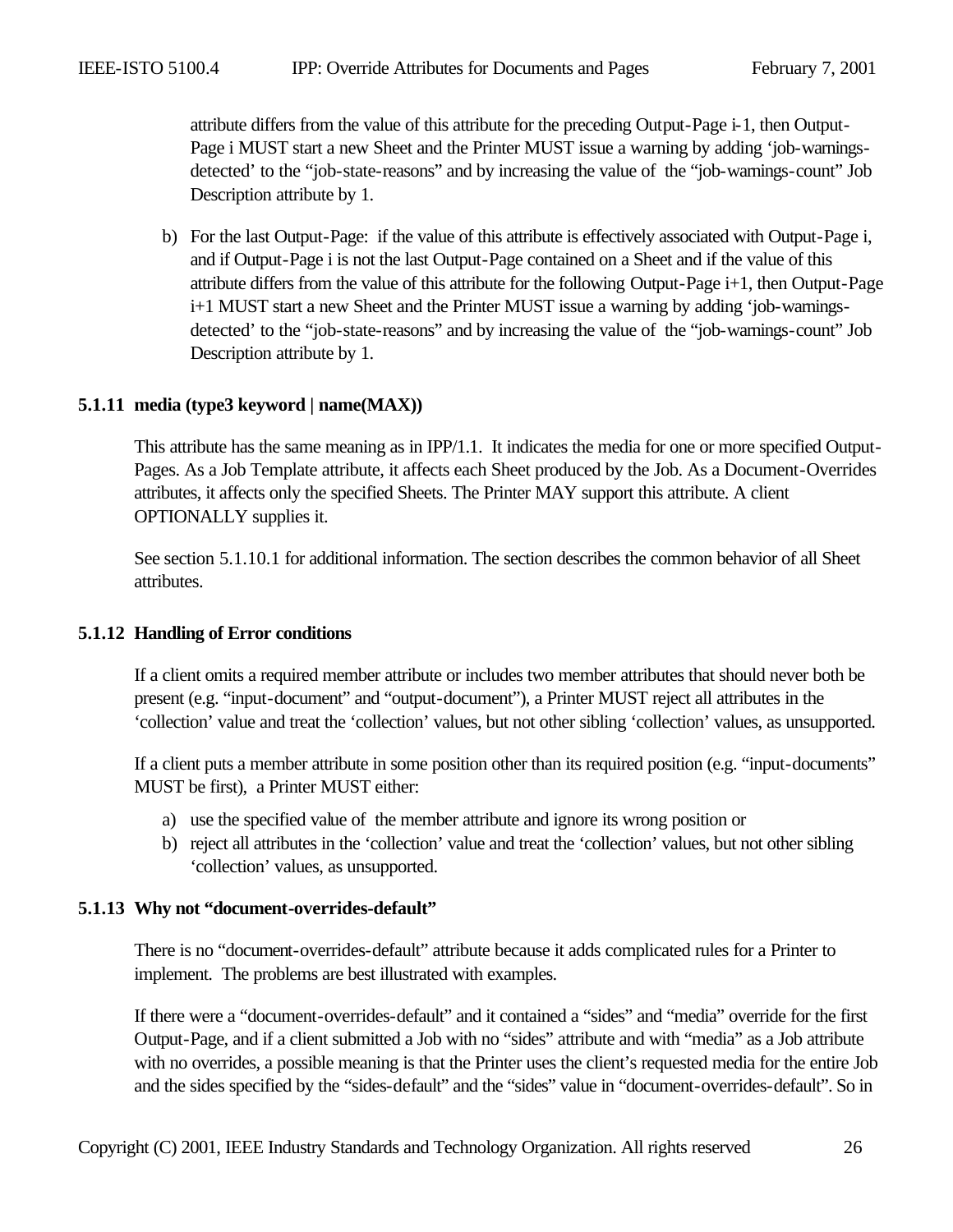this example, the Printer ignores the "document-overrides-default" attribute for "media", but uses it for "sides" because the Printer uses it for an attribute "xxx" only when it uses "xxx-default".

#### **5.1.14 document-overrides-supported (1setOf type2 keyword)**

This attribute specifies the supported values of the "document-overrides" attribute. A client can use this attribute to determine what Document-Overrides attributes the Printer supports.

This attribute contains the name of each attribute that the Printer supports in a 'collection' value of the "document-overrides" attribute. This attribute MUST contain the keywords "input-documents" and "output-documents" because a Printer MUST support these attributes. This attribute MUST also contain the name of each attribute that can be a document-override. For example, this attribute contains the keyword "sides" if and only if the Printer supports "sides" in a 'collection' value of the "documentoverrides" attribute.

There are no corresponding "input-documents-supported", "output-documents-supported" and "document-copies-supported" Printer attributes. However, the supported values for all of the other member attributes are indicated by the corresponding "xxx-supported" Printer attributes which are the same values as for the corresponding "xxx" operation or Job Template attribute. For example, if "document-format" and "sides" are supported as member attributes of the "document-exceptions" collection, then the "document-format-supported" and the "sides-supported" Printer attribute indicates the values that are supported at the job level and as a Document Exception.

Standard keyword values are:

- 'none': no attributes are supported in the "document-overrides" attribute
- 'input-documents': the "input-document" member attribute is supported
- 'output-documents': the "output-document" member attribute is supported
- 'document-copies': the "document-copies" member attribute is supported
- 'document-format': The "document-format" member attribute is supported
- 'document-name': The "document-name" member attribute is supported
- 'compression': The "compression" member attribute is supported
- 'document-natural-language': The "document-natural-language" member attribute is supported
- 'page-ranges': The "page-ranges" member attribute is supported
- 'finishings': The "finishing" member attribute is supported
- 'sides': The "sides" member attribute is supported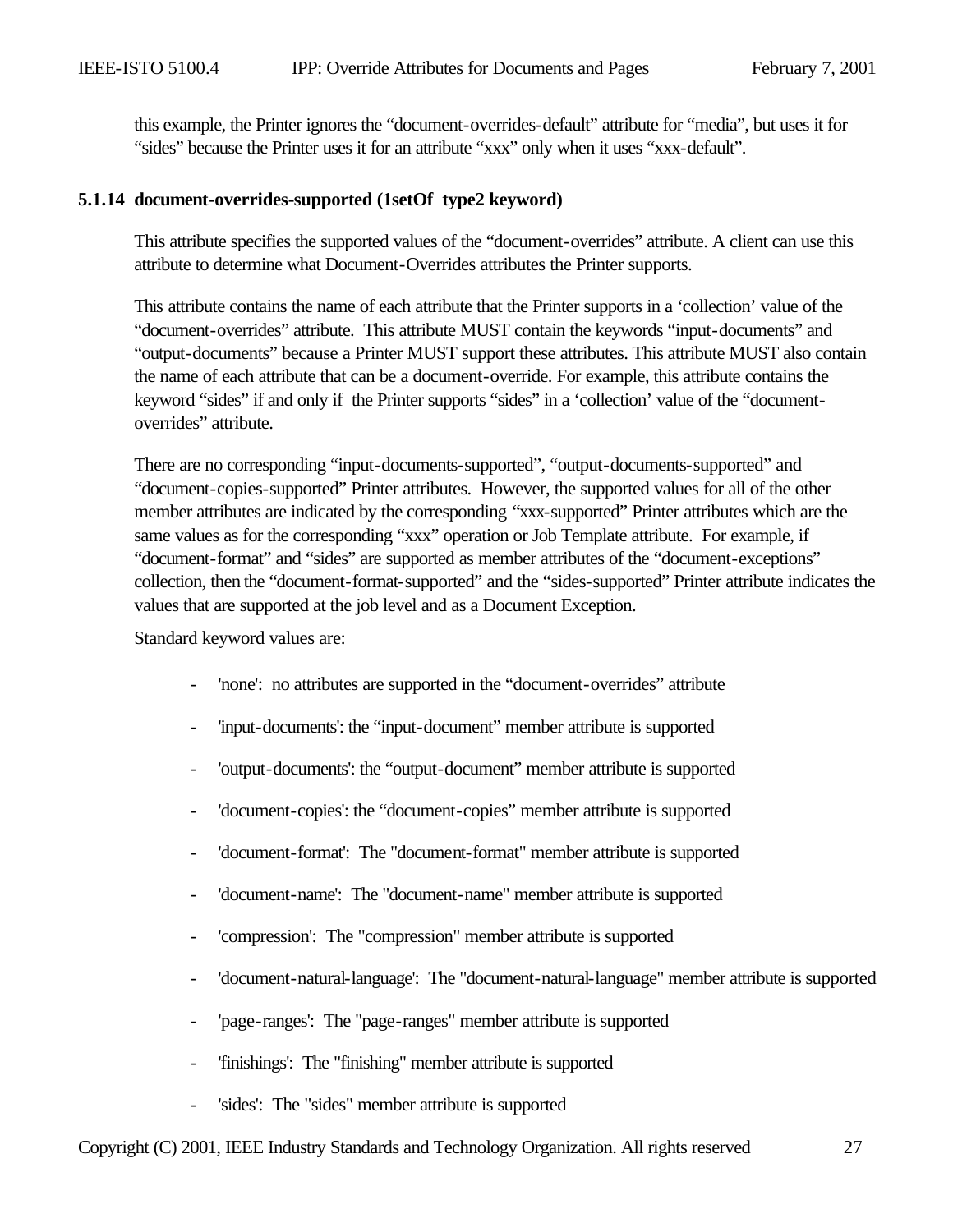- 'media': The "media" member attribute is supported

### **5.2 page-overrides (1setOf collection)**

This OPTIONAL Job Template attribute contains attributes that are associated with Input-Pages and Output-Pages and that are treated as page overrides. Such attributes are called "Page-Overrides" attributes. The remainder of this section describes features that an implementation MUST support or MAY support if an implementation supports this attribute

If this attribute is not present in a Job, there are no Page-Overrides attributes within the Job. If it is present, the value consists of one or more 'collection' values, where each 'collection' value identifies one or more Input-Pages or Output-Pages and contains one or more Job Template attributes which act as overrides to the corresponding Job Template attributes for the specified Input-Pages or Output-Pages.

The first attribute of each 'collection' value MUST be either "input-documents" or "output-documents".

The second attribute MAY be "document-copies". If present, this attributes identifies the copies of the Output-Document. If this attribute is not present in a 'collection' value, then the 'collection' value applies to all Output-Document-Copies.

If "document-copies" is present, the "pages" attribute MUST be the third attribute; otherwise, it MUST be the second attribute. The "pages" attribute identifies either

- the Input-Pages relative to the Input-Document specified by "input-documents" or
- the Output-Pages relative to the Output-Document specified by "output-documents".

The Page-Overrides attributes applies to the identified Input-Pages or Output-Pages, which need not be contiguous.

The remaining attributes in the 'collection' value are the Job Template attributes that are overrides for the specified Input-Pages or Output-Pages.

There may be more than one way for a client to arrange Page-Override attributes in 'collection' values. For example, if an Output-Document contains 10 Output-Pages to be printed 1-sided on white letter paper and Output-Page 1 is to be two sided with blue letter paper and Document 2 is to be two sided with white letter paper, there are two possible ways to group the overrides. The client could specify the two overrides for Output-Page 1 in one 'collection' value and the single override for Output-Page 2 in second 'collection' values, or it could specify "two-sided" for Output-Pages 1 and 2 in one 'collection' value and "blue letter paper" for Output-Document 1 in another 'collection' value.

If the "pages", "document-copies" and the "input-documents" or "output-documents" identify Input-Pages, Output-Pages that either don't exist or are within nonexistent Output-Document-Copies, Input-Documents or Output-Documents, the Printer silently ignores them and associates the Page-Overrides with those Input-Pages or

Copyright (C) 2001, IEEE Industry Standards and Technology Organization. All rights reserved 28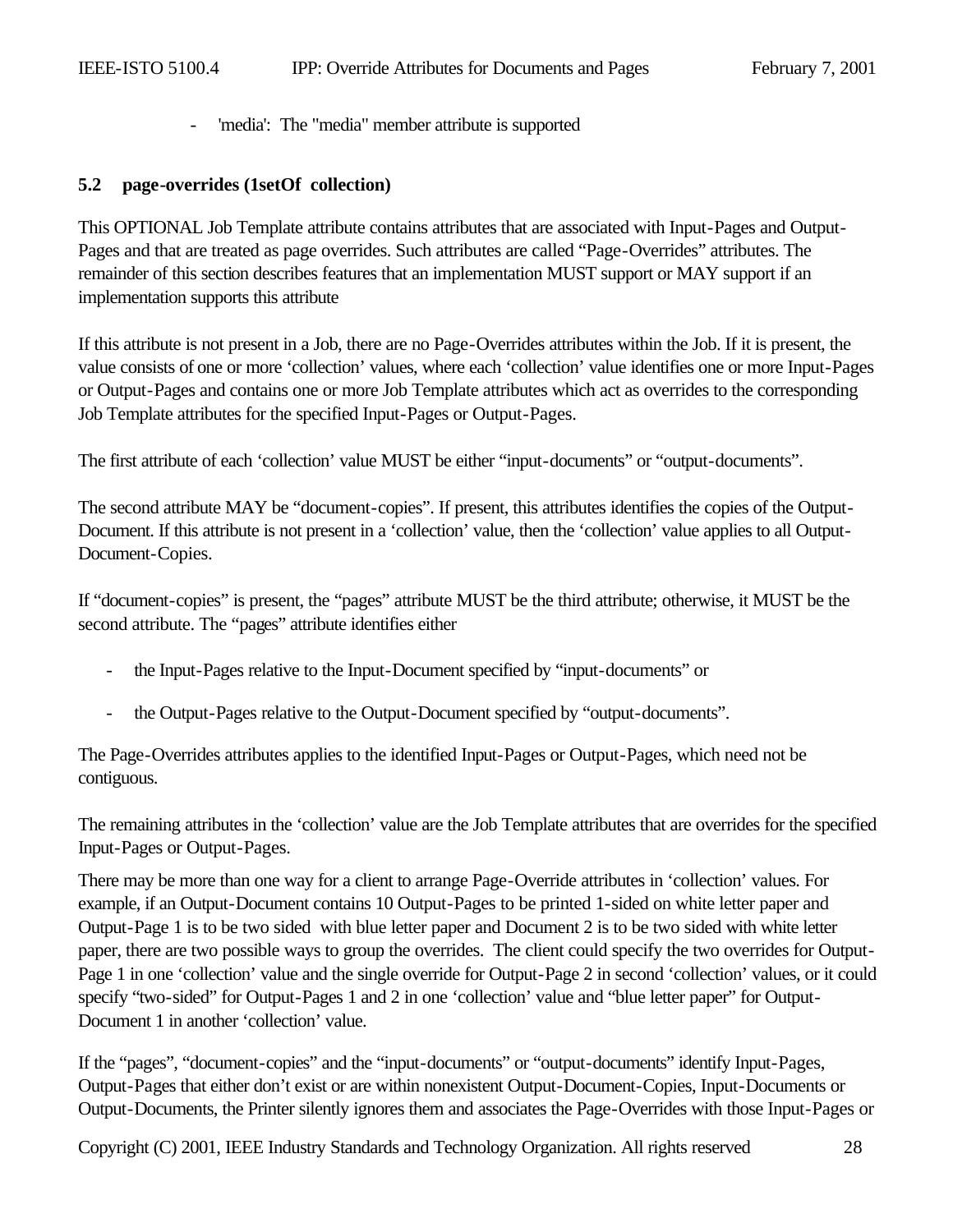Output-Pages that do exist. A client MUST not allow two 'collection's values to be associated with the same Input-Page or Output-Page and to contain the same Page-Override attribute with different values. If there is such a conflict, the Printer can use either value, and it MUST issue a warning. It does so by adding 'job-warningsdetected' to the "job-state-reasons" and by increasing the value of the "job-warnings-count" Job Description attribute by 1. If the Printer detects this conflict while it is processing a Job-Submission operation, it MUST return the ignored value in the Unsupported attributes.

When a Client receives this attribute in a Get-Jobs or Get-Job-Attributes, the value MUST contain the same 'collection' values received in Job-Submission operations, except for those 'collection' values the Printer returned in the Unsupported Attributes.

Each 'collection' value of this attribute has either of the two forms as defined below. The 'collection' values NEED NOT all be of the same form.

For the first form, the client MUST supply "input-documents" as the first attribute. If the client supplies the "document-copies" attribute, it MUST be the second attribute. The "pages" attribute MUST be the next attribute. The client OPTIONALLY supplies the remaining attributes in any order.

| <b>Attribute name</b> | syntax                     | In request  | <b>Printer</b> |
|-----------------------|----------------------------|-------------|----------------|
|                       |                            |             | <b>Support</b> |
| input-documents       | 1setOf rangeOfInteger(MAX) | <b>MUST</b> | <b>MUST</b>    |
| document-copies       | 1setOf rangeOfInteger(MAX) | <b>MAY</b>  | <b>MAY</b>     |
| pages                 | 1setOf rangeOfInteger(MAX) | <b>MUST</b> | <b>MUST</b>    |
| sides                 | type2 keyword              | <b>MAY</b>  | <b>MAY</b>     |
| media                 | type3 keyword   name(MAX   | <b>MAY</b>  | <b>MAY</b>     |

For the second form, the client MUST supply "output-documents" as the first attribute. If the client supplies the "document-copies" attribute, it MUST be the second attribute. Then the "pages" attribute MUST be the next attribute. The client OPTIONALLY supplies the remaining attributes in any order.

| <b>Attribute name</b> | syntax                     | In request  | <b>Printer</b> |
|-----------------------|----------------------------|-------------|----------------|
|                       |                            |             | <b>Support</b> |
| output-documents      | 1setOf rangeOfInteger(MAX) | <b>MUST</b> | <b>MUST</b>    |
| document-copies       | 1setOf rangeOfInteger(MAX) | <b>MAY</b>  | <b>MAY</b>     |
| pages                 | 1setOf rangeOfInteger(MAX) | <b>MUST</b> | <b>MUST</b>    |
| sides                 | type2 keyword              | <b>MAY</b>  | <b>MAY</b>     |
| media                 | type3 keyword   name(MAX)  | <b>MAY</b>  | <b>MAY</b>     |

The following sections describe each member attribute in the above table.

# **5.2.1 input-documents (1setOf rangeOfInteger (1:MAX))**

See section 5.1.1 for details of this attribute.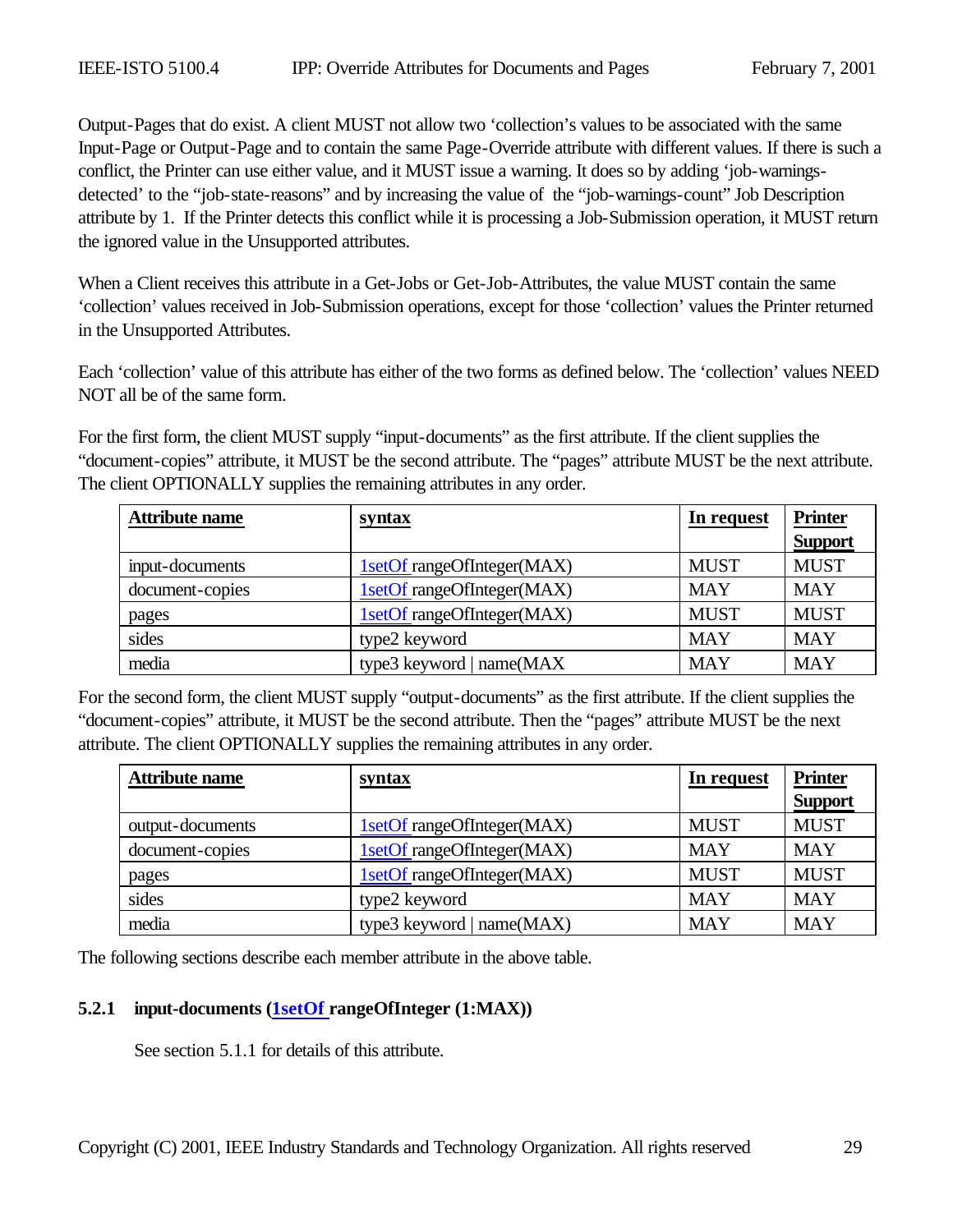### **5.2.2 output-documents (1setOf rangeOfInteger (1:MAX))**

See section 5.1.2 for details of this attribute.

### **5.2.3 document-copies (1setOf rangeOfInteger (1:MAX))**

This attribute identifies one or more Output-Document-Copies by specifying a range of numbers. The Page-Overrides apply to the Output-Pages within the identified Output-Documents-Copies within Output-Documents specified either directly by "output-documents" or indirectly by "input-documents" (see section 17 for further details).

A Printer MAY support this attribute. A client MAY supply this attribute in each 'collection' value. It MUST be the second attribute of each 'collection' value if the client supplies it. If this attribute is present, then the client MUST also supply the "input-documents" or "output-documents" attribute.

Note: because the Printer silently ignores values that reference non-existent copies, a value of 'MAX' is equivalent to the number of copies.

There is no "document-copies-supported" attribute, since the full range MUST be supported, if the "document-copies" member attribute is supported.

### **5.2.4 pages (1setOf rangeOfInteger(1:MAX))**

This attribute identifies one or more Input-Pages or Output-Pages by specifying one or more ranges of numbers (see section 4.1 for the rules on associating a number with each Input-Page or Output-Page). The "1setOf" allows noncontiguous Input-Page or Output-Pages. The Page-Overrides apply to the identified Input-Pages or Output-Pages within the Output-Documents specified directly by "output-documents" or indirectly by "input-documents". The "document-copies" specifies particular copies of Output-Documents.

If the "page-ranges" attribute (see section 5.1.8) is associated with an Input-Document, the Input-Pages identified by this attribute are the same as when "page-ranges" is not present. However, this attribute may identify pages that are deselected for printing by the "page-ranges" attribute. For example, if the value of "page-ranges" is "5:10" and this attribute identifies Input-Pages "3:6", this attribute identifies two Input-Pages (3 and 4) that are not printed and two that are (5 and 6)

If a Printer support the "page-overrides" attribute, it MUST support this attribute. A client MUST supply this attribute in each 'collection' value of the "page-overrides" attribute and it MUST be the second attribute of each 'collection' value.

When a client supplies this attribute in a Send-Document or Send-URI request, this attribute MUST NOT identify Output-Pages sent in an earlier operation. If a Printer receives such a value in a 'collection' value, it MUST treat all such values, but not other sibling 'collection' values, as unsupported values.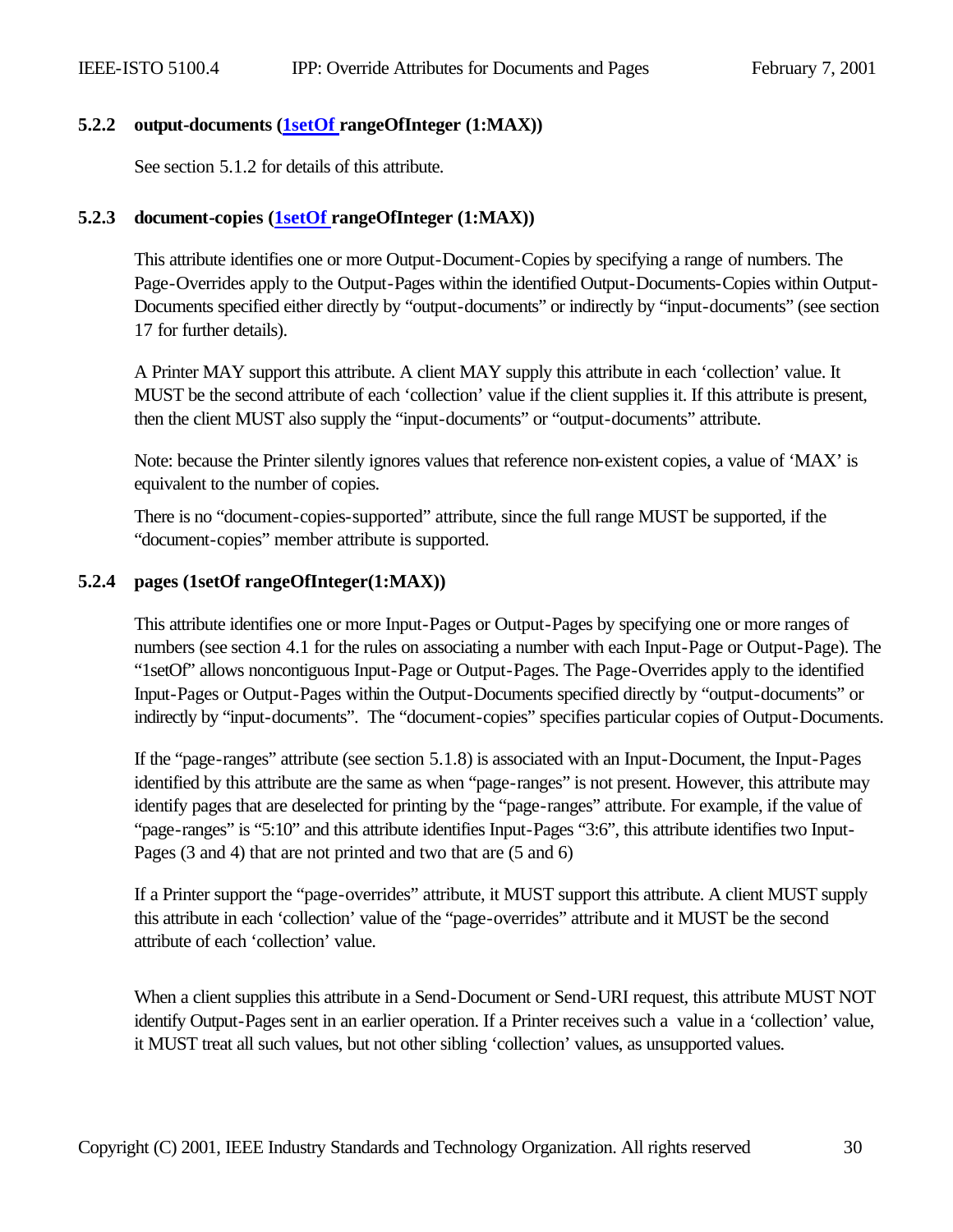Note: because the Printer silently ignores values that reference non-existent pages, a value of 'MAX' is equivalent to the number of pages in each specified Input-Document or Output-Document.

There is no "pages-supported" attribute, since the member attribute MUST be supported and for the full range.

See section 5 for details of usage of this attribute.

#### **5.2.5 sides (type2 keyword)**

This attribute has the same meaning as in IPP/1.1. It indicates the sides for one or more specified Output-Pages. As a Job Template attribute, it affects each Sheet produced by the Job. As a Page-Overrides attributes, it affects only the specified Sheets. The Printer MAY support this attribute. A client OPTIONALLY supplies it.

See section 5.1.10.1 for additional information. The section describes the common behavior of all Sheet attributes.

### **5.2.6 media (type3 keyword | name(MAX))**

This attribute has the same meaning as in IPP/1.1. It indicates the media for one or more specified Output-Pages. As a Job Template attribute, it affects each Sheet produced by the Job. As a Page-Overrides attributes, it affects only the specified Sheets. The Printer MAY support this attribute. A client OPTIONALLY supplies it.

See section 5.1.10.1 for additional information. The section describes the common behavior of all Sheet attributes.

#### **5.2.7 Handling of Error conditions**

See section 5.1.12.

### **5.2.8 Why not "page-overrides-default"**

There is no "page-overrides-default". See section 5.1.12 for the reasons.

### **5.2.9 page-overrides-supported (1setOf type2 keyword)**

This attribute specifies the supported values of the "page-overrides" attribute. A client can use this attribute to determine what override attributes the Printer supports.

This attribute contains the name of each attribute that the Printer supports in a 'collection' value of the "page-overrides" attribute. This attribute MUST contain the keywords "input-documents", "outputdocuments" and "pages" because a Printer MUST support these attributes. This attribute MUST also

Copyright (C) 2001, IEEE Industry Standards and Technology Organization. All rights reserved 31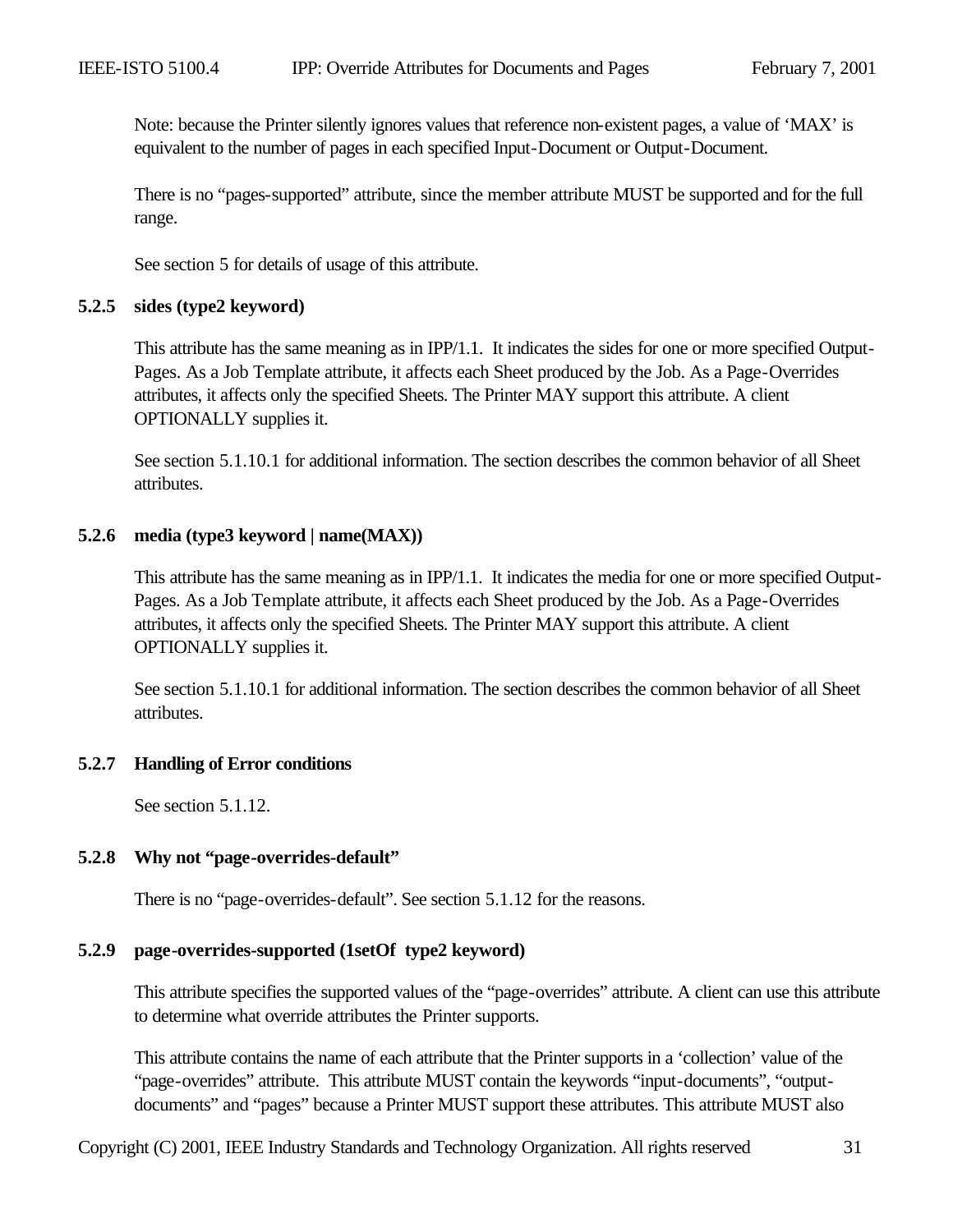contain the name of each attribute that can be a page-override. For example, this attribute contains the keyword "sides" if and only if the Printer supports "sides" in a 'collection' value of the "page-overrides" attribute.

There are no corresponding "input-documents-supported", "output-documents-supported", "documentcopies-supported", and "pages-supported" Printer attributes. However, the supported values for all of the other member attributes are indicated by the corresponding "xxx-supported" Printer attributes which are the same values as for the corresponding "xxx" operation or Job Template attribute. For example, if "sides" is supported as a member attribute of the "page-exceptions" collection, then the "sides-supported" Printer attribute indicates the values that are supported at the job level and as a Page Exception.

Standard keyword values are:

- 'none': no attributes are supported in the "page-overrides" attribute
- 'input-documents': the "input-document" member attribute is supported
- 'output-documents': the "output-document" member attribute is supported
- 'document-copies': the "document-copies" member attribute is supported
- 'pages': The "pages " member attribute is supported
- 'sides': The "sides" member attribute is supported
- 'media': The "media" member attribute is supported

# **5.3 pages-per-subset (1setOf integer)**

A client OPTIONALLY supplies this attribute, and a Printer OPTIONALLY supports this attribute. If a Printer supports the Page-Subset Document Case, it MUST support this attribute.

When this attribute is present, it effectively partitions one or more Input-Documents into contiguous subsets of Input-Pages. Each subset is defined to be an Output-Document

The value of the attribute is a set of one or more integers, where each integer specifies the number of Input-Pages in a subset, and the set is treated as a repeating sequence of integers. Thus, when the attribute contains a single integer, the integer specifies the number of Input-Pages in each subset, as a repeating sequence of the single integer. When the number of integers in this attribute exceeds 1, the first integer specifies the number of Input-Pages in the first subset, the second integer specifies the number of Input-Pages in the second subset and so on. If numbers in this attribute are exhausted before partitioning all of the Input-Pages, the Printer starts at the beginning of the sequence again and continues until all Input-Pages are partitioned.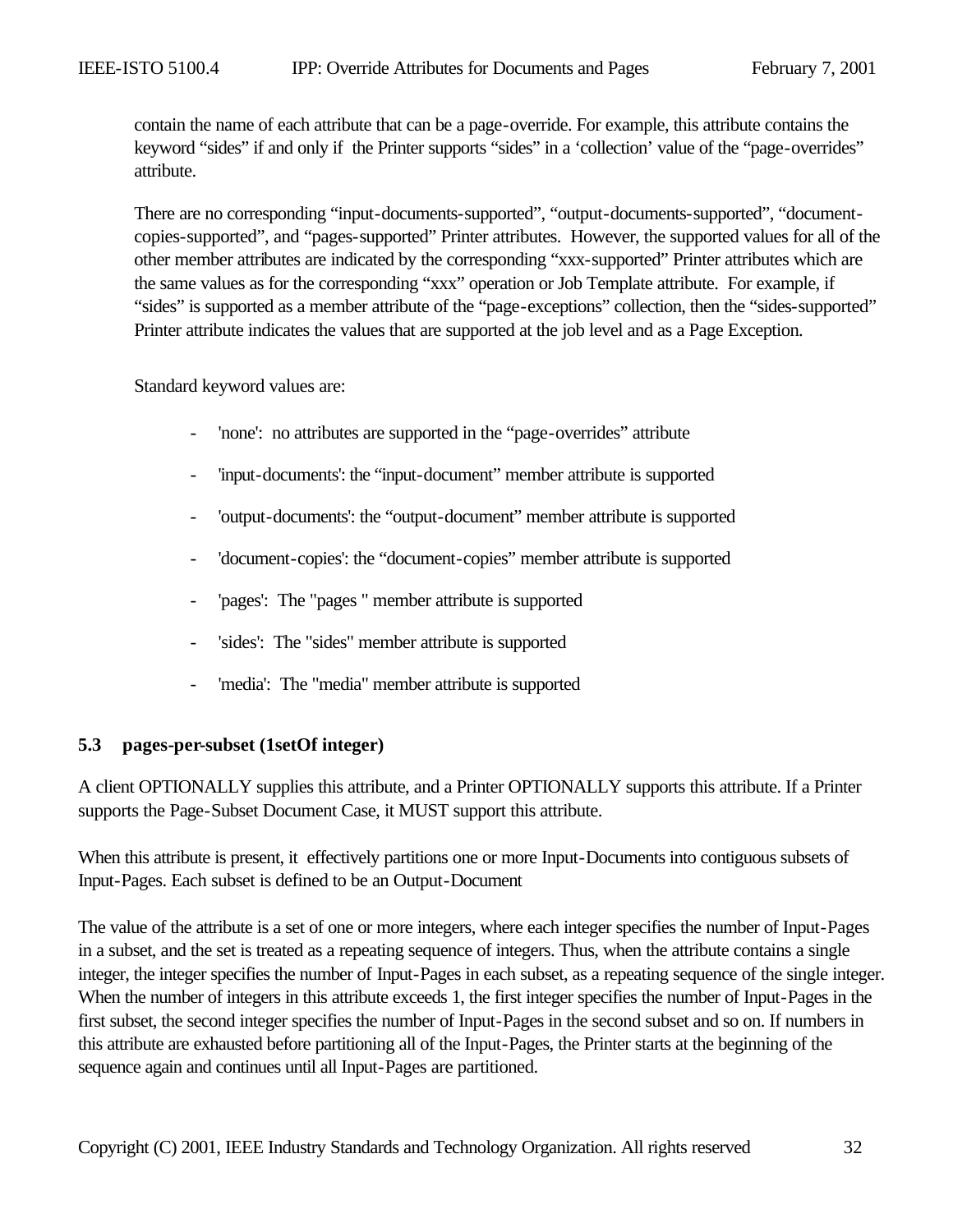If the job contains more than one Input-Document, the Input-Pages are treated as a single stream of Input-Pages which are partitioned into contiguous subsets with some subsets possibly belonging to more than one Input-Document.

If the number of Input-Pages available for the last subset is less than the number specified by this attribute, the Printer MUST treat the last subset as an Output-Document and MUST issue a warning by adding 'job-warningsdetected' to the "job-state-reasons" and by increasing the value of the "job-warnings-count" Job Description attribute by 1.

If the "multiple-document-handling" attribute is present and has the value 'separate-documents-collated-copies' or 'separate-documents-uncollated-copies', the **Printer** MUST uses this attribute; otherwise (i.e., the value of the "multiple-document-handling" attribute has the value 'single-document' or 'single-document-new-sheet'), the Printer ignores this attribute.

# **5.3.1 Why not "pages-per-subset-default"**

There is no "pages-per-subset-default" because there is no mechanism for a client to specify that there are no Input-Page subsets except to omit this attribute, which would cause the Printer to use the "pages-per-subsetdefault" attribute and create the default subsets. Without this attribute, a client can achieve subsets only by including the "pages-per-subset" attribute in the Job and the default is no subsetting. Also, if there were a defaulting mechanism, it isn't clear that customers would use the same partitioning over and over.

# **5.3.2 pages-per-subset-supported (boolean)**

This attribute specifies whether the Printer supports the Page-Subset Document Case. If the attribute is present and has a value of "true", the Printer supports the Page-Subset Document Case. Otherwise, the Printer doesn't support the Page-Subset Document Case.

Note: if the value of this attribute is 'true', then the rules described elsewhere in this document imply that:

- a) Any attribute that affects an Output-Document affects an Output Document created with the "pagesper-subset" attribute.
- b) Any attribute that affects an Output-Page affects the Output-Page of an Output-Document created with the "pages-per-subset" attribute.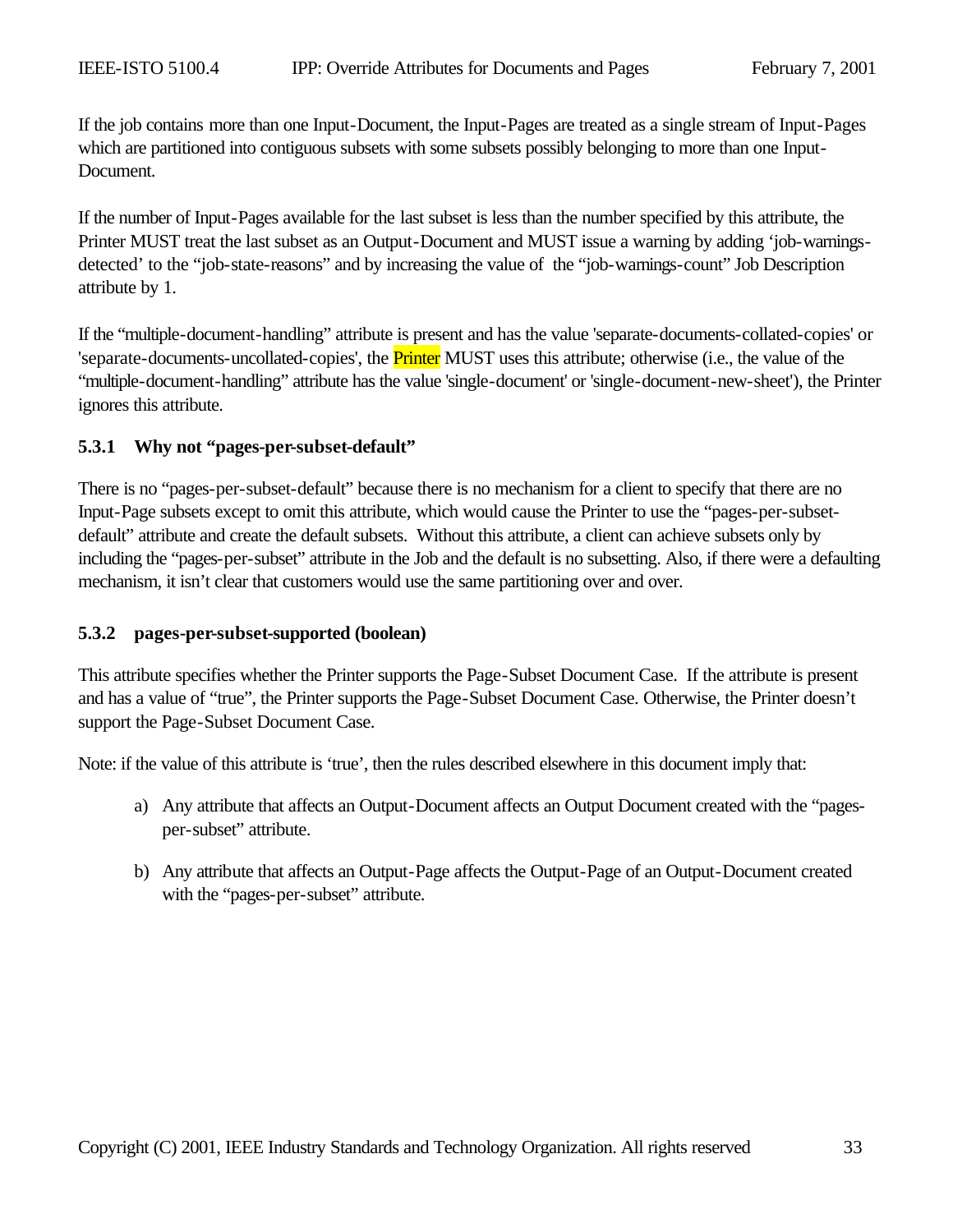# **6 New Job Description attributes**

### **6.1 job-warnings-count (integer)**

This OPTIONAL attribute specifies the total number of warnings that a Printer has generated while processing and printing the Job. At the beginning of a Job, the value MUST be 0. It MUST increase by 1, each time the Printer generates a warning.

# **7 New Job Description Values**

# **7.1 job-warnings-detected value for job-state-reasons (1setOf type2 keyword)**

If the Printer supports the value 'job-warnings-detected', the Printer MUST add it to "job-state-reasons" when it generates the first warning message. That is, a single occurrence of this value is present in the "job-state-reasons" if the Printer has generated one or more warnings.

# **8 Extended Role of Some Operation Attributes**

In IPP/1.1, the following attributes are operation attributes in all Job-Submission operations except Create-Job, but the Printer doesn't put their values into the Job object.

- document-format
- document-name
- compression
- document-natural-language

With the Override Extension, these attributes also become:

- Operation attributes in the Create-Job and Validate-Job operation when all or most Input-Documents have the same attribute value.
- Job Template attributes, so their values are accessible to a client via the Get-Job-Attributes and Get-Jobs operation.
- Job Description attributes, for legacy reasons so their values are accessible to a client via the Get-Job-Attributes and Get-Jobs operation via the Job Description group name.

Copyright (C) 2001, IEEE Industry Standards and Technology Organization. All rights reserved 34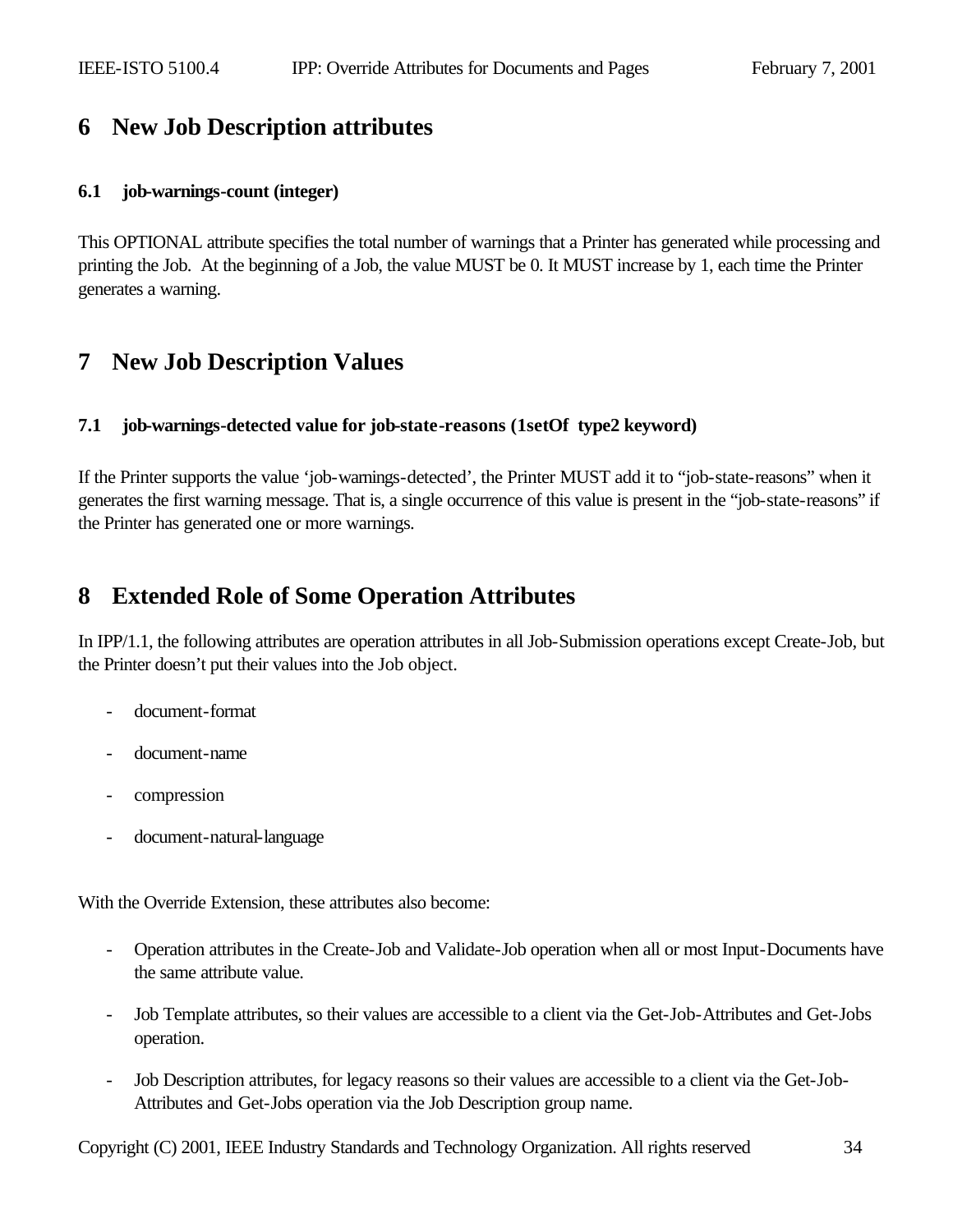- Document-Overrides attributes, so the values are associated with one Input-Document (possible in IPP/1.1) and a client can query the attributes via Get-Job-Attributes and Get-Jobs operation (not possible in IPP/1.1).

If a Printer supports the Override Extension and if it supports an attribute in this section, it MUST support the attribute in the three contexts above. In IPP/1.1, a Printer MUST support all attributes in this section except the "document-natural-language" attribute. This effectively means that if a Printer supports this extension, it MUST support all of the attributes in this section except "document-natural-language" in the three contexts described above.

When one of the attributes in this section is an operation attribute in Print-Job, Print-URI or Create-Job, it becomes a Job Template attribute in the newly created Job object. If one of these attributes is a Document-Overrides attribute, that attribute overrides the Job level attribute for the specified Input-Document.

When one of the attributes in this section is an operation attribute in Validate-Job, it is validated as if it were an operation attribute of Create-Job.

When one or more of the attributes in this section is an operation attribute in Send-Document or Send-URI request, they are put into a 'collection' value that is added to the "document-overrides" attribute. See section 5.1 for a discussion of possible conflicts.

# **9 Extensions to Printer Operations**

The sections below specify the extensions to the groups within IPP 1.1 operations. If an operation or a group within an operation is not mentioned, this extension does not change that operation or group, respectively.

# **9.1 Create-Job and Validate-Job Operation Requests**

Attributes are added to the operation attributes group.

Group 1: Operation Attributes

Add the attributes specified in section 6: "document-format", "document-name", "compression" and "document-natural-language", so that a client can specify these attributes, at the job level.

# **9.2 Send-Document and Send-URI Operation Requests**

Attributes are added to the Operation Attributes group.

Group 1: Operation Attributes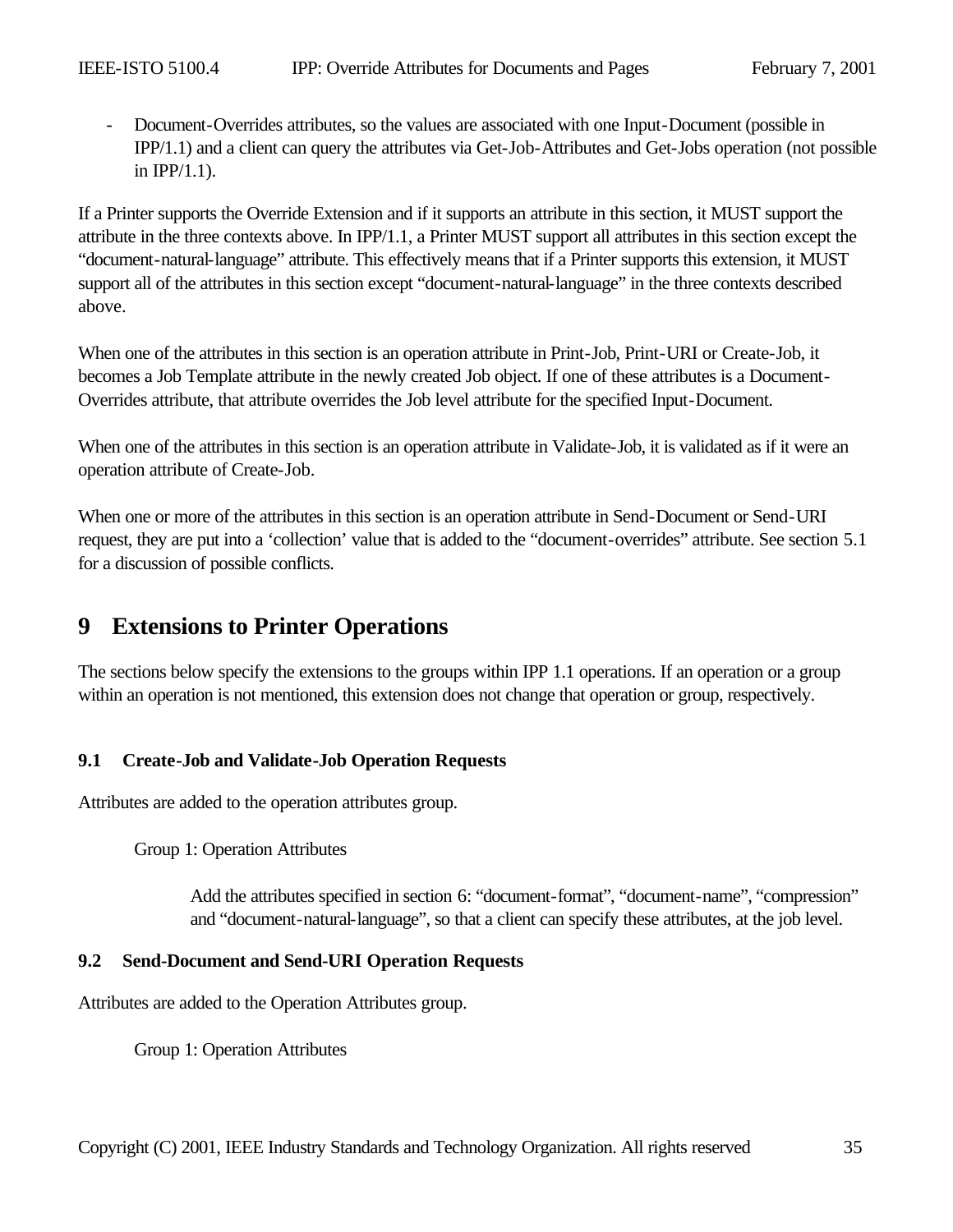"input-document-number" (integer):

The client OPTIONALLY supplies this attribute in order to inform the printer about the order of documents when the printer is sending the Input-Documents asynchronously. The first Input-Document is 1, and subsequent Input-Documents are numbered sequentially. If the value of "last-document" is 'true', then the value of this attribute is also the total number of Input-Documents in the Job. If a client supplies this attribute in one Send-Document or Send-URI operation in a Job, it MUST send it in all such operations. A Printer deals with missing Input-Documents in the same way as without this attribute except that a time-out can occur with Input-Documents anywhere in the Job. For example, a Printer could receive Input-Documents 1 and 3 and not 2.

"document-overrides" (1setOf collection):

The client OPTIONALLY supplies this attribute. See section 5.1 for details. The Printer MUST support this attribute if it supports the "document-overrides" Job Template attribute. If the job doesn't contain a "document-overrides" attribute, this attribute is added to the Job. Otherwise, the 'collection' values from this attribute are appended to the existing "documentoverrides" attribute. See section 5.1 for rules of resolving conflicts. Also the "input-documents" attribute is added to any 'collection' value that contains neither an "input-documents" nor "output-documents" attribute.

"page-overrides" (1setOf collection):

The client OPTIONALLY supplies this attribute. See section 5.2 for details. The Printer MUST support this attribute if it supports the "page-overrides" Job Template attribute. If the job doesn't contain a "page-overrides" attribute, this attribute is added to the Job. Otherwise, the 'collection' values from this attribute are appended to the existing "page-overrides" attribute. See section 5.2 for rules of resolving conflicts. Also the "input-documents" attribute is added to any 'collection' value that contains neither an "input-documents" nor "outputdocuments" attribute.

# **10 Examples**

This section currently contains 3 examples for various relationships of Input-Documents and Output-Documents. The first example is for the Degenerate Case only. The second and third cases are for the Separate-Document Case, the Single-Documents Case and the Page-Subset Documents Case.

Brackets are used to delimit the beginning and end of each Collection value.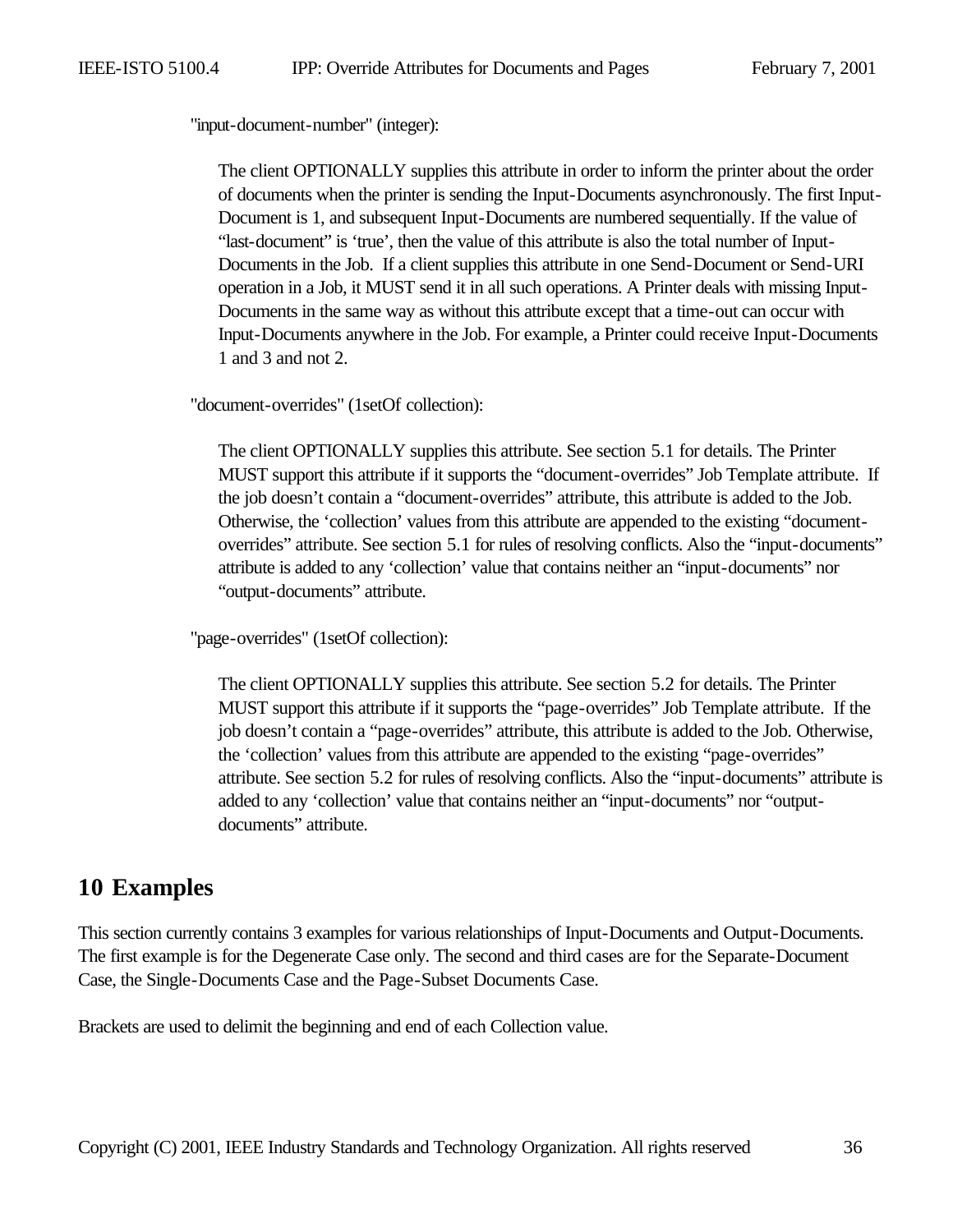#### **10.1 First Page of Single Document is Letterhead**

In the first example, the Printer produces 1 copy of a single Output-Document. It is printed on letter-paper using Print-Job. The first Output-Page of the Output-Document is letterhead paper.

### **10.1.1 Degenerate Case.**

There is one Input-Document A which produces one Output-Document.

```
Print-Job
    job attributes group
        media: letter
        page-overrides: {
             output-documents: 1:1 (I could have used input-documents: 1:1 as well)
             pages: 1:1
             media: letterhead }
    end-of-attributes
        Input-Document A
```
### **10.2 First Page of Several Documents is Blue**

In the second example, the Printer produces 3 copies of each Output-Document. Each is stapled and printed on letter-paper, two-sided using Create-Job. The first Output-Page of each Output-Document is blue-letter paper and one-sided. All Input-Documents are PostScript.

Attributes that differ between cases are in bold. The values for the attribute "input-documents" changes with each example, but could be "1:100" for all.

#### **10.2.1 Separate-Documents Case.**

There are two Input-Documents A and B which produce two Output-Documents.

```
Create-Job
    operations attributes group
        document-format: application/PostScript
    job attributes group
        * multiple-document-handling: separate-documents-collated-copies
        sides: two-sided-long-edge
        media: letter
        copies: 3
        finishings: stapling
        page-overrides: {
             output-documents: 1:2 (I could have used input-documents: 1:2 as well)
             pages: 1:1
             sides: one-sided
             media: blue-letter }
    end-of-attributes
Send-Document
```
Copyright (C) 2001, IEEE Industry Standards and Technology Organization. All rights reserved 37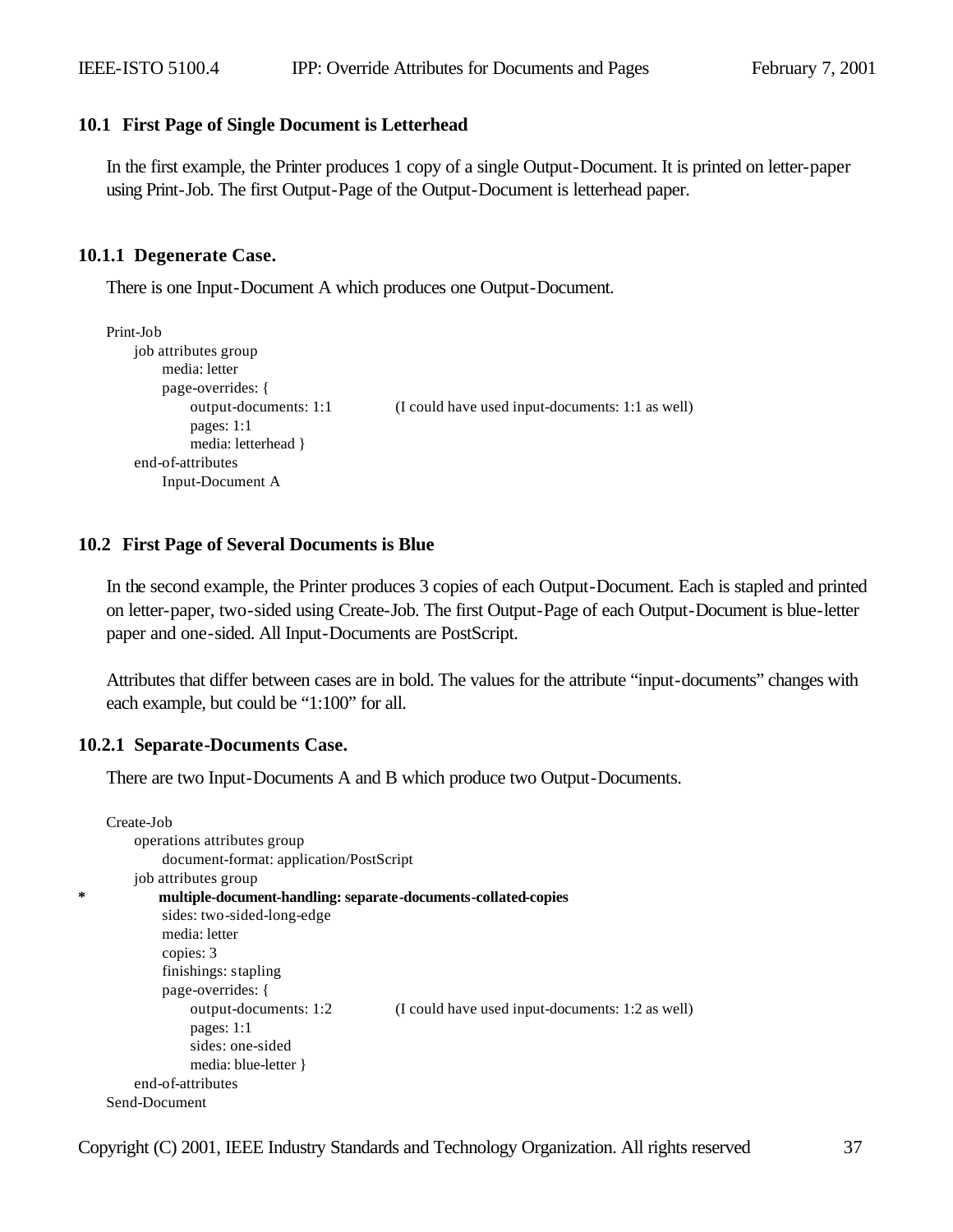end-of-attributes Input-Document A Send-Document end-of-attributes Input-Document B

#### **10.2.2 Single-Documents Case**

There are two Input-Documents A and B and only one Output-Document.

```
Create-Job
    operations attributes group
        document-format: application/PostScript
    job attributes group
        multiple-document-handling: single-document
        sides: two-sided-long-edge
        media: letter
        copies: 3
        finishings: stapling
        page-overrides: {
             output-documents: 1:1 (I could have used input-documents: 1:2)
             pages: 1:1
             sides: one-sided
             media: blue-letter }
    end-of-attributes
Send-Document
    end-of-attributes
        Input-Document A 
Send-Document
    end-of-attributes
        Input-Document B
```
### **10.2.3 Page-Subset Documents Case**

There are two Input-Documents A and B. . The first Input-Document contains 10 Pages and the second one 15 pages. There are 7 Output-Documents with 3 pages, 5 pages, 4 pages, 2 pages, 3 pages, 5 pages and 3 pages. The " pages-per-subset" attributes wraps after the first four Output-Documents and starts with "3" again. After consuming 22 Input-Pages, the next number is "4", but only 3 pages remain. So the last Output-Document is short. These value show two boundary cases.

#### Create-Job

```
operations attributes group
    document-format: application/PostScript
job attributes group
    multiple-document-handling: separate-documents-collated-copies
    pages-per-subset: 3, 5, 4, 2
    sides: two-sided-long-edge
    media: letter
    copies: 3
    finishings: stapling
```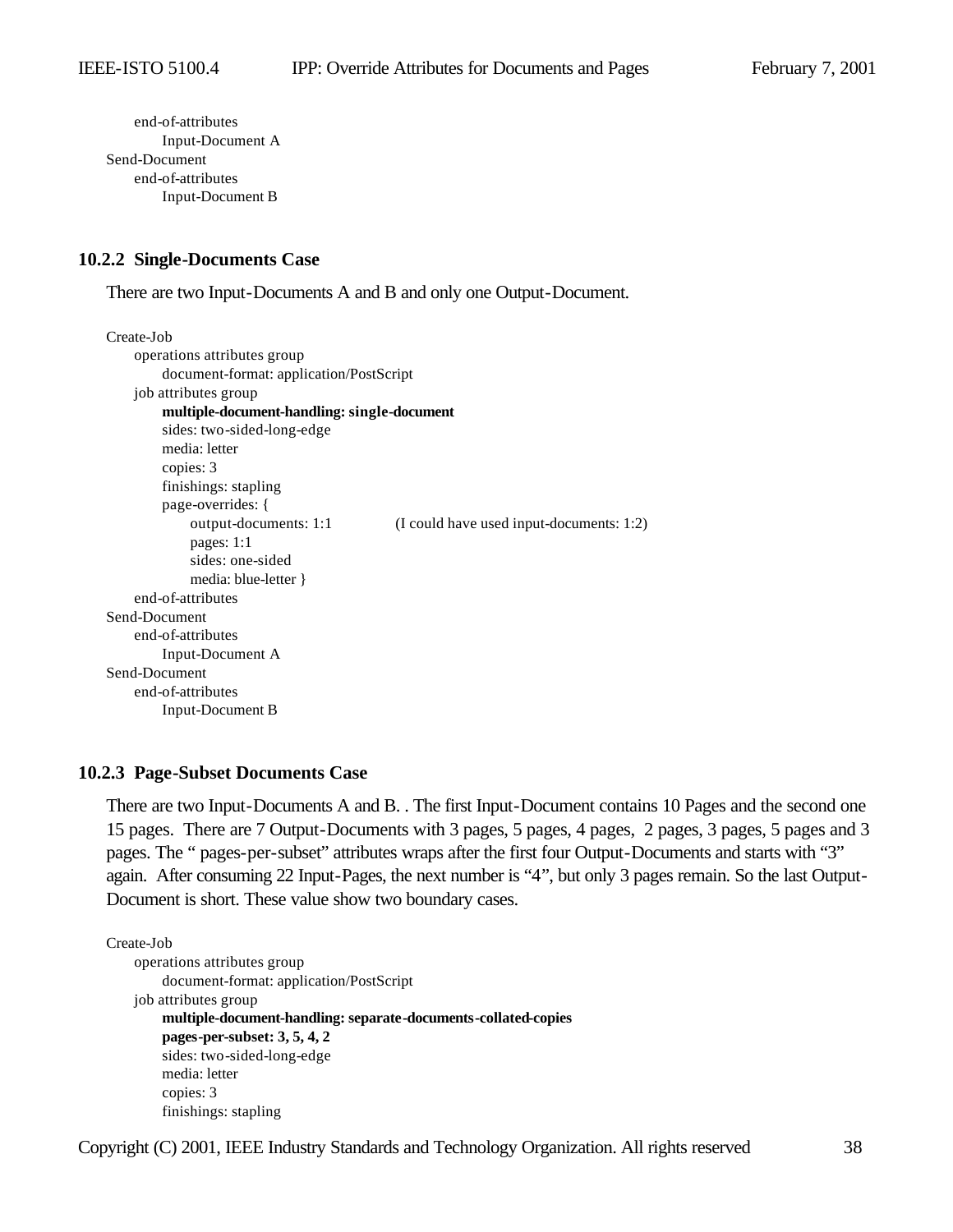```
page-overrides: {
            output-documents: 1:7 (I could have used output-documents: 1:100 to be safe)
            pages: 1:1 
            sides: one-sided
            media: blue-letter }
    end-of-attributes
Send-Document
    end-of-attributes
        Input-Document A 
Send-Document
    end-of-attributes
        Input-Document B
```
### **10.3 First Page is Blue and First Document is not stapled**

In the third example, the Printer produces 3 copies of each Output-Document. Each is stapled and printed on letter-paper, two-sided using Create-Job. The third and fourth Output-Pages of each Output-Document is blue-letter paper and one-sided. The second Output-Document is not stapled. All files are PostScript except the second which is html.

Attributes that differ between cases are in bold. The values for the attribute "input-documents" changes with each example, but could be "1:100" for all.

### **10.3.1 Separate-Documents Case**

There are two Input-Documents A and B which produce two Output-Documents.

Here are three solutions presented here in order to show three different places to put the attributes associated with an Input-Document. The differences are in *bold-italic*.

# **10.3.1.1First solution:**

```
Create-Job
    operations attributes group
        document-format: application/PostScript
    job attributes group
        multiple-document-handling: separate-documents-collated-copies
        sides: two-sided-long-edge
        media: letter
        copies: 3
        finishings: stapling
        document-format: application/PostScript
        document-overrides: {
            output-documents: 2:2 (I could have used input-documents: 2:2 & merged with next)
            finishings: none }
                            {
            input-documents: 2:2 next value of multi-value
            document-format: text/html}
        page-overrides: {
            output-documents: 1:2 (I could have used input-documents: 1:2 as well)
            pages: 3:4
```
Copyright (C) 2001, IEEE Industry Standards and Technology Organization. All rights reserved 39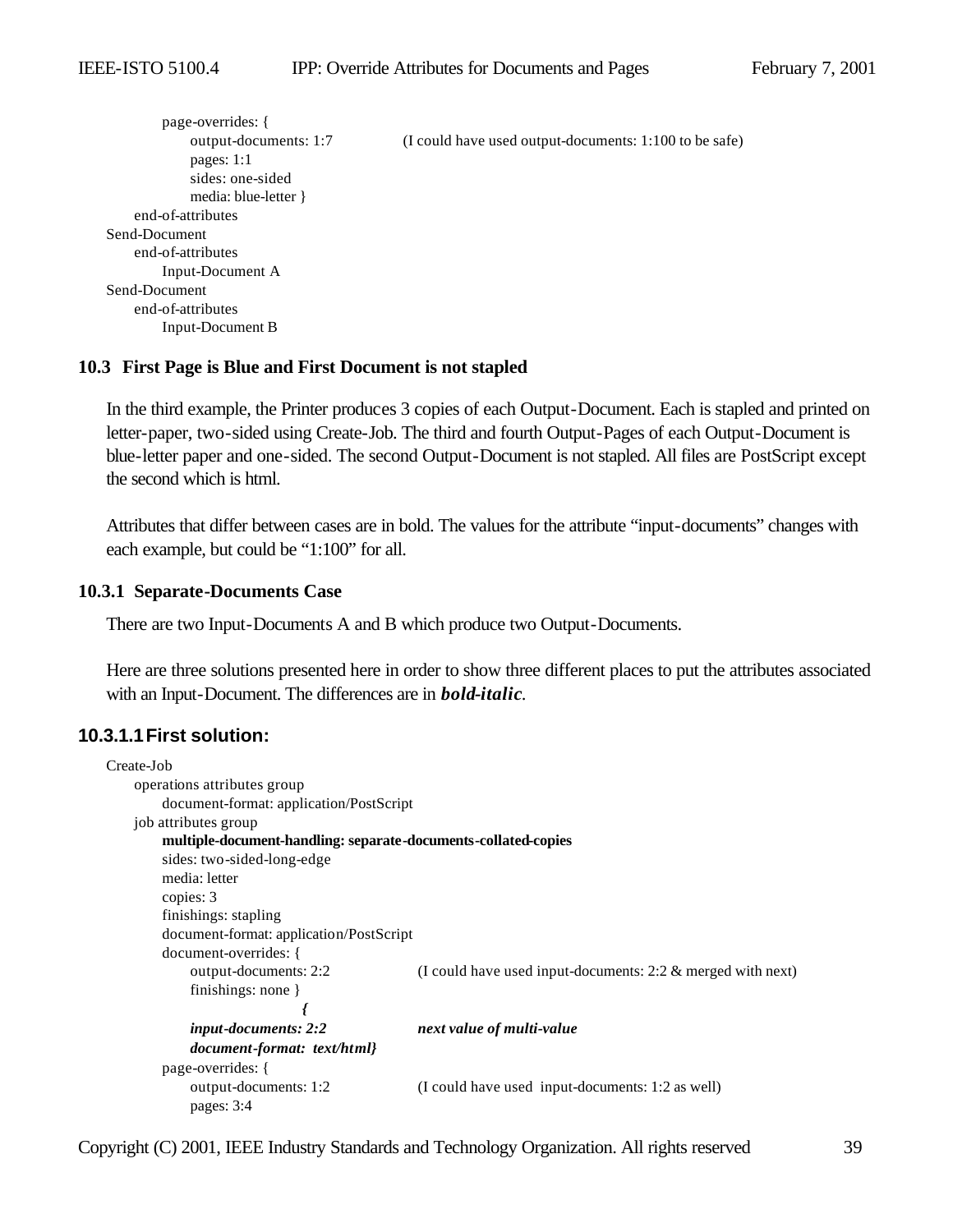```
sides: one-sided
             media: blue-letter }
    end-of-attributes
Send-Document
    end-of-attributes
        Input-Document A 
Send-Document
    end-of-attributes
        Input-Document B
```
# **10.3.1.2Second solution:**

```
Create-Job
    operations attributes group
        document-format: application/PostScript
    job attributes group
        multiple-document-handling: separate-documents-collated-copies
        sides: two-sided-long-edge
        media: letter
        copies: 3
        finishings: stapling
        document-format: application/PostScript
        document-overrides: {
             output-documents: 2:2 
             finishings: none }
        page-overrides: {
             output-documents: 1:2 (I could have used input-documents: 1:2 as well)
             pages: 3:4
             sides: one-sided
             media: blue-letter }
    end-of-attributes
Send-Document
    end-of-attributes
        Input-Document A 
Send-Document
    Operation attributes group
        document-format: text/html
    end-of-attributes
        Input-Document B
```
#### **10.3.1.3Third solution:**

```
Create-Job
    operations attributes group
        document-format: application/PostScript
    job attributes group
        multiple-document-handling: separate-documents-collated-copies
        sides: two-sided-long-edge
        media: letter
        copies: 3
        finishings: stapling
        document-format: application/PostScript
        page-overrides: {
            output-documents: 1:2 (I could have used input-documents: 1:2 as well)
```
Copyright (C) 2001, IEEE Industry Standards and Technology Organization. All rights reserved 40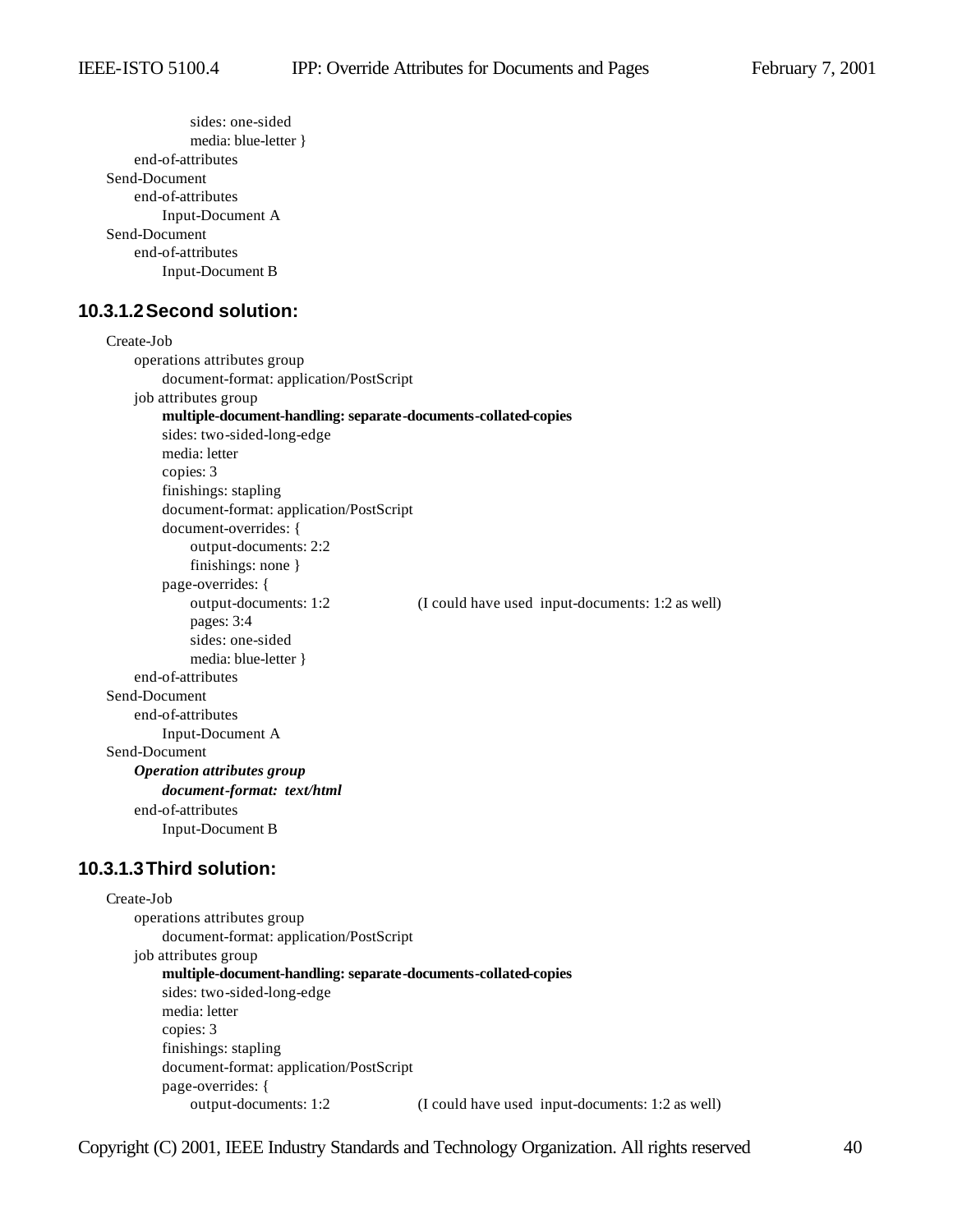pages: 3:4 sides: one-sided media: blue-letter } end-of-attributes Send-Document end-of-attributes Input-Document A Send-Document *Operation attributes group document-overrides: { input-documents: 2:2 document-format: text/html finishings: none }* end-of-attributes Input-Document B

#### **10.3.2 Single-Documents Case**

There are two Input-Documents A and B and only one Output-Document.

Here are three solutions. The Page-Override attributes are in Create-Job in the first solution and in Send-Document in the last two solutions. The Document-Override attribute is directly in the operation attributes of Send-Document in the first two solutions and in the document-overrides attributes of Send-Document in the third solution. The differences are in *bold-italic*.

### **10.3.2.1First solution:**

| Create-Job                                  |                                                      |
|---------------------------------------------|------------------------------------------------------|
| operations attributes group                 |                                                      |
| document-format: application/PostScript     |                                                      |
| job attributes group                        |                                                      |
| multiple-document-handling: single-document |                                                      |
| sides: two-sided-long-edge                  |                                                      |
| media: letter                               |                                                      |
| copies: 3                                   |                                                      |
| finishings: stapling                        |                                                      |
| document-overrides: {                       |                                                      |
| output-documents: 2:2                       | (This is ignored because there is no $2nd$ document) |
| finishings: none $\}$                       |                                                      |
| <i>page-overrides:</i> {                    |                                                      |
| input-documents: 1:1                        | $(I \text{ could have used output-documents: } 1:1)$ |
| pages: 3:4                                  |                                                      |
| sides: one-sided                            |                                                      |
| media: blue-letter }                        |                                                      |
| end-of-attributes                           |                                                      |
| Send-Document                               |                                                      |
| end-of-attributes                           |                                                      |
| Input-Document A                            |                                                      |
| Send-Document                               |                                                      |
| Operation attributes group                  |                                                      |
| document-format: text/html                  |                                                      |
| end-of-attributes                           |                                                      |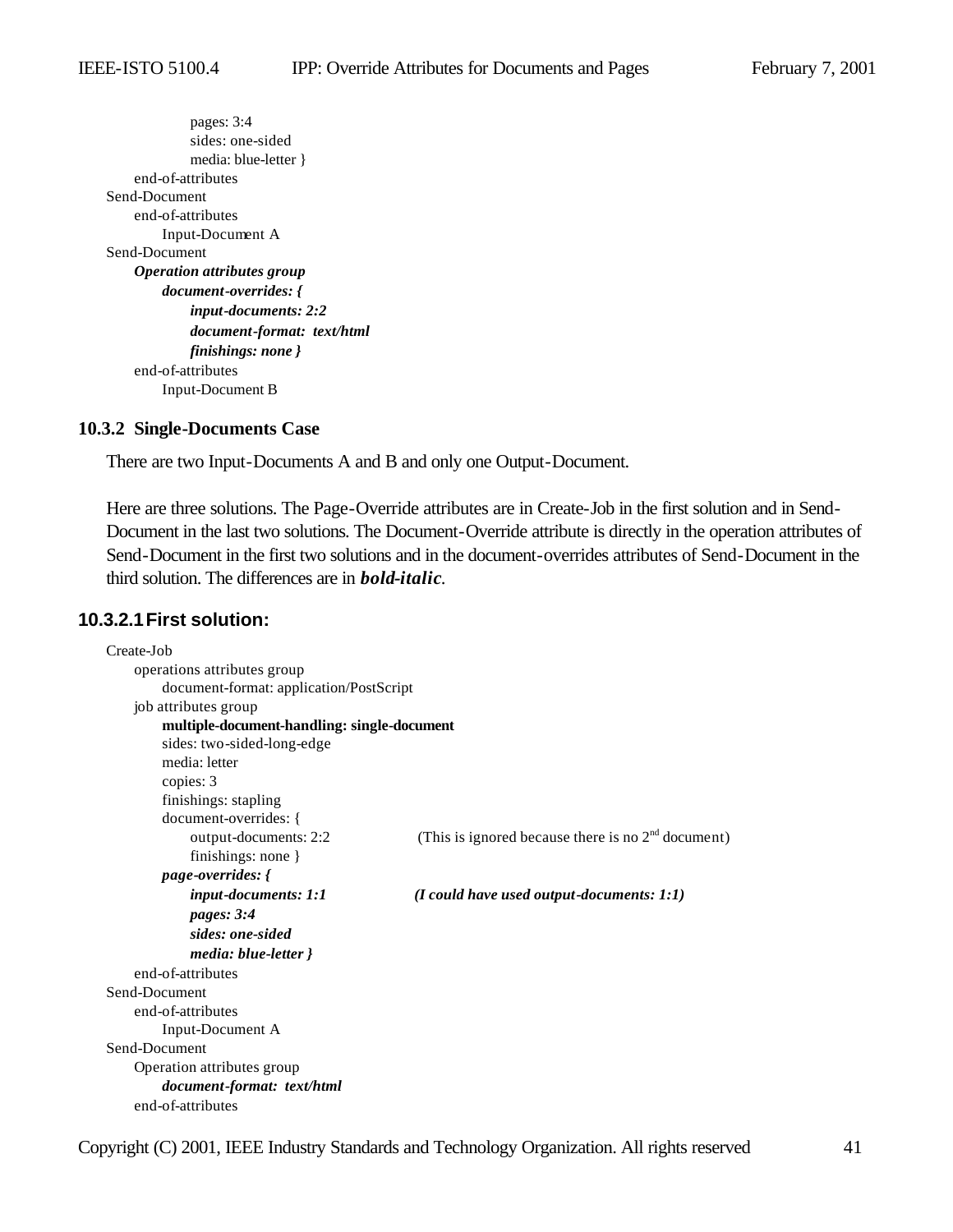Input-Document B

# **10.3.2.2Second solution:**

| Create-Job                                  |                                                      |  |
|---------------------------------------------|------------------------------------------------------|--|
| operations attributes group                 |                                                      |  |
| document-format: application/PostScript     |                                                      |  |
| job attributes group                        |                                                      |  |
| multiple-document-handling: single-document |                                                      |  |
| sides: two-sided-long-edge                  |                                                      |  |
| media: letter                               |                                                      |  |
| copies: 3                                   |                                                      |  |
| finishings: stapling                        |                                                      |  |
| document-overrides: {                       |                                                      |  |
| output-documents: 2:2                       | (This is ignored because there is no $2nd$ document) |  |
| finishings: none }                          |                                                      |  |
| end-of-attributes                           |                                                      |  |
| Send-Document                               |                                                      |  |
| Operation attributes group                  |                                                      |  |
| page-overrides: {                           |                                                      |  |
| input-documents: 1:1                        | $(I$ could have used output-documents: $1:1)$        |  |
| pages: 3:4                                  |                                                      |  |
| sides: one-sided                            |                                                      |  |
| media: blue-letter }                        |                                                      |  |
| end-of-attributes                           |                                                      |  |
| Input-Document A                            |                                                      |  |
| Send-Document                               |                                                      |  |
| Operation attributes group                  |                                                      |  |
| document-format: text/html                  | (this can be here or in the document-overrides)      |  |
| end-of-attributes                           |                                                      |  |
| Input-Document B                            |                                                      |  |

# **10.3.2.3Third solution:**

| Create-Job                                  |                                                      |
|---------------------------------------------|------------------------------------------------------|
| operations attributes group                 |                                                      |
| document-format: application/PostScript     |                                                      |
| job attributes group                        |                                                      |
| multiple-document-handling: single-document |                                                      |
| sides: two-sided-long-edge                  |                                                      |
| media: letter                               |                                                      |
| copies: 3                                   |                                                      |
| finishings: stapling                        |                                                      |
| document-overrides: {                       |                                                      |
| output-documents: 2:2                       | (This is ignored because there is no $2nd$ document) |
| finishings: none $\}$                       |                                                      |
| end-of-attributes                           |                                                      |
| Send-Document                               |                                                      |
| Operation attributes group                  |                                                      |
| <i>page-overrides: {</i>                    |                                                      |
| <i>input-documents: 1:1</i>                 | $(I \text{ could have used output-documents: } 1:1)$ |
| pages: 3:4                                  |                                                      |
| sides: one-sided                            |                                                      |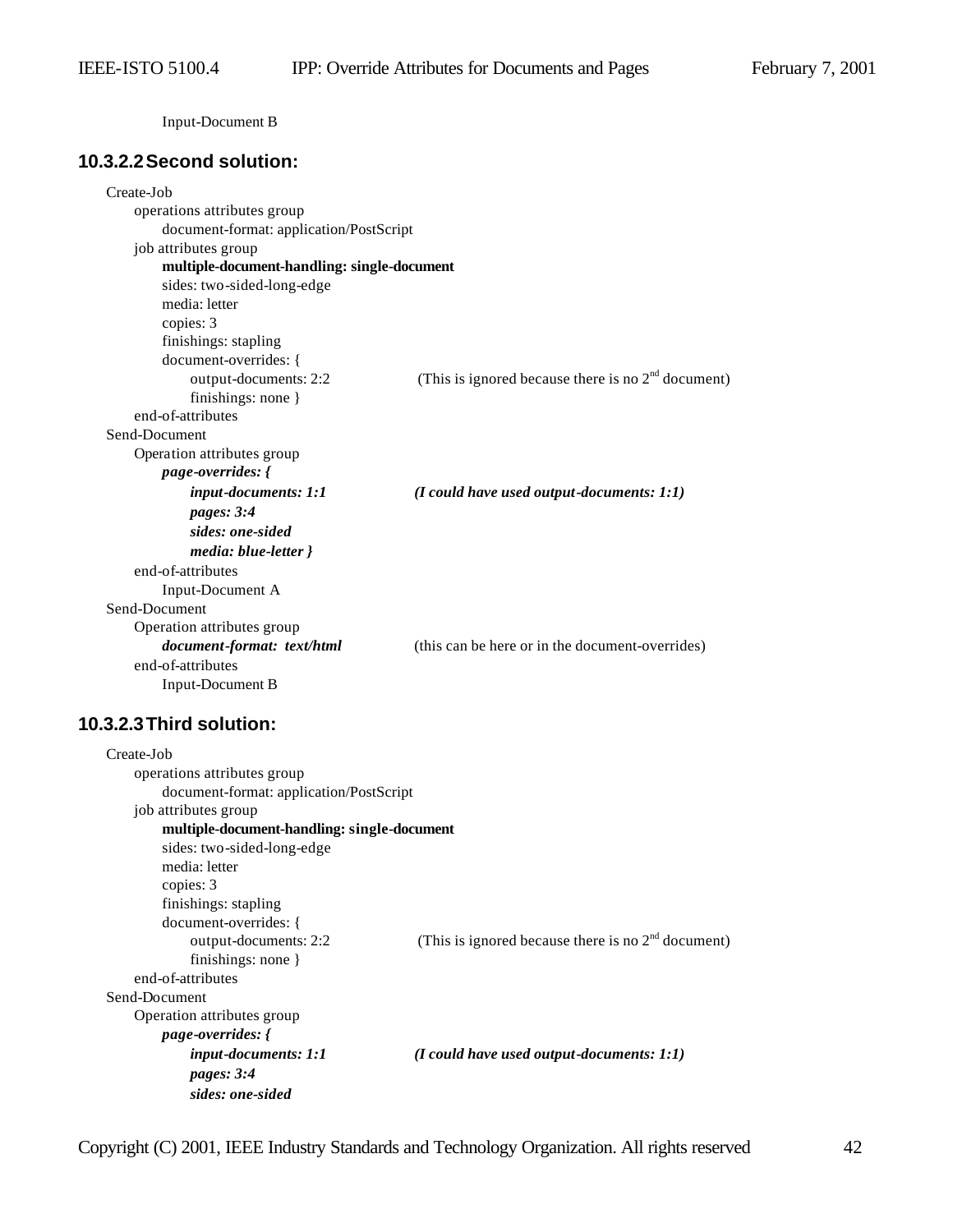*media: blue-letter }* end-of-attributes Input-Document A Send-Document Operation attributes group *document-overrides: { input-documents: 2:2 document-format: text/html }* end-of-attributes Input-Document B

### **10.3.3 Page-Subset Documents Case**

There are two Input-Documents A and B. . The first Input-Document contains 10 Pages and the second one 15 pages. There are 7 Output-Documents with 3 pages, 5 pages, 4 pages, 2 pages, 3 pages, 5 pages and 3 pages. The "pages-per-subset" attributes wraps after the first four Output-Documents and starts with "3" again. After consuming 22 Input-Pages, the next number is "4", but only 3 pages remain. So the last Output-Document is short.

```
Create-Job
    operations attributes group
        document-format: application/PostScript
    job attributes group
        multiple-document-handling: separate-documents-collated-copies
        pages-per-subset: 3, 5, 4, 2
        sides: two-sided-long-edge
        media: letter
        copies: 3
        finishings: stapling
        document-overrides: {
             output-documents: 2:2 
             finishings: none }
        page-overrides: {
             output-documents: 1:7 (I could have used input-documents: 1:100 to be safe)
             pages: 3:4
             sides: one-sided
             media: blue-letter }
    end-of-attributes
Send-Document
    end-of-attributes
        Input-Document A 
Send-Document
    Operation attributes group
        document-format: text/html (this can be here or in the document-overrides)
    end-of-attributes
        Input-Document B
```
#### **10.4 One document with 100 copies for distribution and one on transparencies.**

In the fourth example, the Printer produces 101 copies of the single Output-Document using Print-Job. The first 100 are stapled and printed on letter-paper, two-sided, except the first page is on blue paper, one-sided. The last copy (number 101) is printed on transparencies, one-sided and not stapled. The file is PostScript.

Copyright (C) 2001, IEEE Industry Standards and Technology Organization. All rights reserved 43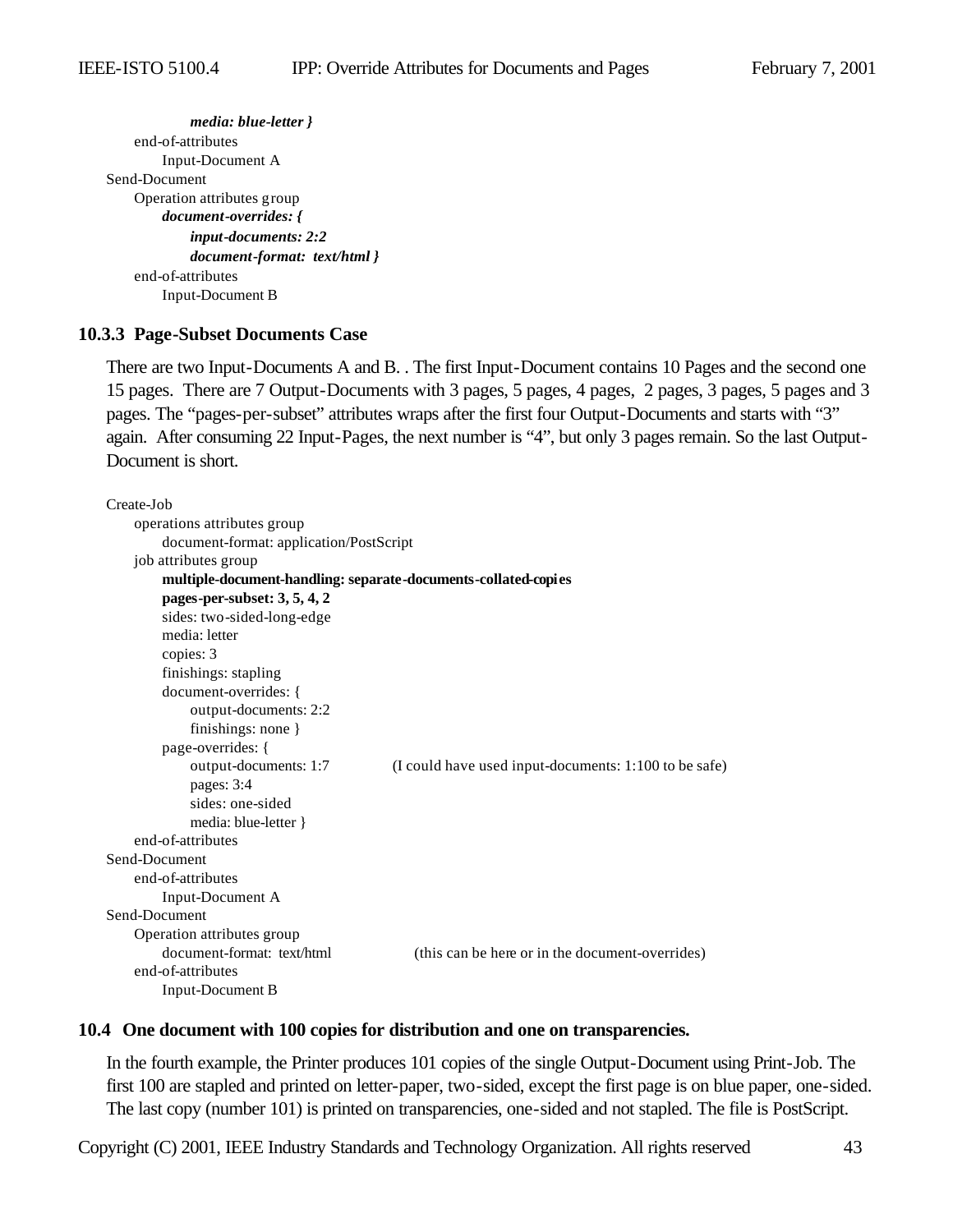Here are three possible solutions. The first assumes that the job requests 101 letter-paper documents and that the single transparency copy is the override. The second assumes that the job requests 101 transparency documents and that the 100 letter-paper copies are the override. The third assumes that the job requests 101 documents with default characteristics and that both single transparency copy and the 100 letter-paper copies are overrides. The differences are in *bold-italic*.

### **10.4.1 First solution.**

| Print-Job                               |                                                  |
|-----------------------------------------|--------------------------------------------------|
| operations attributes group             |                                                  |
| document-format: application/PostScript |                                                  |
| job attributes group                    |                                                  |
| sides: two-sided-long-edge              |                                                  |
| media: letter                           |                                                  |
| copies: 101                             |                                                  |
| finishings: stapling                    |                                                  |
| document-format: application/PostScript |                                                  |
| document-overrides: {                   |                                                  |
| output-documents: 1:1                   | (I could have used input-documents: 1:1 as well) |
| document-copies: 101:101                |                                                  |
| sides: one-sided                        |                                                  |
| media: transparency                     |                                                  |
| finishings: none }                      |                                                  |
| page-overrides: {                       |                                                  |
| output-documents: 1:1                   | (I could have used input-documents: 1:1 as well) |
| document-copies: 1:100                  |                                                  |
| pages: 1:1                              |                                                  |
| sides: one-sided                        |                                                  |
| media: blue-letter }                    |                                                  |
| end-of-attributes                       |                                                  |
| Input-Document A                        |                                                  |
|                                         |                                                  |
| 10.4.2 Second solution.                 |                                                  |

#### Print-Job operations attributes group document-format: application/PostScript job attributes group *sides: one-sided media: transparency* copies: 101 *finishings: none* document-format: application/PostScript document-overrides: { output-documents: 1:1 (I could have used input-documents: 1:1 as well) *document-copies: 1:100 sides: two-sided-long-edge media: letter finishings: stapling }* page-overrides: { output-documents: 1:1 (I could have used input-documents: 1:1 as well)

Copyright (C) 2001, IEEE Industry Standards and Technology Organization. All rights reserved 44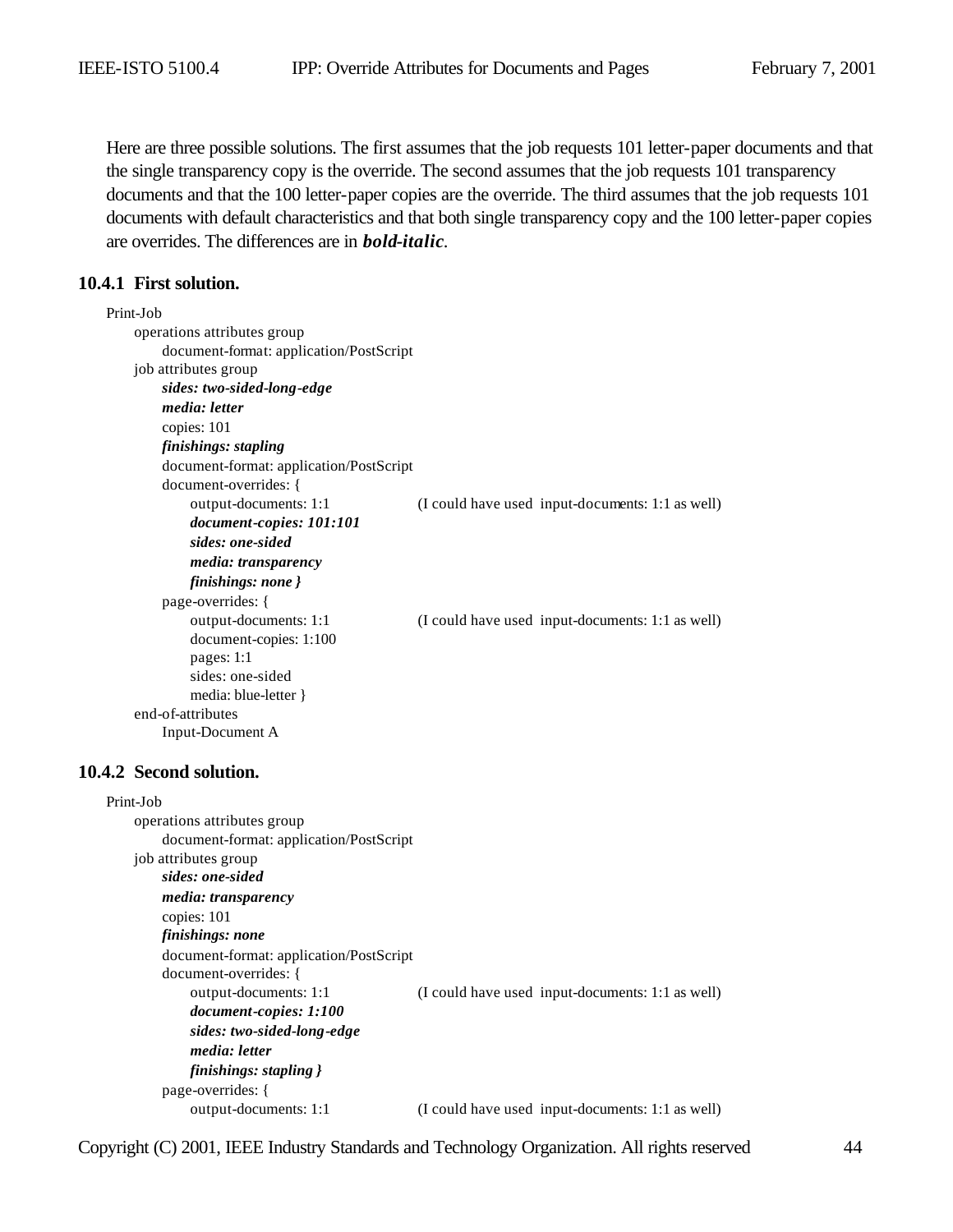```
document-copies: 1:100 
                pages: 1:1
                sides: one-sided
                media: blue-letter }
        end-of-attributes
            Input-Document A 
10.4.3 Third solution.
    Print-Job
        operations attributes group
            document-format: application/PostScript
        job attributes group
            copies: 101
            document-format: application/PostScript
            document-overrides: {
                output-documents: 1:1 (I could have used input-documents: 1:1 as well) 
                document-copies: 101:101 
                sides: one-sided
                media: transparency 
                finishings: none }
                {
                output-documents: 1:1 (I could have used input-documents: 1:1 as well) 
                document-copies: 1:100 
                sides: two-sided-long-edge
                media: letter 
                finishings: stapling }
            page-overrides: {
                output-documents: 1:1 (I could have used input-documents: 1:1 as well)
                document-copies: 1:100 
                pages: 1:1
                sides: one-sided
                media: blue-letter }
        end-of-attributes
            Input-Document A
```
# **11 Conformance Requirements**

This section specifies the Conformance Requirements.

This specification describes two independent override mechanisms. One is for overriding attributes in a particular document (Document Overrides) and the other is for overriding attributes on a particular page (Page Overrides). If a Client or Printer supports this specification, it MUST support at least one of these two mechanisms; it MAY support both. If these two override capabilities are viewed as entirely independent mechanisms, there are no interoperability issues. If a Client and Printer both support Document Overrides, there is interoperability for Document Overrides. Likewise, if a Client and Printer both support Page Overrides, there is interoperability for Page Overrides.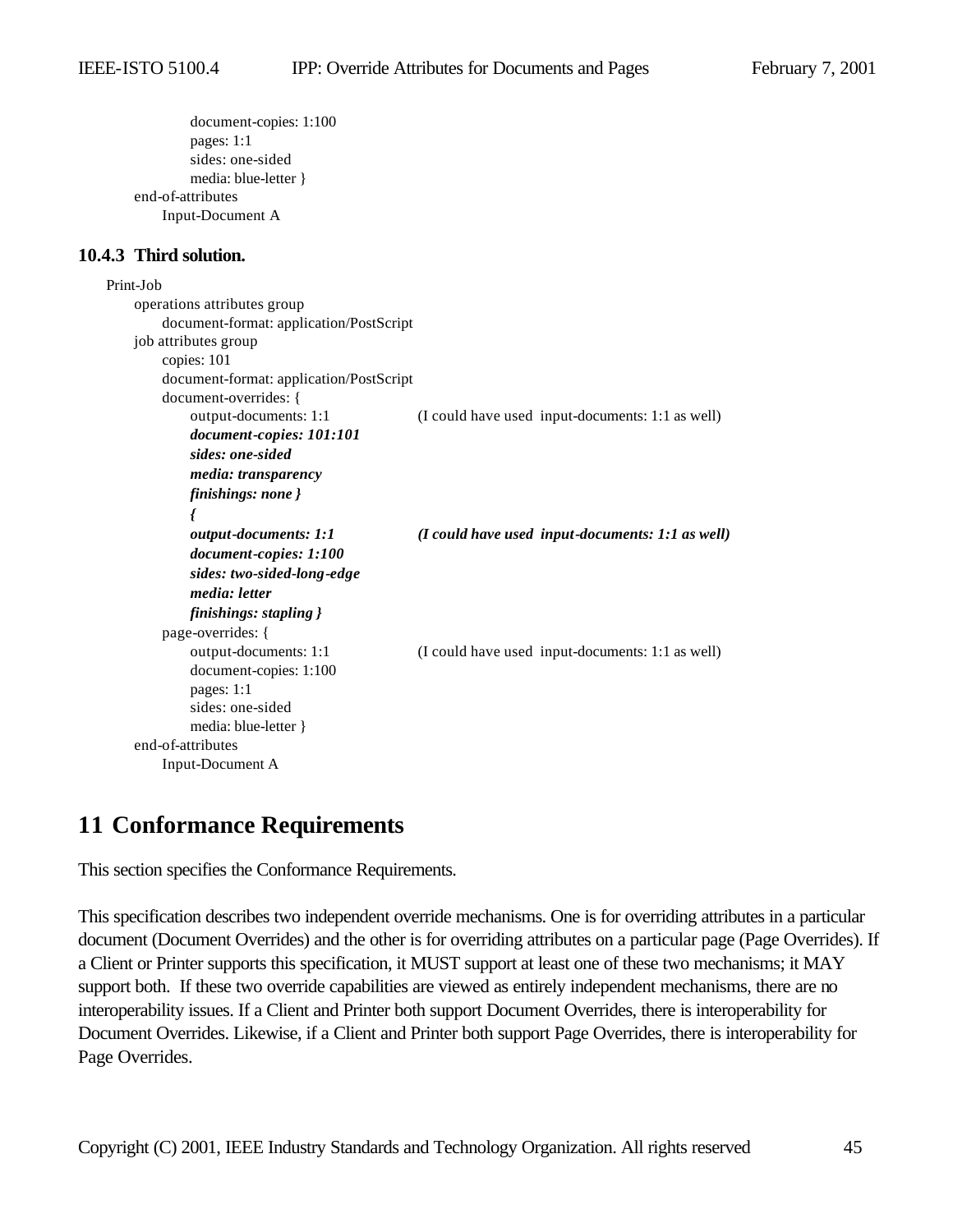The following are the conformance rules for Document Overrides and Page Overrides. See section 5.1 for further details on Document Overrides and section 5.2 for further details on Page Overrides

- 1. If a Printer or Client supports Document Overrides, it MUST support
	- 1.1. the "document-overrides" attribute, and
	- 1.2. the Create-Job operation (there is no need to override Jobs with single documents)
	- 1.3. the "document-overrides-supported" attribute, and
	- 1.4. the following member attributes of "document-overrides":
		- 1.4.1. "input-documents"
		- 1.4.2. "output-documents" if any Job Template attribute supported as a member attribute affects Output-Documents. (see Note for "output-documents"),
		- 1.4.3. "document-format", "document-name" and "compression".
		- 1.4.4. at least one Job Template attribute that can be overridden, that is, the attributes "pageranges", "finishings", "sides" or "media" or some other suitable attribute defined in another specification.
- 2. If a Printer or Client supports Page Overrides, it MUST support
	- 2.1. the "page-overrides" attribute, and
	- 2.2. the "page-overrides-supported" attribute, and
	- 2.3. the following member attributes of "page-overrides":
		- 2.3.1. "input-documents",
		- 2.3.2. "output-documents" (see Note for "output-documents"),
		- 2.3.3. "pages", and
		- 2.3.4. at least one Job Template attribute that can be overridden, that is the attribute "sides" or "media" (described in this document) or some other suitable Job Template attribute defined in another specification.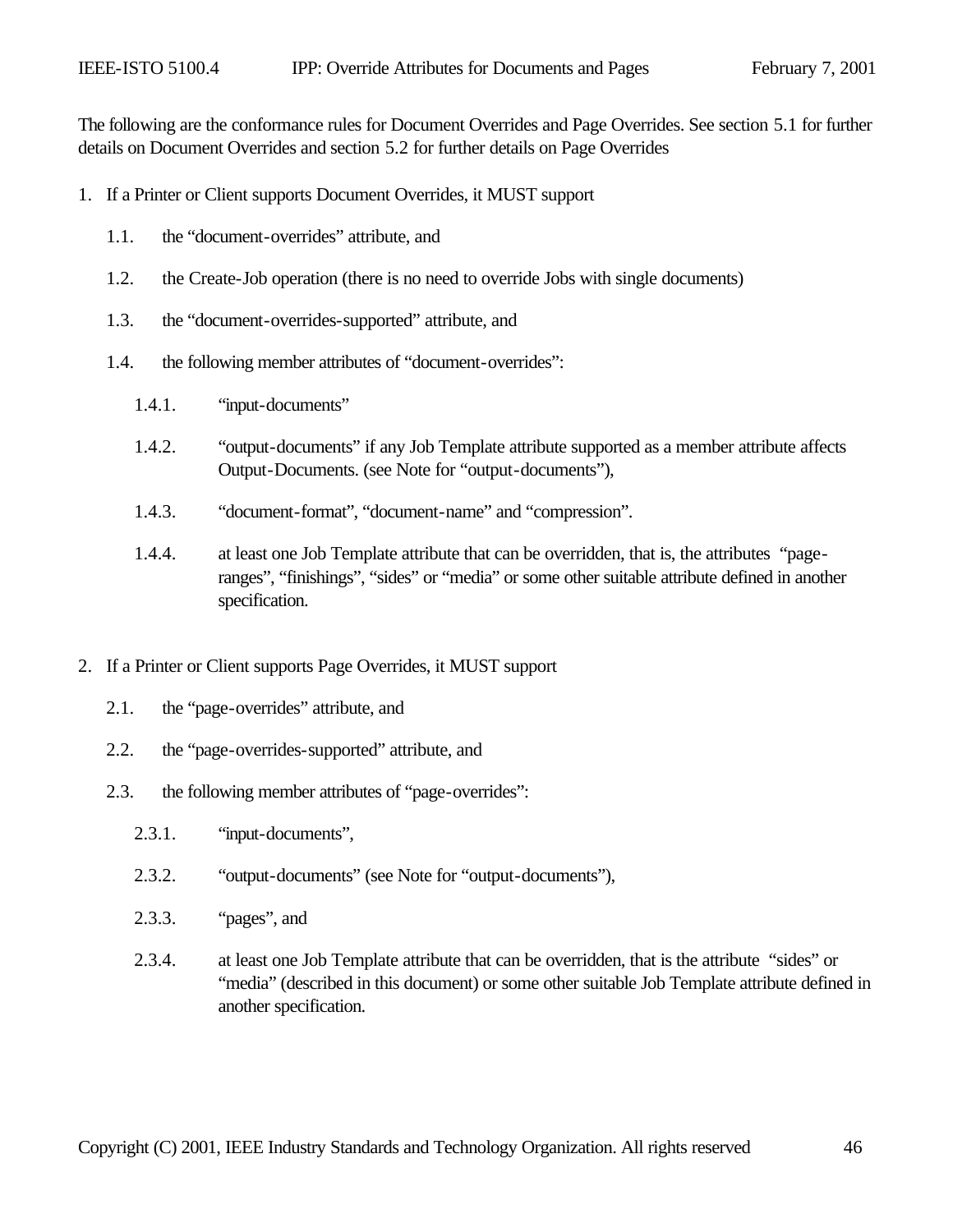Note for "output-documents": if the "pages-per-subset" attribute is not supported, the "output-documents" attribute (depending on the value of the "multiple-document-handling" attribute) is identical to using "input-documents" with a value that is either the same or is in the range of 1 to the number of input-documents.

For example, if the "multiple-document-handling" is 'separate-documents-collated-copies' or 'separatedocuments-uncollated-copies' and if "output-documents" has the value of 4, this case is equivalent to having "input-documents" with a value of 4.

If "multiple-document-handling" is 'single-document' or 'single-document-new-sheet', if there are 20 inputdocuments, and if "output-documents" has the value of 1 (the only possible value for these values of "multiple-document-handling"), this is equivalent to having "input-documents" with a value of "1:20".

A conforming Printer MUST handle unsupported attributes correctly. If a Printer receives a "document-overrides" or "page-overrides" attribute that contains one or more unsupported member, it MUST return in the Unsupported Attributes group of the response the "document-overrides" or "page-overrides" attribute with the unsupported members attributes. The "ipp-attribute-fidelity" determines whether the Printer

- a) rejects the Job or
- b) accepts the Job and ignores the unsupported member attributes.

A Client or a Printer OPTIONALLY supports the "document-copies" attribute as a member attribute of either "document-overrides" or "page-overrides". If a Printer does not support the "document-copies" member attribute and receives it in a "document-overrides" or "page-overrides", it treats the "document-copies" attributes as described in the previous paragraph. If the Printer accepts the Job, it behaves as if the overrides applied to all copies of the specified documents or pages, i.e. the way the Printer would behave if it supported "documentcopies" and the client didn't supply it.

# **12 IANA Considerations**

This section contains the exact information for IANA to add to the IPP Registries according to the procedures defined in RFC 2911 [RFC2911] section 6.

# **12.1 Attribute Registration**

The attributes defined in this document will be published by IANA according to the procedures in RFC 2911 [RFC2911] section 6.2 with the following path:

ftp.isi.edu/iana/assignments/ipp/attributes/

The registry entry will contain the following information:

Reference IEEE-ISTO 5100.4: ftp://ftp.pwg.org/pub/pwg/standards/pwg5100.4.pdf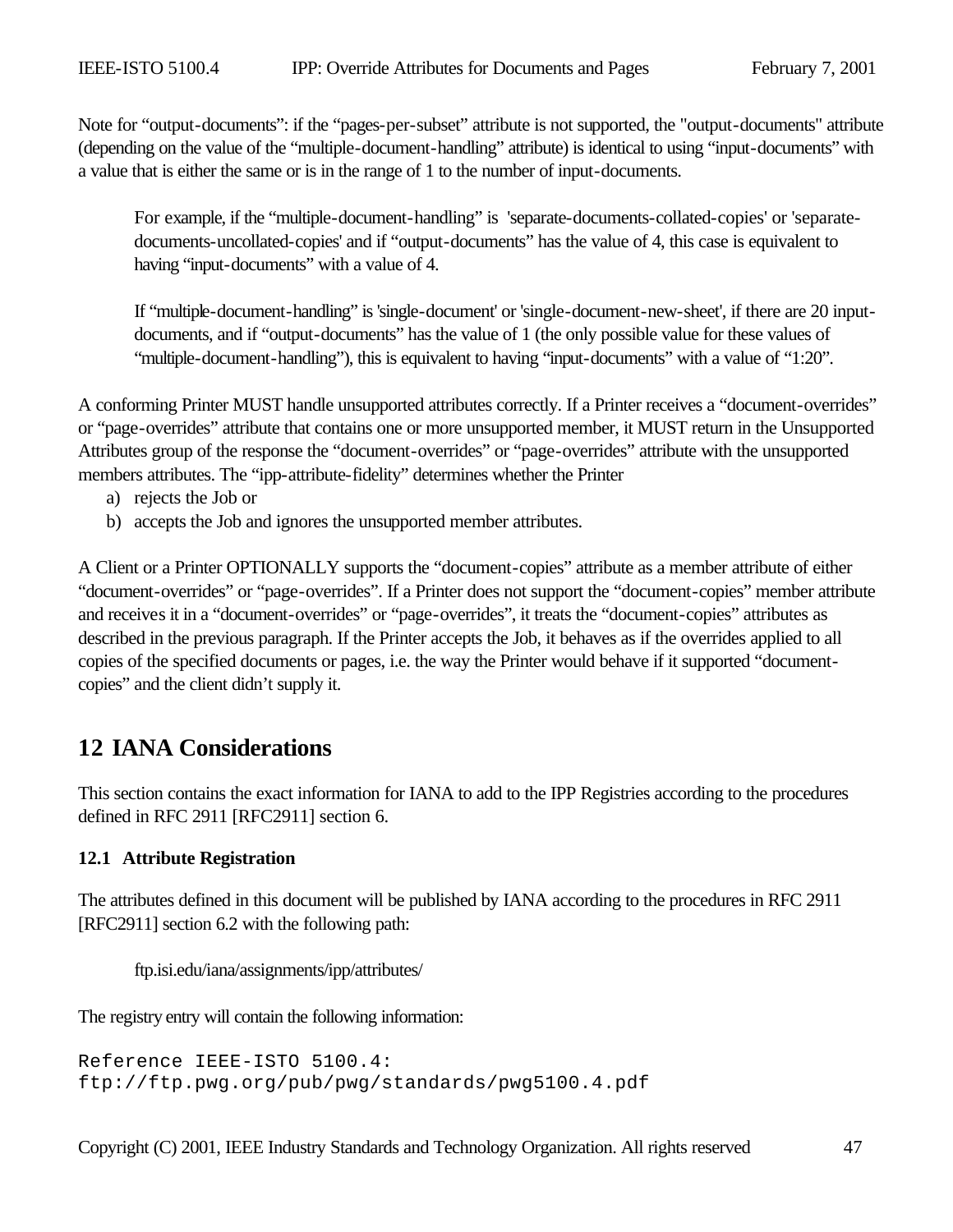| Job Template attributes:                |     |
|-----------------------------------------|-----|
| Section:                                |     |
| document-overrides (1setOf collection)  | 5.1 |
| page-overrides (1setOf collection)      | 5.2 |
| pages-per-subset (1setOf integer)       | 5.3 |
| Job Description attributes:             |     |
| Section:                                |     |
| job-warnings-count (integer)            | 6.1 |
| Operation attributes:                   |     |
| Section:                                |     |
| input-document-number (integer)         | 9.2 |
| document-overrides" (1setOf collection) | 9.2 |
| page-overrides" (1setOf collection)     | 9.2 |

### **12.2 Keyword Attribute Value Registrations**

The keyword attribute values defined in this document will be published by IANA according to the procedures in RFC 2911 [RFC2911] section 6.1 with the following path:

ftp.isi.edu/iana/assignments/ipp/attribute-values/

The registry entry will contain the following information:

```
Reference IEEE-ISTO 5100.4: 
ftp://ftp.pwg.org/pub/pwg/standards/pwg5100.4.pdf
Additional type2 keyword values for "job-state-reasons": Section:
   job-warnings-detected 7.1
```
# **13 Internationalization Considerations**

The IPP extensions defined in this document require the same internationalization considerations as any of the Job Template attributes defined in IPP/1.1 [RFC2911].

# **14 Security Considerations**

The IPP extensions defined in this document require the same security considerations as any of the Job Template attributes defined in IPP/1.1 [RFC2911].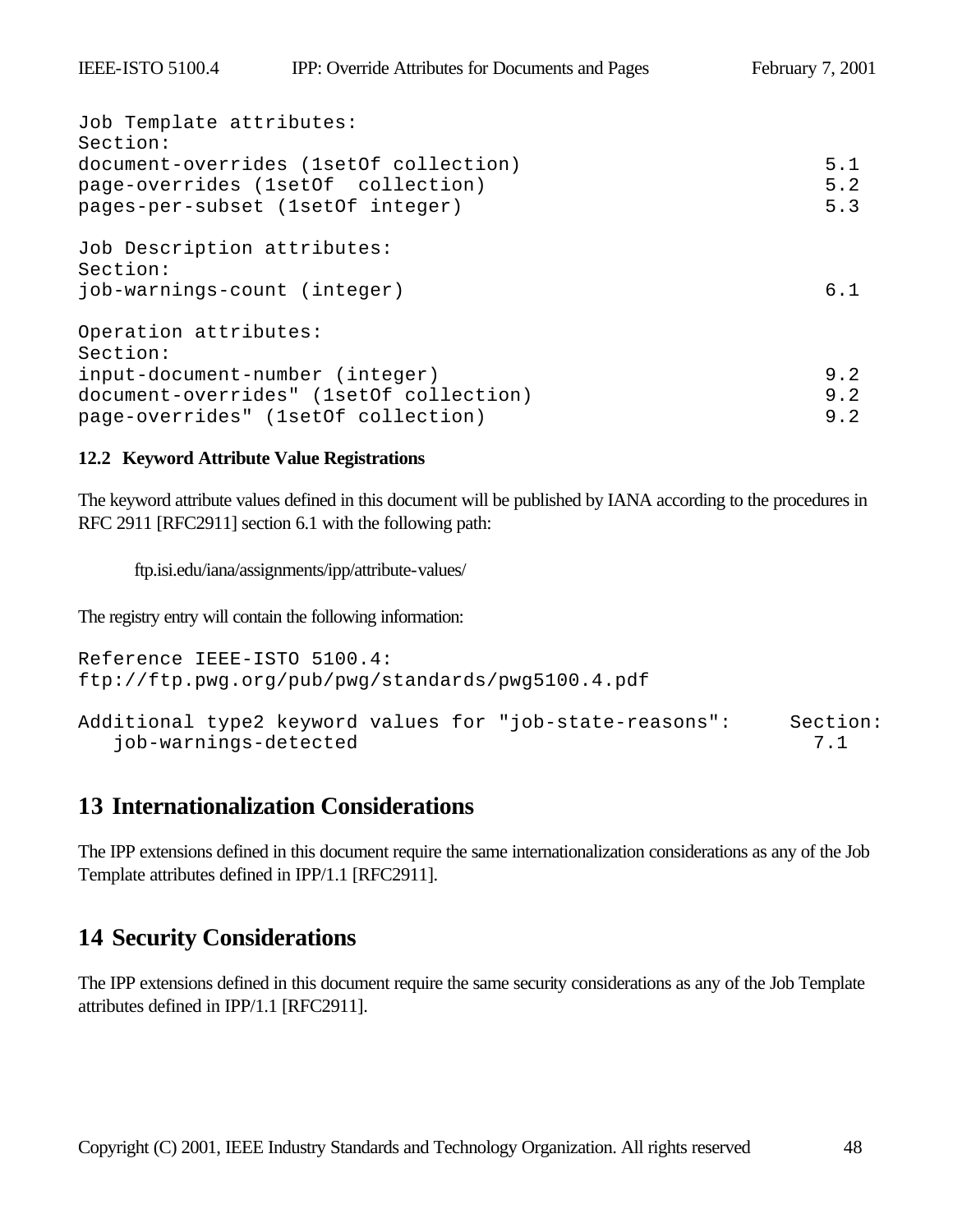# **15 References**

### [RFC2026]

Bradner, S., "The Internet Standards Process -- Revision 3", RFC 2026, October 1996.

#### [RFC2565]

Herriot, R., Butler, S., Moore, P. and R. Turner, "Internet Printing Protocol/1.0: Encoding and Transport", RFC 2565, April 1999.

### [RFC2566]

deBry, R., Hastings, T., Herriot, R., Isaacson, S. and P. Powell, "Internet Printing Protocol/1.0: Model and Semantics", RFC 2566, April 1999.

#### [RFC2910]

Herriot, R., Butler, S., Moore, P., Turner, R. and J. Wenn, "Internet Printing Protocol/1.1: Encoding and Transport", RFC 2910, September 2000.

# [RFC2911]

Hastings, T., Herriot, R., deBry, R., Isaacson, S. and P. Powell, "Internet Printing Protocol/1.1: Model and Semantics", RFC 2911, September 2000.

# **16 Author's Addresses**

Robert Herriot Xerox Corp. 3400 Hill View Ave, Building 1 Palo Alto, CA 94304

Phone: 650-813-7696 Fax: 650-813-6860 e-mail: robert.herriot@pahv.xerox.com

Kirk Ocke Xerox Corporation 800 Phillips Road Webster, NY 14580

Phone: 716-422-4832 e-mail: Kirk.Ocke@usa.xerox.com

IPP Web Page: http://www.pwg.org/ipp/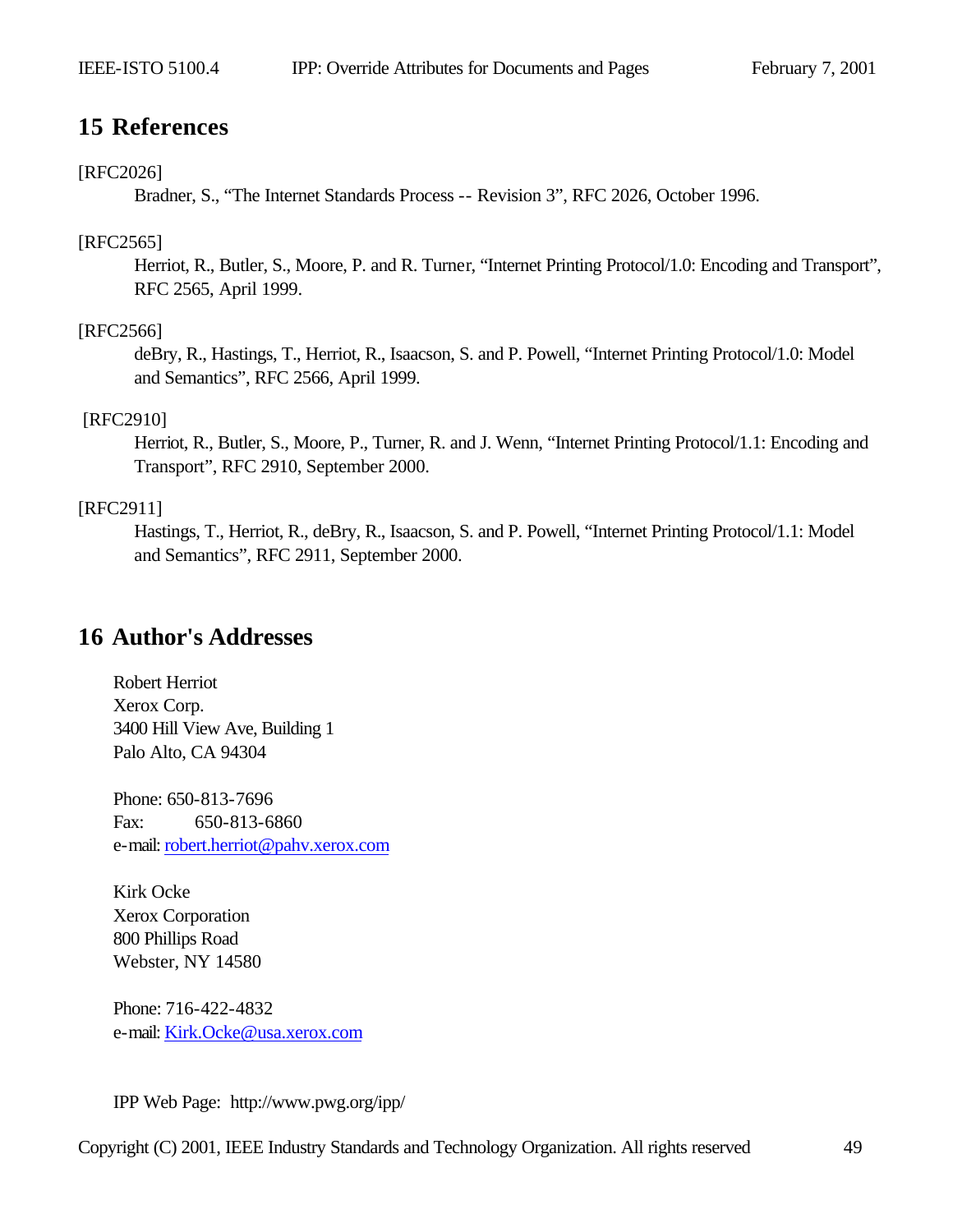IPP Mailing List: ipp@pwg.org

To subscribe to the ipp mailing list, send the following email:

- 1) send it to majordomo@pwg.org
- 2) leave the subject line blank
- 3) put the following two lines in the message body:

subscribe ipp

end

Implementers of this specification document are encouraged to join IPP Mailing List in order to participate in any discussions of clarification issues and review of registration proposals for additional attributes and values.

Other Participants:

Ron Bergman - Hitachi Koki Imaging Systems<br>
Veihai Chen - Microsoft<br>
Lee Farrell - Canon Inform Satoshi Fujitani - Ricoh Roelof Hamberg - Och Roelof Hamberg - Och Roelof Hamberg - Och Roelof Hamberg - Och Roelof Hamberg - Och Roelof Hamberg - Och Roelof Hamberg - Och Roelof Hamberg - Och Roelof Hamberg - Och Roelof H Tom Hastings - Xerox Bob Herriot - Xero<br>
David Kellerman - Northlake Software Carl Kugler - IBM David Kellerman - Northlake Software<br>Harry Lewis - IBM Satoshi Matsushita - Brother Ira McDonald - High North Inc.<br>Paul Moore - Netreon Hugo Parra, Novell Paul Moore - Netreon Hugo Parra, Novell<br>
Stuart Rowley - Kyocera Gail Songer - Netreon Stuart Rowley - Kyocera<br>
Gail Songer - Netreon<br>
Gail Songer - Netreon<br>
Jerry Thrasher - Lexmark Geoff Sorod - Software 2000 Jerry Thrasher - Lexman Shinichi Tsuruyama - Epson Atsushi Uchino - Epson Shinichi Tsuruyama - Epson<br>Shigeru Ueda - Canon Mark Vander Wiele - IBM<br>
Michael Wu - Heidelberg Digital<br>
Peter Zehler - Xerox Michael Wu - Heidelberg Digital

Lee Farrell - Canon Information Systems<br>Roelof Hamberg - Océ Carl-Uno Manros - Xerox William Wagner - NetSilicon/DPI<br>Don Wright - Lexmark

# **17 Appendix A: Rules for Attribute Association**

For each category of attribute, there is a rule:

- 1. Input-Documents: such an attribute
	- a) cannot be directly associated with Input-Pages, Output-Pages, Output-Documents
	- b) can be directly associated with an Input-Document, and it affects the Input-Document it is associated with.
	- c) can be associated with a Job and it affects all Input-Documents that don't have the attribute associated with it.
	- 7. Output-Documents: such an attribute
		- a) can never be directly associated with an Input-Page or Output-Page.
		- b) can be directly associated with an Output-Document, and it affects the Output-Document it is associated with.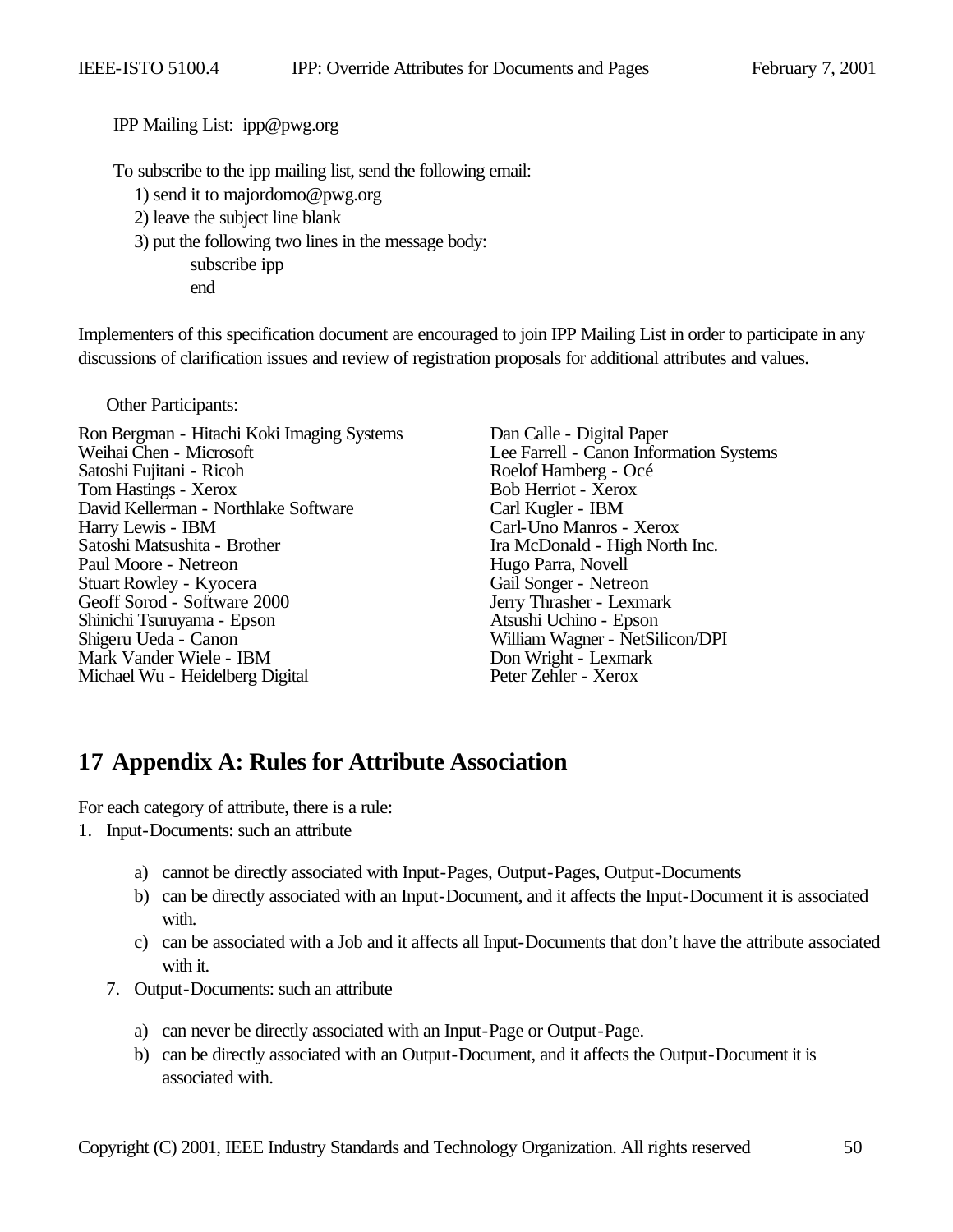- c) can be directly associated with an Input-Document. If that Input-Document produces a first Output-Page for one or more Output-Documents, the attribute is effectively associated with each such Output-Document that doesn't have the attribute directly associated with it. Now use rule 7b). If that Input-Document doesn't produce any first Output-Pages of an Output-Document, it is ignored and the Printer produces a warning message.
- d) can be associated with a Job and it affects all Output-Documents that don't have the attribute associated with it.
- 8. Sheets: such attributes
	- a) can be directly associated with an Output-Page, and it affects the associated Output-Page .
	- b) can be directly associated with an Input-Page, and it is effectively associated with the Output-Page determined by the relationship described for the four cases in section 4.2 if that Output-Page doesn't have the attribute directly associated with it. Now use rule 8a)
	- c) can be directly associated with an Output-Document, and it affects all Output-Pages in the specified Output-Document that don't have the attribute associated directly with it or the corresponding Input-Page.
	- d) can be directly associated with an Input-Document, and it is effectively associated with all Input-Pages in the specified Input-Document that don't have the attribute associated directly with it. By transitivity, the attribute is effectively associated with all corresponding Output-Pages (see section 4.2) that don't have the attribute associated directly with the them or the containing Output-Document. Now use rule 8a)
	- e) can be associated with a Job and it affects all Output-Pages that don't have the attribute associated with it.

When an association includes the "document-copies" attribute, it modifies the meaning of the above rules slightly for each effective association. If the attribute effectively associates with:

- Input-Documents, the Printer ignores the "document-copies" attribute.
- Output-Documents, the attribute affects the specified copies of the Output-Documents (See Item 7b))
- Sheets: the attribute affects the sheets of the specified copies of Output-Documents (See Items 8a) and 8c)).

# **18 Appendix B: Summary of other IPP documents**

The full set of IPP documents includes:

- 1. Design Goals for an Internet Printing Protocol [RFC2567]
- 2. Rationale for the Structure and Model and Protocol for the Internet Printing Protocol [RFC2568]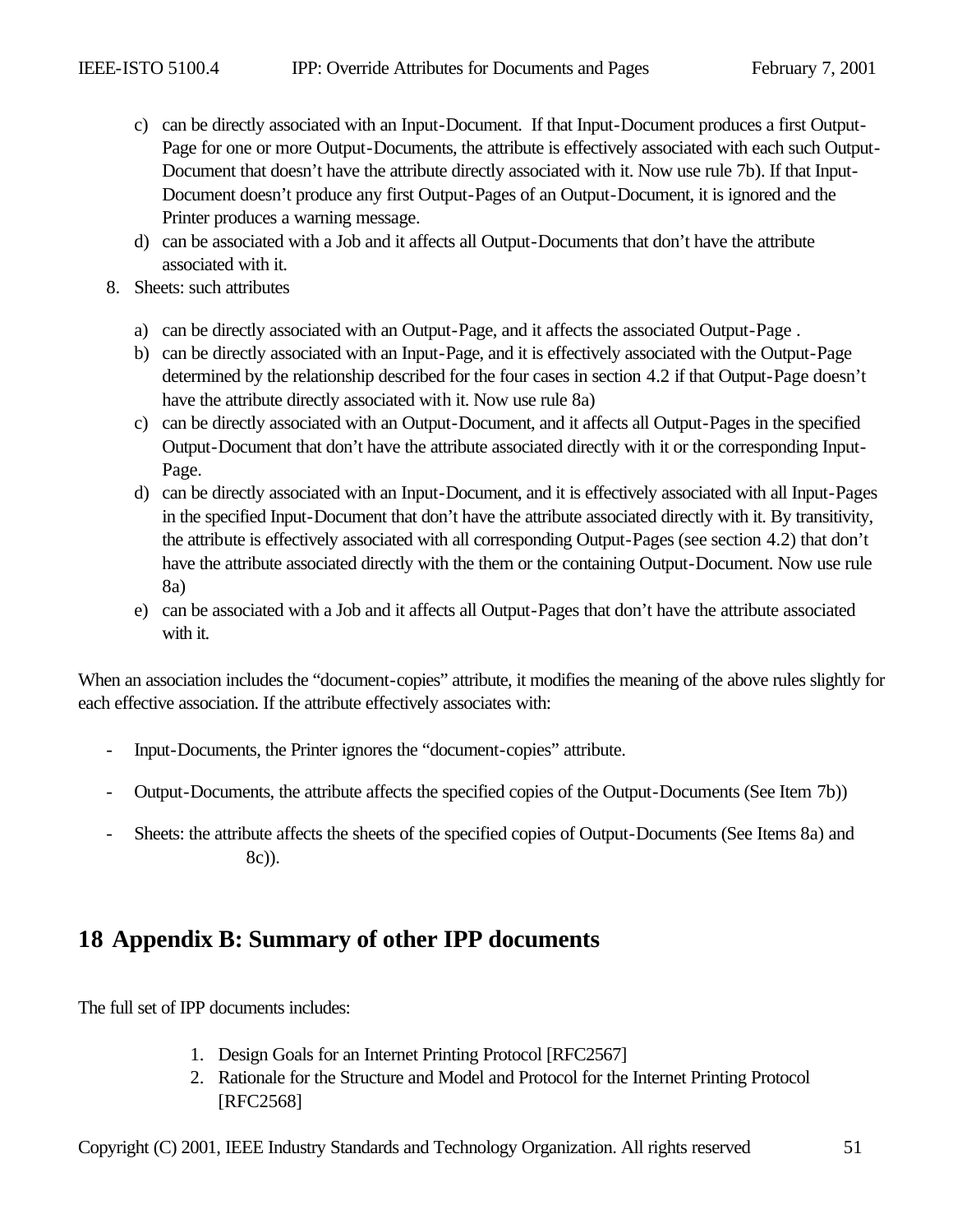- 3. Internet Printing Protocol/1.1: Model and Semantics (this document)
- 4. Internet Printing Protocol/1.1: Encoding and Transport [RFC2910]
- 5. Internet Printing Protocol/1.1: Implementer's Guide [IPP-IIG]
- 6. Mapping between LPD and IPP Protocols [RFC2569]

The "Design Goals for an Internet Printing Protocol" document takes a broad look at distributed printing functionality, and it enumerates real-life scenarios that help to clarify the features that need to be included in a printing protocol for the Internet. It identifies requirements for three types of users: end users, operators, and administrators. It calls out a subset of end user requirements that are satisfied in IPP/1.0. A few OPTIONAL operator operations have been added to IPP/1.1.

The "Rationale for the Structure and Model and Protocol for the Internet Printing Protocol" document describes IPP from a high level view, defines a roadmap for the various documents that form the suite of IPP specification documents, and gives background and rationale for the IETF working group's major decisions.

The "Internet Printing Protocol/1.1: Encoding and Transport" document is a formal mapping of the abstract operations and attributes defined in the model document onto HTTP/1.1 [RFC2616]. It defines the encoding rules for a new Internet MIME media type called "application/ipp". This document also defines the rules for transporting over HTTP a message body whose Content-Type is "application/ipp". This document defines a new scheme named 'ipp' for identifying IPP printers and jobs.

The "Internet Printing Protocol/1.1: Implementer's Guide" document gives insight and advice to implementers of IPP clients and IPP objects. It is intended to help them understand IPP/1.1 and some of the considerations that may assist them in the design of their client and/or IPP object implementations. For example, a typical order of processing requests is given, including error checking. Motivation for some of the specification decisions is also included.

The "Mapping between LPD and IPP Protocols" document gives some advice to implementers of gateways between IPP and LPD (Line Printer Daemon) implementations.

# **19 Appendix C: Description of the IEEE Industry Standards and Technology (ISTO)**

The IEEE-ISTO is a not-for-profit corporation offering industry groups an innovative and flexible operational forum and support services. The IEEE-ISTO provides a forum not only to develop standards, but also to facilitate activities that support the implementation and acceptance of standards in the marketplace. The organization is affiliated with the IEEE (http://www.ieee.org/) and the IEEE Standards Association (http://standards.ieee.org/).

For additional information regarding the IEEE-ISTO and its industry programs visit:

http://www.ieee-isto.org.